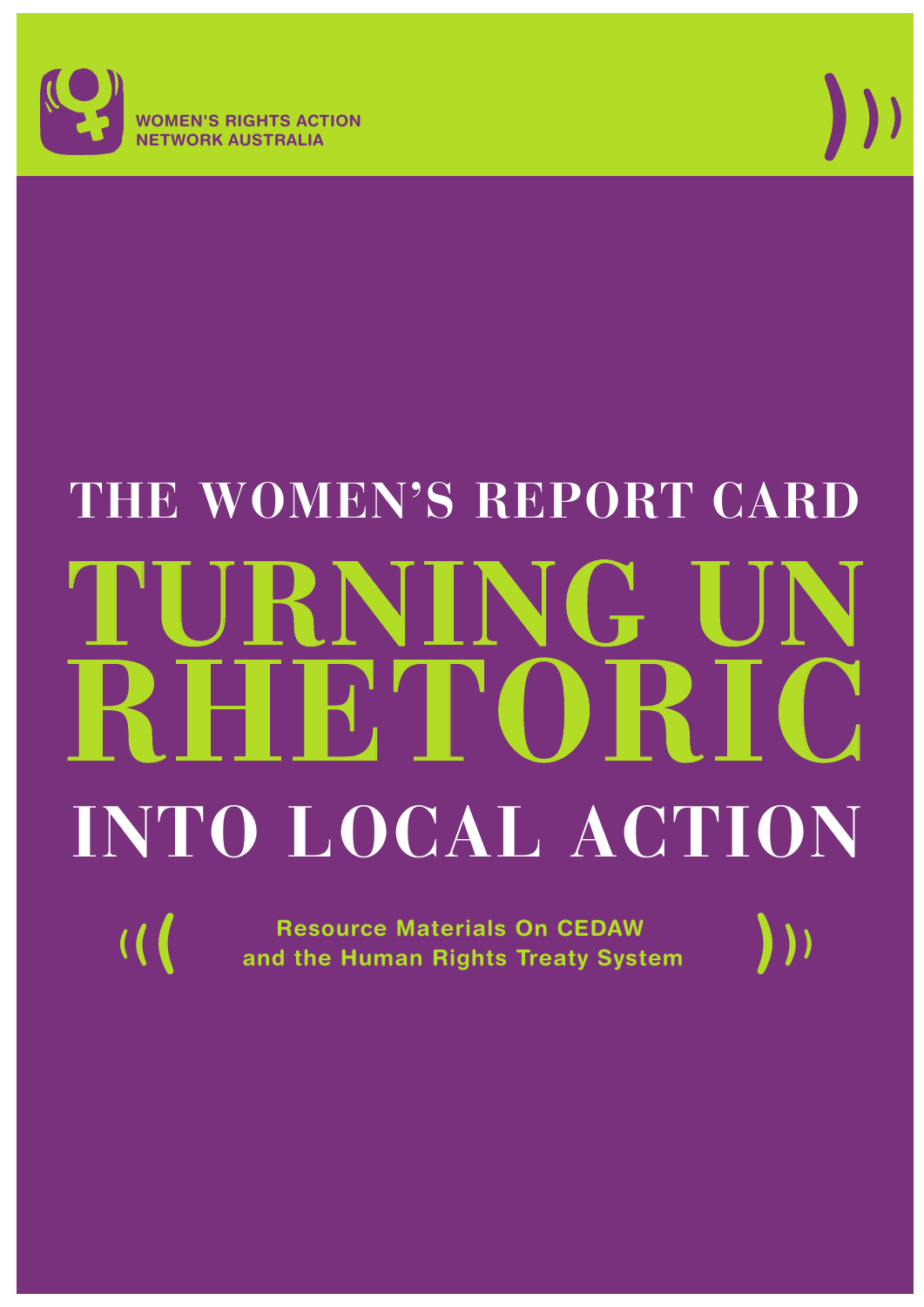# WRANA+O

**7/00MEN'S RIGHTS ACTION NETWORK AUSTRALIA** . The Women's Report Card - Turning UN rhetoric into local action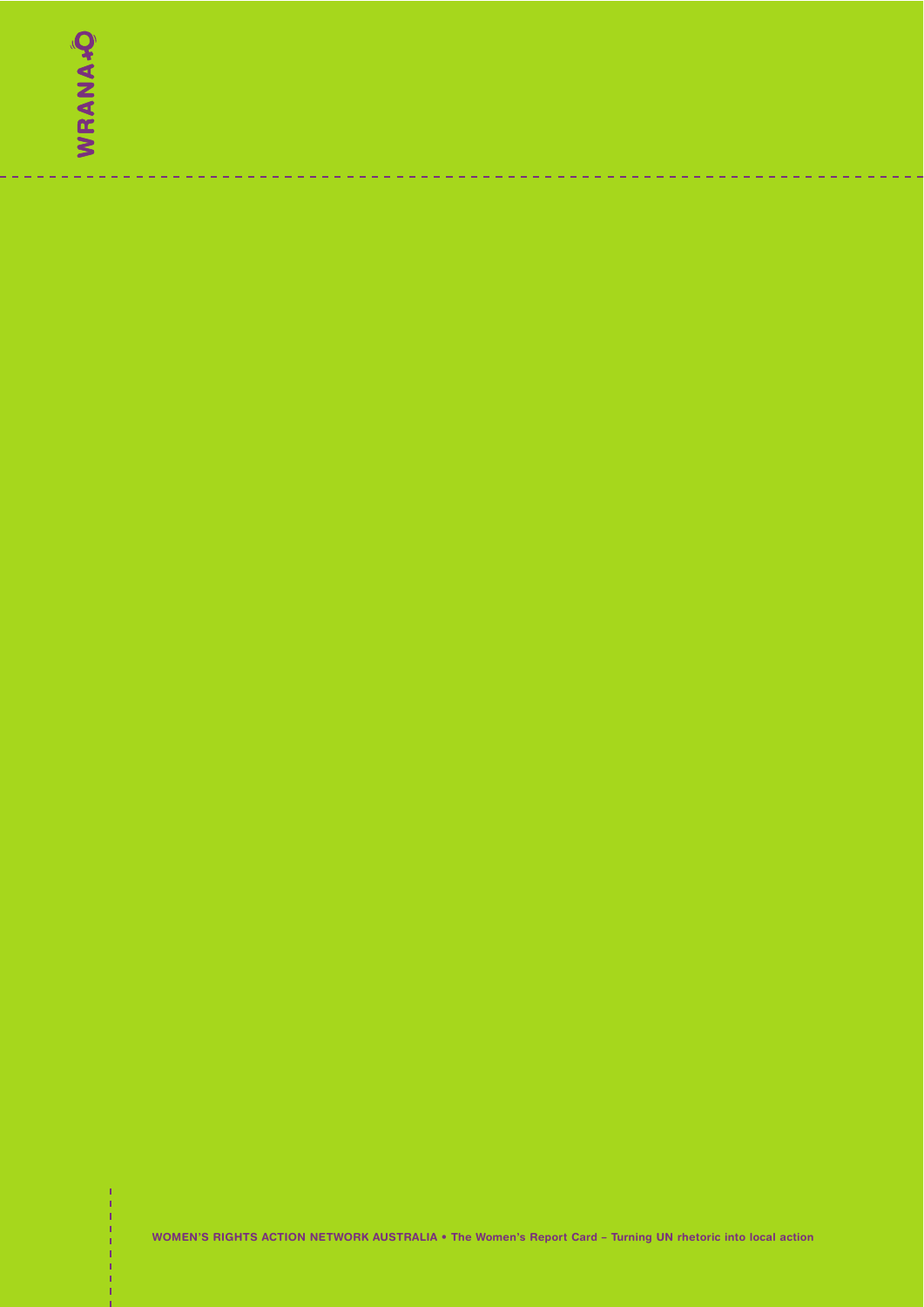### **Contents**

1

 $\mathbf{I}$ 

| About these materials |                                                                      |  |
|-----------------------|----------------------------------------------------------------------|--|
| Acknowledgements      |                                                                      |  |
| Acronyms              |                                                                      |  |
| Glossary              |                                                                      |  |
| Topic One:            |                                                                      |  |
| Topic Two:            |                                                                      |  |
| Topic Three:          | How can NGOs use the Human Rights Treaty System to create change?13  |  |
| Topic Four:           |                                                                      |  |
| Topic Eight:          |                                                                      |  |
| Topic Five:           |                                                                      |  |
| Topic Six:            |                                                                      |  |
| Topic Seven:          |                                                                      |  |
| Topic Nine:           |                                                                      |  |
| Topic Ten:            |                                                                      |  |
| Topic Eleven:         |                                                                      |  |
| Topic Twelve:         |                                                                      |  |
| Topic Thirteen:       |                                                                      |  |
| Topic Fourteen:       |                                                                      |  |
| Topic Fifteen:        | A resource sheet on violence against women in the                    |  |
|                       |                                                                      |  |
| Topic Sixteen:        | A resource sheet on women's health in the CEDAW reporting process 40 |  |
| Topic Seventeen:      | A resource sheet on women's economic security                        |  |
|                       |                                                                      |  |
| Topic Eighteen:       | A resource sheet on women and housing in the CEDAW                   |  |
|                       |                                                                      |  |
| Topic Nineteen:       | A resource sheet on Culturally and Linguistically Diverse            |  |
|                       | (CALD)/Non English Speaking Background (NESB)                        |  |
|                       |                                                                      |  |
| Topic Twenty:         | A resource sheet on Aboriginal and Torres Strait Islander Women      |  |
|                       |                                                                      |  |
| Topic Twenty One:     | A resource sheet on Women with Disability in the                     |  |
|                       |                                                                      |  |
| Topic Twenty Two:     | A resource sheet on same sex attracted women in the                  |  |
|                       |                                                                      |  |
| Exercise One:         | Integrating the CEDAW Concluding Comments and a                      |  |
|                       |                                                                      |  |
| Exercise Two:         | Integrating the CEDAW Concluding Comments and a                      |  |
|                       |                                                                      |  |
| Exercise Three:       | Integrating the CEDAW Concluding Comments and a                      |  |
|                       |                                                                      |  |
| Exercise Four:        | Integrating the CEDAW Concluding Comments and a                      |  |
|                       |                                                                      |  |
| <b>Exercise Five:</b> | Integrating the CEDAW Concluding Comments and a                      |  |
|                       |                                                                      |  |
| Exercise Six:         | Integrating the CEDAW Concluding Comments and a                      |  |
|                       |                                                                      |  |
| Exercise Seven:       | Integrating the CEDAW Concluding Comments and a general human        |  |
|                       | rights framework into the development of a public meeting agenda 66  |  |
|                       |                                                                      |  |
|                       |                                                                      |  |
|                       |                                                                      |  |

**7/00 MEN'S RIGHTS ACTION NETWORK AUSTRALIA . The Women's Report Card - Turning UN rhetoric into local action**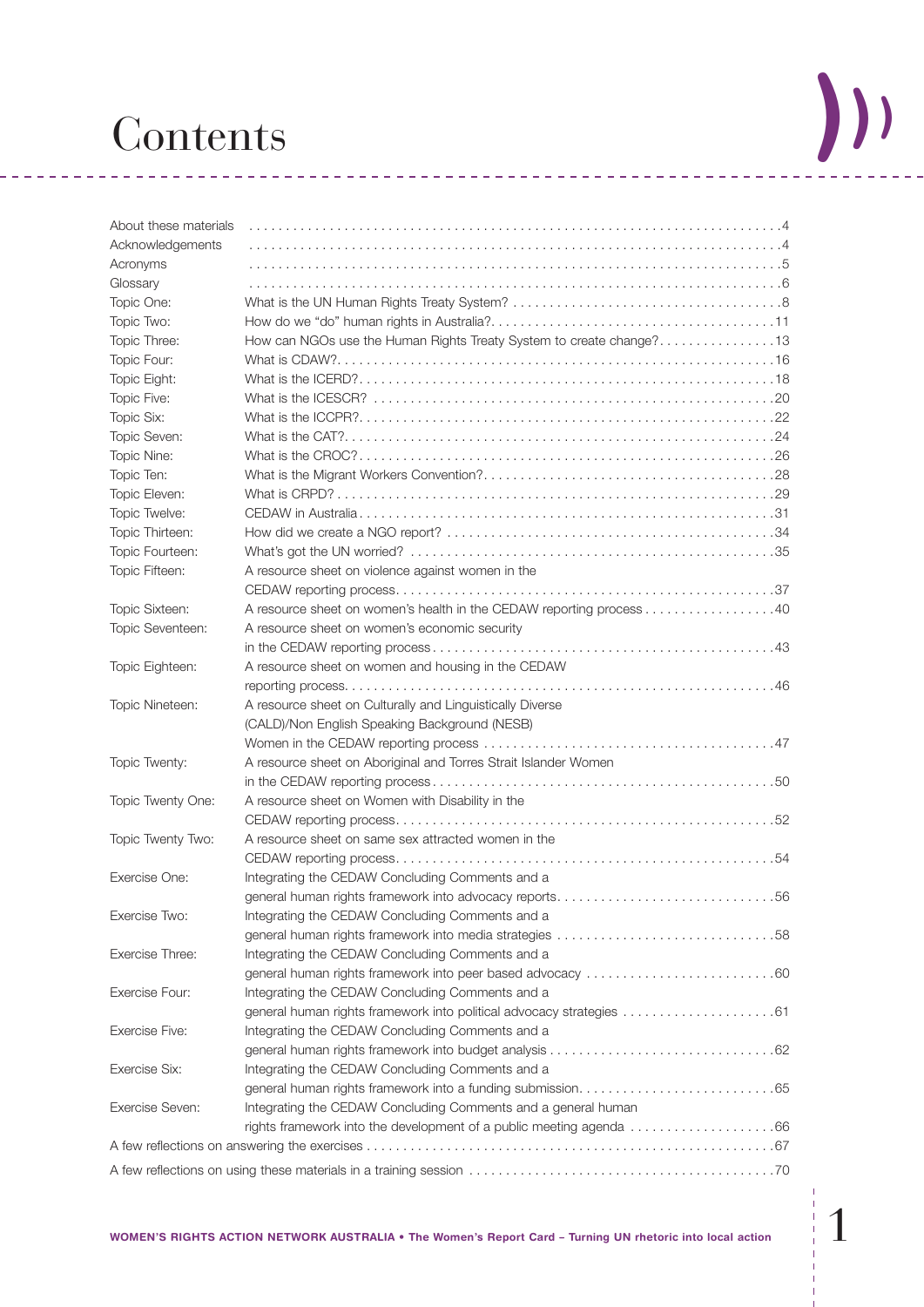# Q+ANARV About these materials

These materials have been prepared to help organisations use the UN Human Rights Treaty System to achieve change in their communities.

The materials have been developed with two purposes in mind. One, the materials can be used as a resource kit to "dip into" as you prepare funding proposals, advocacy reports, media releases etc. Two, the materials can be used to support staff development and training in the area of human rights.

There are three sections. The first section focuses on providing general information on the UN Human Rights Treaty System. The second section turns the spotlight on one treaty, CEDAW. The third section contains seven exercises on how to use the human rights treaty system in your work.

The first section has eleven topics. The topics provide an overview of the UN Human Rights Treaty System, steps for engaging with the system, how to integrate the UN standards and recommendations into your work, and an overview of each treaty.

The second section has eleven topics. The topics look at the political struggle to get support for CEDAW in Australia and the implementation of CEDAW in Australian law and policy, reviews the Women's Report Card project and the steps Women's Rights Action Network Australia (WRANA) took to prepare the NGO reports, an overview of the 2006 Recommendations from the UN and in depth material on eight issue specific concerns.

The third section contains 7 exercises you can use to strengthen your skills to integrate UN recommendations and a human rights framework into your work. The section concludes with an outline for using these materials to run a short workshop on strengthening the integration of a human rights framework in your own work.

## Acknowledgements

#### **Working Group**

The current members of the WRANA Women's Report Card Working Group Members are: Alexis Tindall, Anna Cody (Kingsford Community Legal Centre), Amira Rahmanovich (Multicultural Centre for Women's Health), Caroline Lambert, Christina Ryan (ACT Council of Social Service), Erica Lewis (Women's Electoral Lobby) and Therese Sands (People With Disability Australia).

These materials have been prepared by Caroline Lambert.

The Women's Report Card Project has been in operation since 2002 and during that time an incredible array of women have been involved in the National Working Group: Alexis Tindall, Amira Rahmanovich, Amrita Dasvarma, Anna Cody, Annie Pettitt, Brigid Inder, Caroline Lambert, Christina Ryan, Erica Lewis, Evelyn Loh, Juli Dugdale, Kathleen Maltzahn, Ladan Rahmani, Lara Fergus, Leanne Miller, Naomi Brown, Shirley Southgate, Stephanie Cauchi and Therese Sands.

#### **Funders**

Women's Report Card has been<br>ted through two grants and<br>ted through two grants and<br>cons. We would like to thank<br>Centre for Women's Health for<br>us again and the Women's Electoral<br>ping a new relationship with us.<br>bundation fu This stage of the Women's Report Card has been financially supported through two grants and partner organisations. We would like to thank the Multicultural Centre for Women's Health for collaborating with us again and the Women's Electoral Lobby for developing a new relationship with us.

The Reichstein Foundation funded an application from the Multicultural Centre for Women's Health and WRANA. The Reichstein Foundation has been a supporter of WRANA since our inception and we are very grateful for their ongoing support of our work.

The WomenSpeak Network Small Grants Program funded an application from the Women's Electoral Lobby to work in partnership with WRANA. WomenSpeak have supported the Report Card Project from the outset and we are grateful for their ongoing support of our work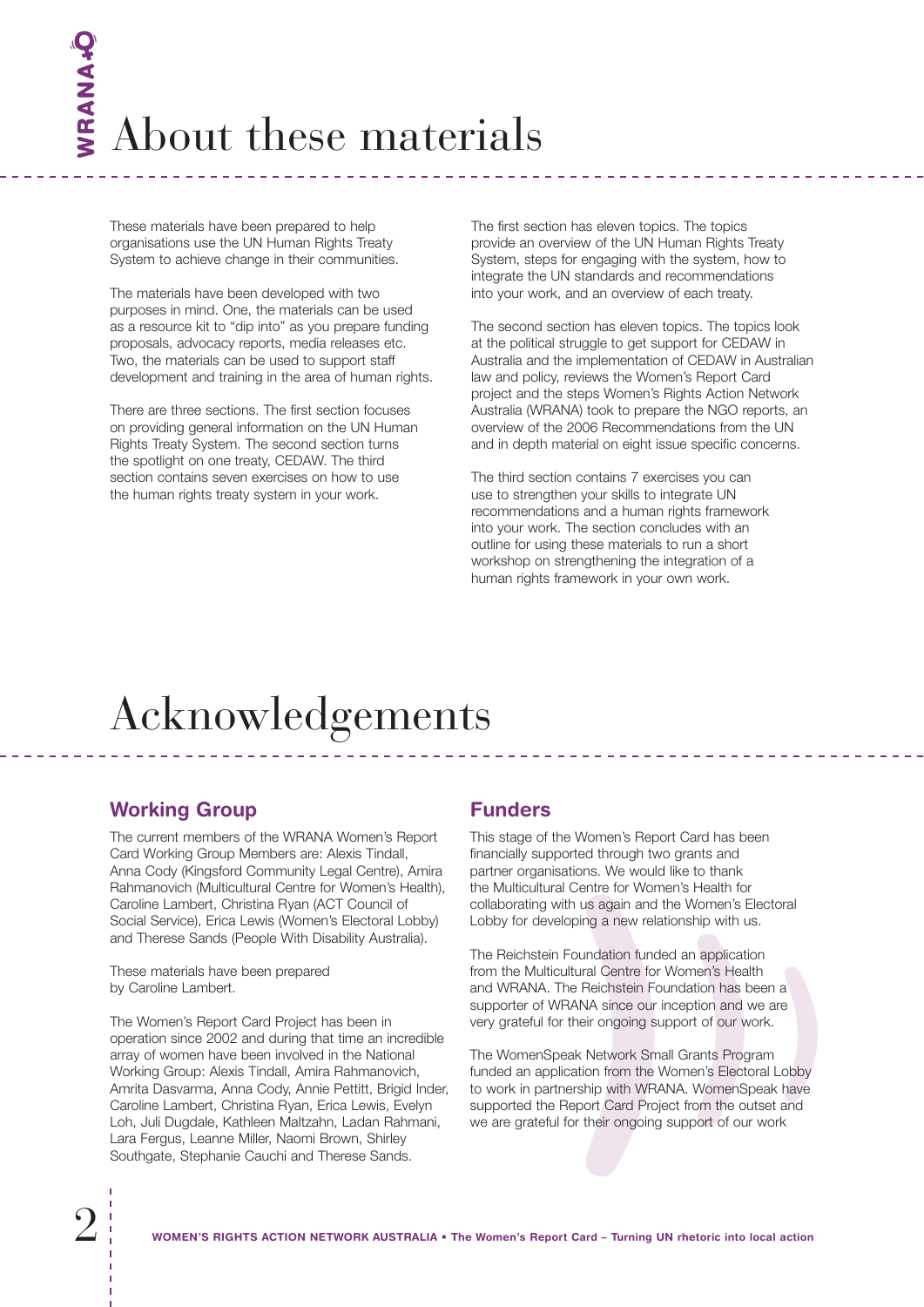# Acronyms

| ACRATH                         | Australian Catholic Religious Against Trafficking in Humans                                                      |
|--------------------------------|------------------------------------------------------------------------------------------------------------------|
| CALD                           | Culturally and linguistically diverse                                                                            |
| CAT                            | Convention Against Torture and Other Cruel, Inhuman or Degrading<br>Treatment or Punishment                      |
| <b>CEDAW</b>                   | Convention on the Elimination of All forms of Discrimination Against Women                                       |
| <b>CERD</b>                    | Committee on the Elimination of Racial Discrimination                                                            |
| <b>CESCR</b>                   | Committee on Economic, Social and Cultural Rights                                                                |
| Children's Committee           | The Committee on the Rights of the Child                                                                         |
| CMW                            | Committee on the Protection of the Rights of All Migrant Workers and<br>Members of their Families                |
| <b>CROC</b>                    | Convention on the Rights of the Child                                                                            |
| <b>CRPD</b>                    | Convention on the Rights of Persons with Disabilities                                                            |
| <b>DDA</b>                     | Disability Discrimination Act                                                                                    |
| <b>DDRIP</b>                   | Draft Declaration on the Rights of Indigenous Peoples                                                            |
| <b>HREOC</b>                   | Human Rights and Equal Opportunity Commission                                                                    |
| <b>HRTS</b>                    | Human Rights Treaty System                                                                                       |
| <b>ICCPR</b>                   | International Covenant on Civil and Political Rights                                                             |
| <b>ICERD</b>                   | International Covenant on the Elimination of all forms of Racial Discrimination                                  |
| <b>ICESCR</b>                  | International Covenant on Economic, Social and Cultural Rights                                                   |
| <b>ILO</b>                     | International Labour Organisation                                                                                |
| <b>IVF</b>                     | Invitro fertilisation                                                                                            |
| <b>LGBTI</b>                   | lesbian, gay, bi sexual, transgender and intersex                                                                |
| Migrant Worker's<br>Convention | International Convention on the Protection of the Rights of All Migrant<br>Workers and Members of Their Families |
| <b>NESB</b>                    | Non-English speaking background                                                                                  |
| <b>NGOs</b>                    | Non government organisations                                                                                     |
| <b>RDA</b>                     | Racial Discrimination Act                                                                                        |
| <b>SDA</b>                     | Sex Discrimination Act                                                                                           |
| The Committee                  | The Committee on the Rights of Persons with Disabilities                                                         |
| <b>UDHR</b>                    | Universal Declaration of Human Rights                                                                            |
| UN                             | <b>United Nations</b>                                                                                            |
| <b>UNIFEM</b>                  | United Nations Development Fund for Women                                                                        |
| <b>VCOSS</b>                   | Victorian Council of Social Service                                                                              |
| <b>WRANA</b>                   | Women's Rights Action Network Australia                                                                          |
| <b>WWDA</b>                    | Women With Disabilities Australia                                                                                |

--------------------------------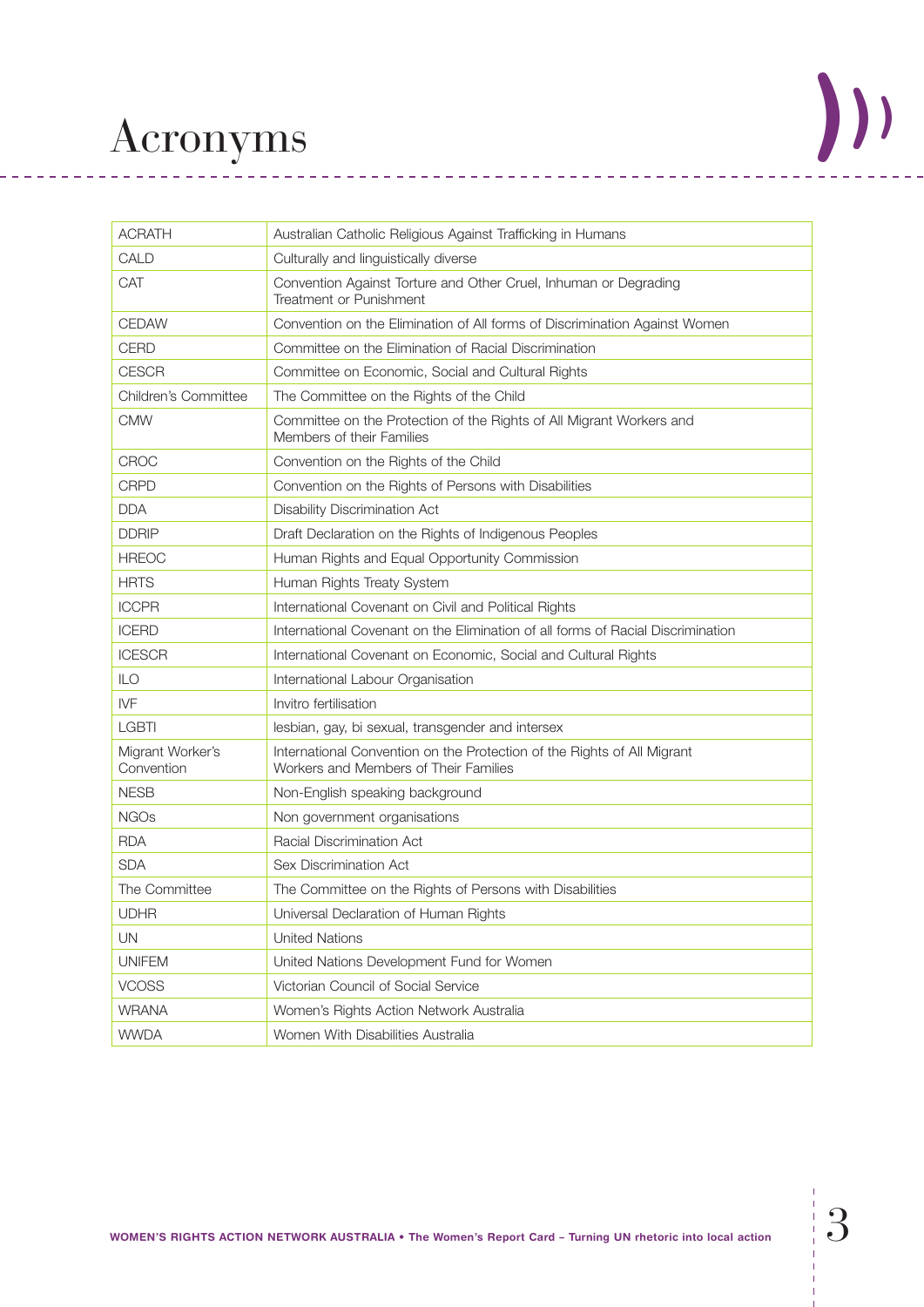# Glossary

#### *Convention*

Binding agreement between states; used synonymously with TREATY and COVENANT. Conventions are stronger than DECLARATIONS because they are legally binding for governments that have signed them. When the UN GENERAL ASSEMBLY adopts a convention, it creates international norms and standards. Once a convention is adopted by the UN General Assembly, MEMBER STATES can then RATIFY the convention, promising to uphold it. Governments that violate the standards set forth in a convention, can then be censured by the UN.

#### *Concluding Comments/Observations*

Each HUMAN RIGHTS TREATY BODY issues a set of concluding comments or concluding observations following the meeting or CONSTRUCTIVE DIALOGUE it has with a STATE PARTY to the CONVENTION or COVENANT it is mandated to monitor. Usually concluding observations are structured in the following format: positive factors, factors and difficulties affecting the implementation of the Convention/Covenant, principal areas of concern, and recommendations.

#### *Constructive Dialogue*

Once a state becomes a party to a CONVENTION, COVENANT or TREATY it is bound to submit periodic reports to the relevant TREATY BODY reporting on the progress it has made. After the periodic report is submitted it meets with the TREATY BODY face to face to orally discuss its implementation process; this is known as a constructive dialogue.

#### *Declaration*

Document stating agreed upon standards, but that is not legally binding. UN conferences, like the 1993 UN Conference on Human Rights in Vienna and the 1995 World Conference for Women in Beijing, usually produce two sets of declarations: one written by government representatives and one by Non Governmental Organisations (NGOs). The UN GENERAL ASSEMBLY often issues influential, but legally NONBINDING declarations.

#### *General Comment/Recommendation*

A document issued by a HUMAN RIGHTS TREATY BODY that elaborates and interprets an article or a theme from its CONVENTION or COVENANT that it is mandated to monitor.

#### *Human Rights Treaty Body*

The key human rights CONVENTIONS and COVENANTS give powers to an institution to monitor the STATE PARTIES implementation process. These institutions are known as treaty bodies or treaty committees.

#### *Inalienable*

Refers to rights that belong to every person and cannot be taken from a person under any circumstances.

#### *Indivisible*

Refers to the equal importance of each human rights law. A person cannot be denied a right because someone decides it is 'less important' or 'nonessential'.

#### *Interdependent*

Refers to the complementary framework of human rights law. For example, your ability to participate in your government is directly affected by your right to express yourself, to get an education, and even to obtain the necessities of life.

#### *International Bill of Human Rights*

The combination of the Universal Declaration of Human Rights, the International Covenant on Civil and Political Rights and its optional protocol, and the International Covenant on Economic, Social and Cultural Rights.

#### *Member States*

Countries that are members to the United Nations.

#### *Nonbinding*

tional protocol, and the International<br>phomic, Social and Cultural Rights.<br>e members to the United Nations.<br>a DECLARATION, that carries<br>bligations. It may, however,<br>ations or attain the force of law<br>JAL CUSTOMARY LAW.<br>difi A document, like a DECLARATION, that carries no formal legal obligations. It may, however, carry moral obligations or attain the force of law as INTERNATIONAL CUSTOMARY LAW.

#### *Protocol*

A treaty that modifies another treaty (e.g. adding additional procedures or substantive provisions).

#### *Ratification, Ratify*

Process by which the legislative body of a state confirms a government's action in signing a treaty; formal procedure by which a state becomes bound to a treaty after acceptance.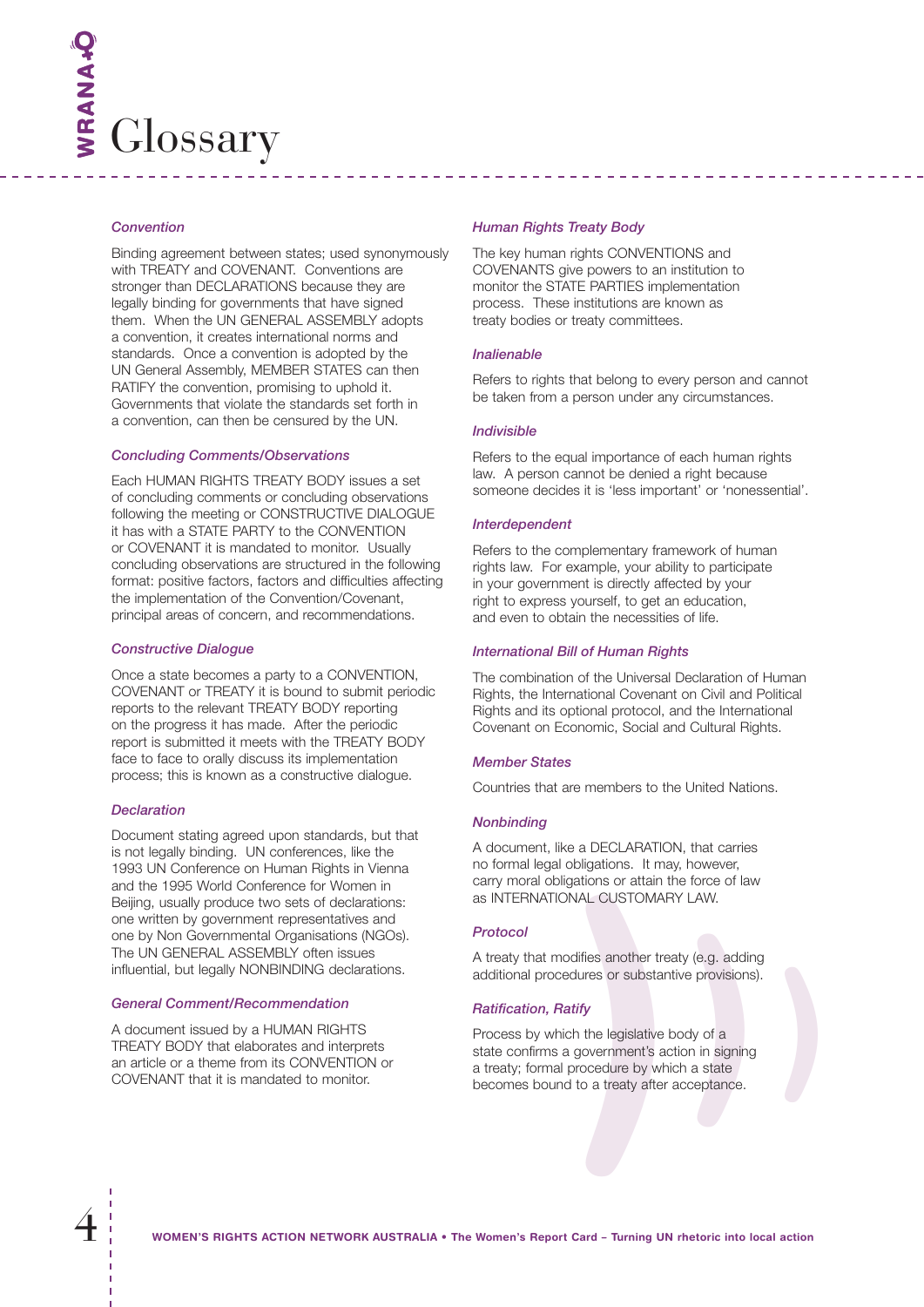#### *Summary Records*

The public records of United Nations meetings. Each TREATY BODY issues a set of summary records following the public meetings it has with STATE PARTIES it is mandated to monitor.

<u> 2010 - 2010 - 2010 - 2010 - 2010 - 20</u>

#### *Reservation*

The exceptions that STATE PARTIES make to a treaty (e.g. provisions that they do not agree to follow). Reservations, however, may not undermine the fundamental meaning of the treaty.

#### *Signing, Sign*

In human rights the first step in ratification of a treaty; to sign a DECLARATION, CONVENTION, or one of the COVENANTS constitutes a promise to adhere to the principles in the document and to honour its spirit.

#### *State Party(ies)*

Those countries that have RATIFIED a COVENANT or a CONVENTION and are thereby bound to conform to its provisions.

#### *Treaty*

Formal agreement between states that defines and modifies their mutual duties and obligations; used synonymously with CONVENTION and COVENANT. When CONVENTIONS are adopted by the UN GENERAL ASSEMBLY, they create legally binding international obligations for the MEMBER STATES who have signed the treaty. When a national government RATIFIES a treaty, the articles of that treaty become part of its domestic legal obligations.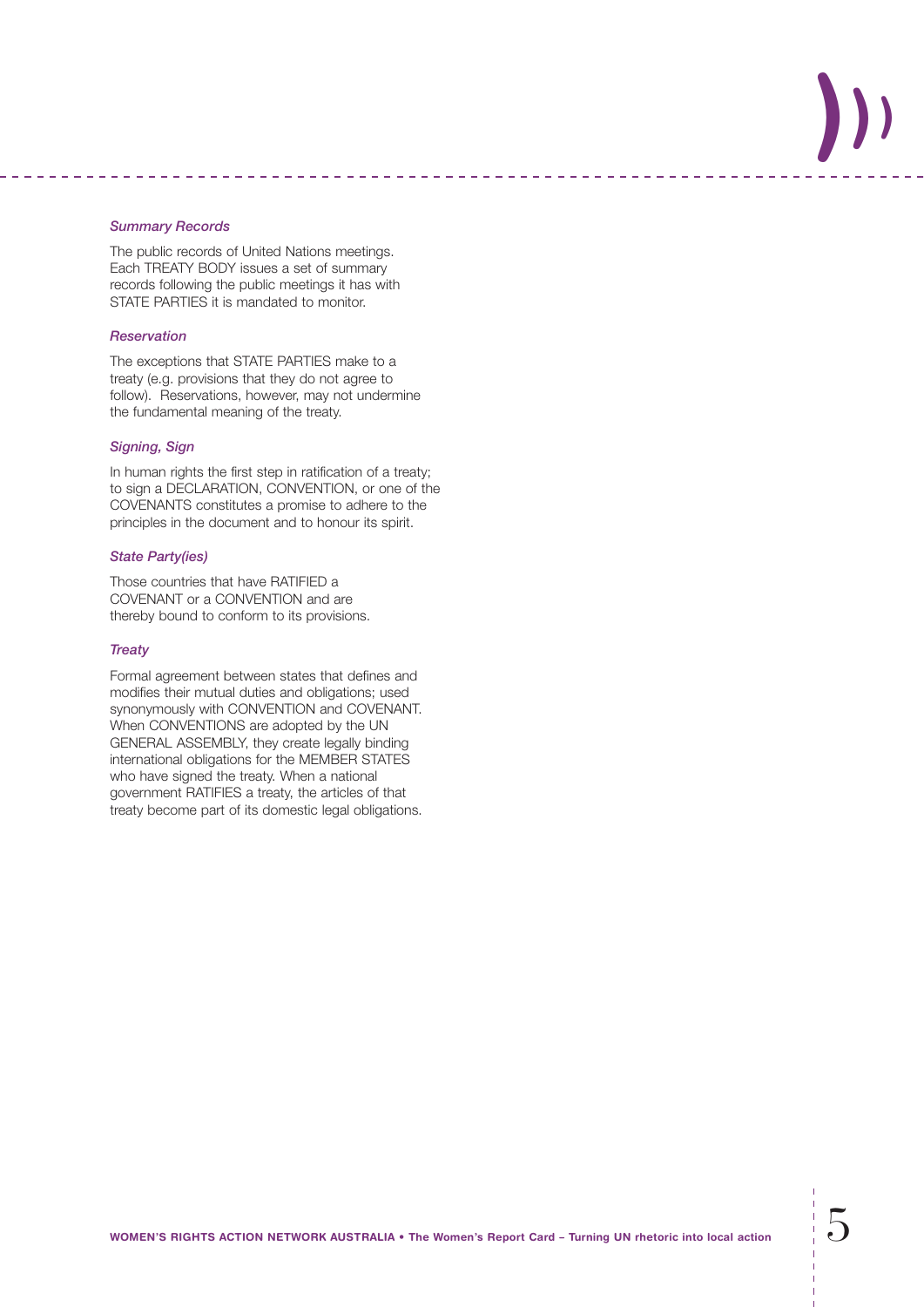# WRANA+O Topic One:

### What is the UN Human Rights Treaty System?

Our governments have committed to the *idea* that we have human rights, but have they committed to the *reality*?

We know that they have committed to these ideas because the Australian Government, on behalf of state, territory and local governments, have signed up to a range of important United Nations (UN) human rights treaties.

These human rights treaties define our human rights and identify the types of steps governments should take to realise these human rights.

This means they have a responsibility to adopt laws, policies and programs that will contribute to the implementation of our human rights. And we have a responsibility to hold them to account when they fail to do this. But how can we do this?

In addition to setting out the rights that must be implemented, governments must also report on implementation of the human rights treaties on a regular basis. This is our chance to hold the governments accountable for *their* implementation of *our* rights.

#### *What are the treaties?*

The treaties in the UN Human Rights Treaty System (HRTS) encompass a broad range of issues and reflect the current consensus of the international community on what we recognise as human rights.

#### *Universal Declaration of Human Rights (UDHR)*

This declaration is the most comprehensive list of human rights developed by the UN. As declarations are not legally binding a range of treaties have been adopted to enforce the rights outlined in the UDHR.

#### *International Covenant on Economic, Social and Cultural Rights (ICESCR)*

This treaty provides protection for a broad range of rights including the right to housing, the right to a fair wage, the right to health care, the right to free primary education and the right to express your culture. Australia has signed up to this treaty.

#### *International Covenant on Civil and Political Rights (ICCPR)*

This treaty provides protection for a broad range of rights including the right to vote, freedom of thought, freedom of religion, a prohibition on slavery and a range of legal rights. Australia has signed up to this treaty.

#### *Convention on the Elimination of All forms of Discrimination Against Women (CEDAW)*

This treaty is the international bill of rights for women. It provides a comprehensive action plan for governments to achieve substantive equality for women. Australia has signed up to this treaty.

#### *International Convention on the Elimination of All forms of Racial Discrimination (ICERD)*

the Elimination of All forms of<br>Igainst Women (CEDAW)<br>
international bill of rights for<br>
es a comprehensive action plan<br>
to achieve substantive equality for<br>
has signed up to this treaty.<br> **nvention on the Elimination of**<br> This treaty prohibits race based discrimination and provides a comprehensive action plan for governments to bring an end to discrimination on the basis for race, culture and ethnicity. Australia has signed up to this treaty.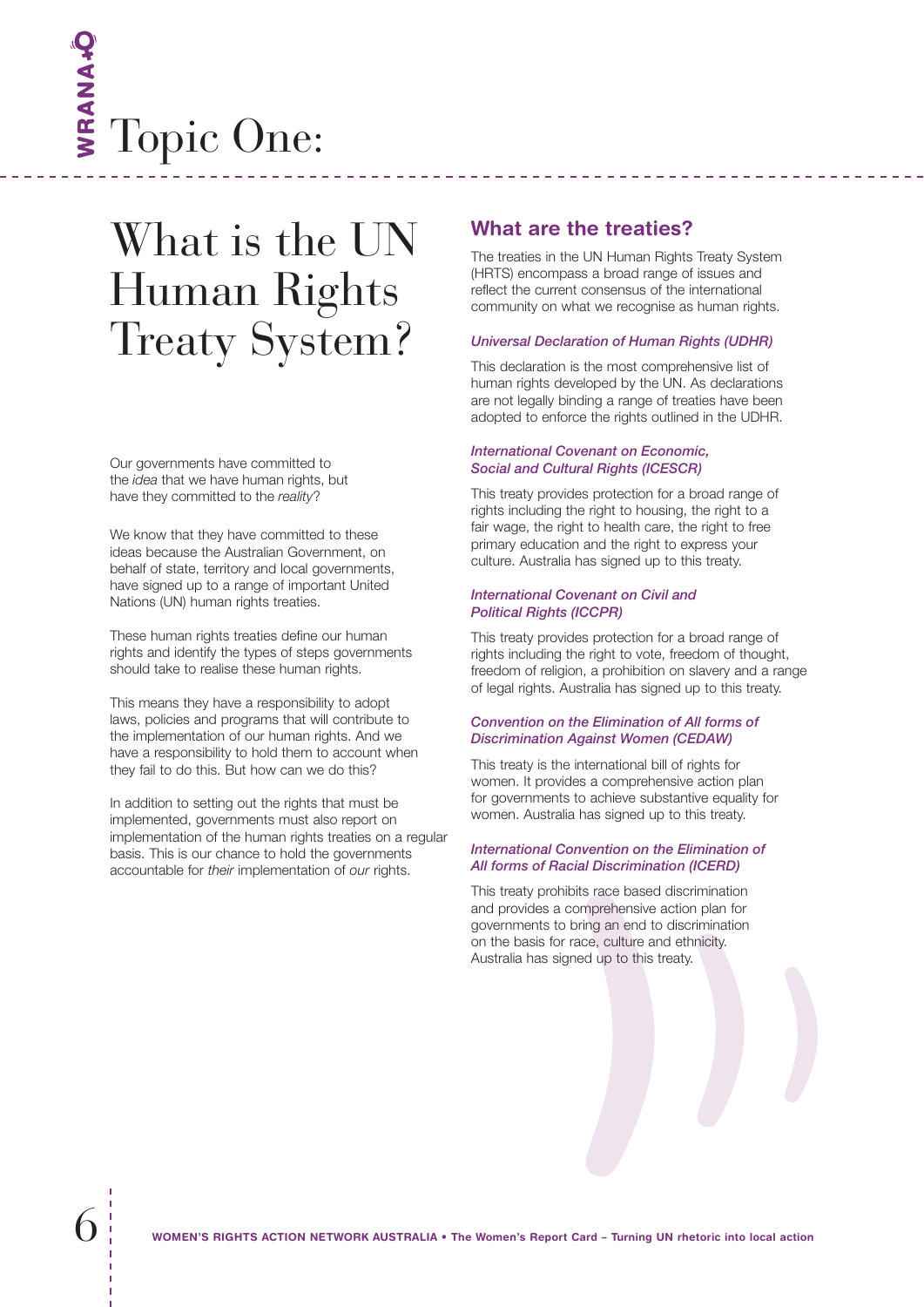7

#### *Convention on the Rights of the Child (CROC)*

This treaty is the international bill of rights for children. It requires that the best interests of the child are always observed. Australia has signed up to this treaty.

#### *Convention Against Torture and Other Cruel, Inhuman or Degrading Treatment or Punishment (CAT)*

This treaty works to end torture and other cruel, inhuman or degrading treatment and punishment. It has predominantly focused on those actions committed by state officials. It also prevents a country from returning anyone to a situation where they might be tortured. Australia has signed up to this treaty.

#### *International Convention on the Protection of the Rights of All Migrant Workers and Members of Their Families*

This treaty is the international bill of rights for migrant workers and their families. It provides a comprehensive definition of different types of migrant workers and the types of protections a state has an obligation to afford them. Australia has *not* signed up to this treaty.

#### *Convention on the Rights of Persons with Disabilities (CRPD)*

The newest treaty, adopted in 2006, this treaty is the international bill of rights for people with disability. It provides a comprehensive list of rights to be enjoyed by people with disability and the actions the state should take to realise them. Australia was one of the first governments to sign the treaty when it opened for signature in March 2007. The next step is to ratify the treaty. In Australia a parliamentary committee (the Joint Standing Committee on Treaties) considers ratification of treaties.

#### **How does it all work?**

#### *First, the commitment*

Governments have to agree to be bound to a human rights treaty. This is a two stage process. First they sign the treaty. This is the declaration of intent and enables countries to examine their laws and policies etc to make sure they are in compliance with the treaty obligations. Second, they ratify the treaty, which is the legally binding action.

#### *Second, the implementation*

Having committed to a treaty, governments must implement it. In Australia this means the Commonwealth government, state and territory governments and local governments are all required to implement treaty obligations through their laws, policies and programs. However, unless they specifically incorporate a treaty into an Act of Parliament there is no legal right to any of the rights contained in the treaty.

#### *Third, the external assessment*

The UN has a range of mechanisms to assess whether a human rights treaty is being appropriately implemented. These include by requiring governments to submit regular evaluation reports. After a review of the report the UN then makes recommendations (Concluding Comments) on how to do an even better job implementing the treaty. Alternatively, in some cases, individuals can go to the UN to allege a breach of their treaty rights. In some instances UN Committees can conduct a study into serious breaches of the treaty (possible for the torture and women's treaties) or in the case of racial discrimination they can issue an "early warning and early action" notice. This lets the Committee on the Elimination of Racial Discrimination address an issue they are worried about outside of the regular reporting cycle. In all these instances the government is not legally compelled to take the advice of the UN but it is morally obliged to do so. Sometimes it is up to us to make the government feel the moral imperative!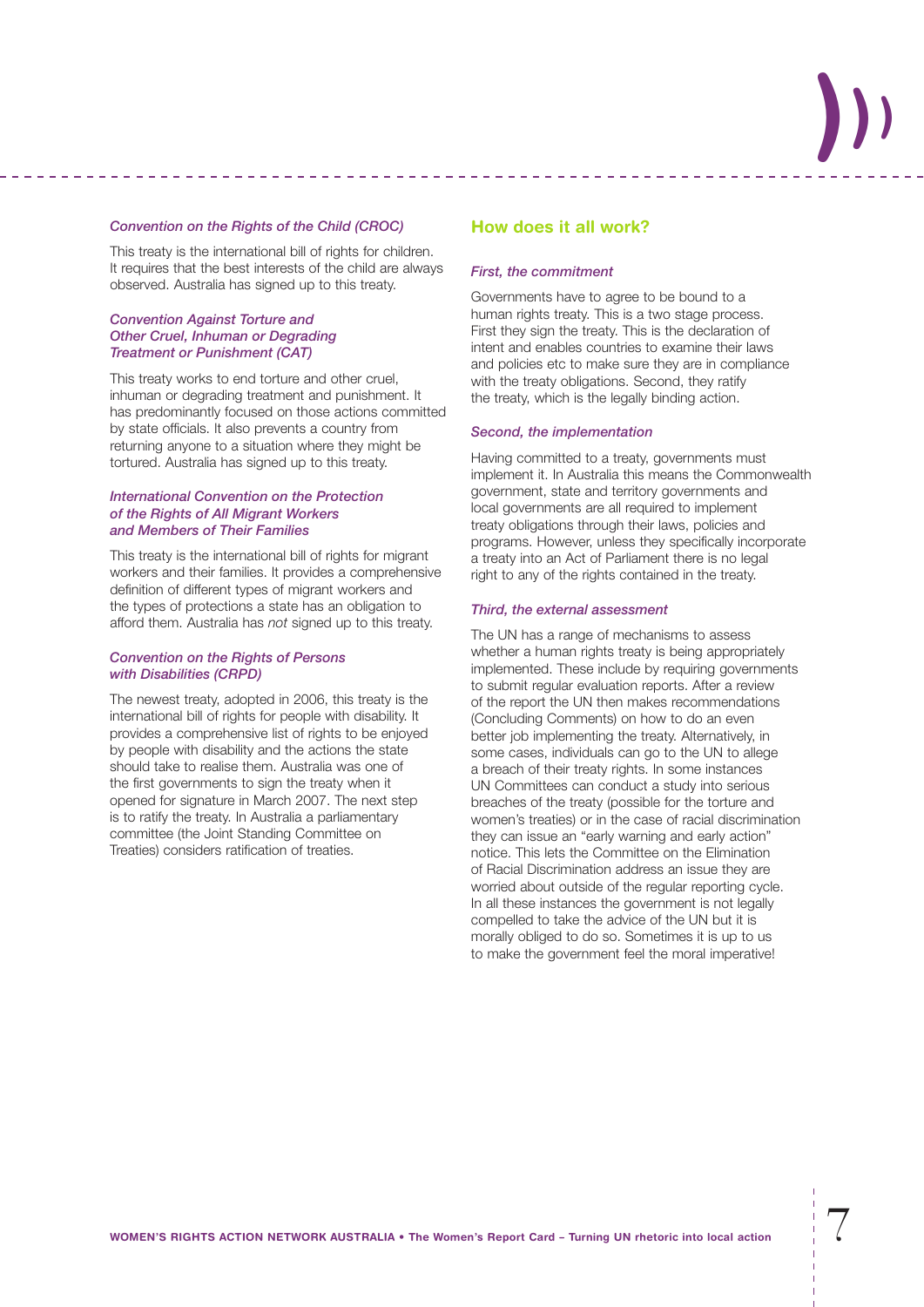#### **What are the challenges?**

There are two types of challenges non government organisations (NGOs) in Australia face when using the HRTS.

#### *General challenges*

The most significant challenge to using the HRTS is its optional nature. The treaty committees can find that a country has violated the rights but they can not force them to take action to fix the problem. The HRTS is also hampered by a lack of funding which means that the reviews are often a few years after a report has been submitted. States parties are seldom on time with their reports either, which means that the system can be an unreliable component of any domestic campaign for change. Finally, the Committee's are independent bodies. That means that they don't take direction from governments, but they also don't take direction from NGOs. Sometimes, their Concluding Comments can miss issues NGOs think are really important.

There are wide spread concerns, among the UN, governments and NGOs, that the HRTS is not as effective as it could be. The UN is considering how to improve the system, including ideas such as setting up a permanent treaty body that would receive a periodic report that addressed all of the treaty obligations in one report.

#### *Australia specific challenges*

The Howard Coalition Government has had a particularly ambivalent relationship to the HRTS. In August 2000, the Howard Coalition Government announced that it wanted the system to be improved and that until it was improved they would limit our interaction with the system. Under previous Australian governments there was a commitment to engaging respectfully with the HRTS. The treaty bodies were recognised for their expertise and for their role in the development of international human rights standards.

In contrast, on numerous occasions the Howard Coalition Government has chosen to ignore or reject criticisms from the HRTS. Rather than acknowledging that human rights monitoring mechanisms are about achieving the best possible outcomes for everyone in society, the Australian Government has chosen to represent the process as being about "who is doing worse than us". But, the purpose of HRTS review is not to compare Australia to other countries. Rather, the review compares the Australian situation to treaty standards, and to identify ways to make sure that all people who live in Australia have the human rights guaranteed in that treaty.

dependent experts to visit Australia<br>ted, for example, the 2006 visit of the<br>ur on the Right to Adequate Housing.<br>le Government was supportive of<br>mmendations have, for the most<br>ted on. And in 2006, when Australia<br>CEDAW no There have been some changes to the Government approach. In 2003 the Government agreed that positive changes had been made at the UN. As a result, invitations from independent experts to visit Australia have been accepted, for example, the 2006 visit of the Special Rapporteur on the Right to Adequate Housing. However, while the Government was supportive of the visit, the recommendations have, for the most part, not been acted on. And in 2006, when Australia was reviewed by CEDAW no Minister was present.

Nonetheless, the HRTS provides an important opportunity to hold governments to account for human rights obligations they have voluntarily undertaken. And that can be a powerful tool.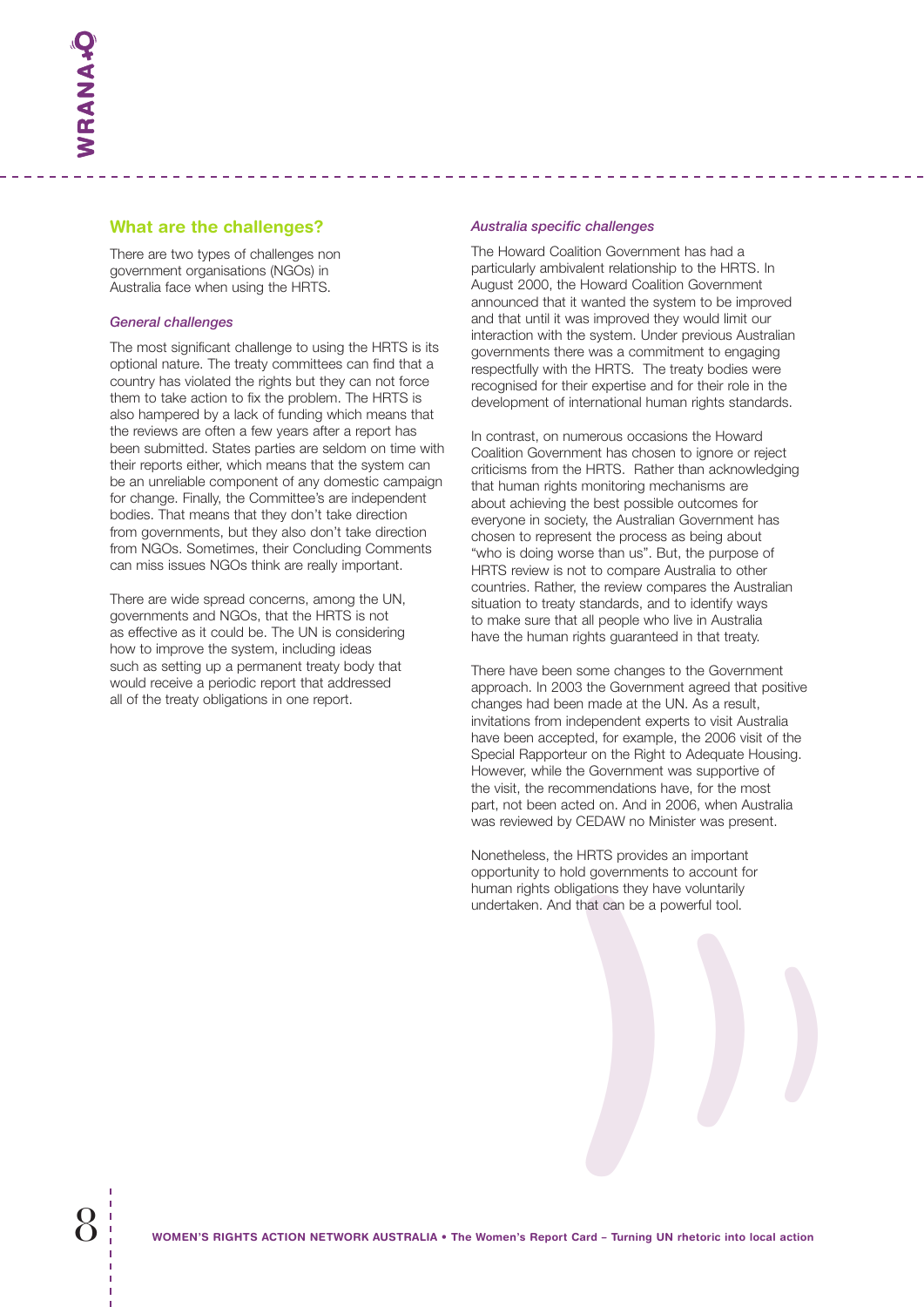## Topic Two:

### How do we "do" human rights in Australia?

There are four key ways in which human rights treaties can have effect in Australia:

- The Constitution
- Legislation
- Policy Measures
- Legal Interpretation

#### **The Constitution**

There are very limited rights outlined in the Constitution. They include freedom of religion, a right to vote (though there is some question whether this is really guaranteed), a right to trial by jury for serious federal offences, a limit on discrimination on the basis of state residence, a right to review of government action, freedom of interstate trade, a right to compensation for assets taken by the Commonwealth, implied freedom of communication and an implied guarantee restricting Commonwealth powers.Section 109 gives Commonwealth laws primacy over state laws, where the laws are inconsistent, and where the Commonwealth has the power to legislate in that area.Many of Australia's international human rights obligations are enacted into Australian law under section 51 of the Constitution, the foreign affairs power.

If we compare these to the list of rights and freedoms articulated in the Universal Declaration of Human Rights (UDHR), it becomes very clear that people in Australia do not have a strong constitutional basis for the protection of their human rights and freedoms.

#### **Legislation**

In order for people in Australia to be able to claim the rights contained in any of the human rights treaties to which we have become party, those rights must be incorporated into domestic legislation. This is called "direct implementation." Once this has occurred, people living in Australia can claim these rights through our own country's legal processes.

None of the human rights treaties that Australia has signed are fully incorporated into domestic legislation. Some elements of the treaties have been incorporated into some of our legislation, for example:

- The Racial Discrimination Act (RDA) and the Sex Discrimination Act (SDA) either adopt or adapt definitions of race and sex discrimination from the International Covenant on the Elimination of all forms of Racial Discrimination (ICERD) and the Convention on the Elimination of All forms of Discrimination Against Women (CEDAW)
- Elements of the ICERD are incorporated in the Racial Hatred Act 1995 (Cth)
- The Disability Discrimination Act (DDA) draws on provisions of the Declaration on the Rights of Disabled Persons and Declaration on the Rights of Mentally Retarded Persons
- Elements of the International Covenant on Civil and Political Rights (ICCPR) are incorporated in the Privacy Act 1988 (Cth) and the Evidence Act 1995 (Cth)
- Elements of the Convention Against Torture (CAT) are incorporated in the Crimes (Torture) Act 1992 (Cth)

The ICCPR and Convention on the Rights of the Child (CROC) have been scheduled to the Human Rights and Equal Opportunity Commission (HREOC) Act 1986 (Cth). This means that HREOC can consider the treaty provisions in complaints it receives, and that it can conduct an inquiry if it considers that the acts or practices of the Commonwealth or Territories breach the rights contained in the treaty. CEDAW has been scheduled to the SDA, and ICERD has been scheduled to the RDA. The International Covenant on Economic, Social and Cultural Rights has not been incorporated or scheduled into any legislation.

Two states/territories have adopted Human Rights Charters: the ACT and Victoria. These legislative bills of rights provide a limited protection to civil and political rights (and provide a limited implementation of the ICCPR) but offer no protection to economic, social and cultural rights.

 $\bf{Q}$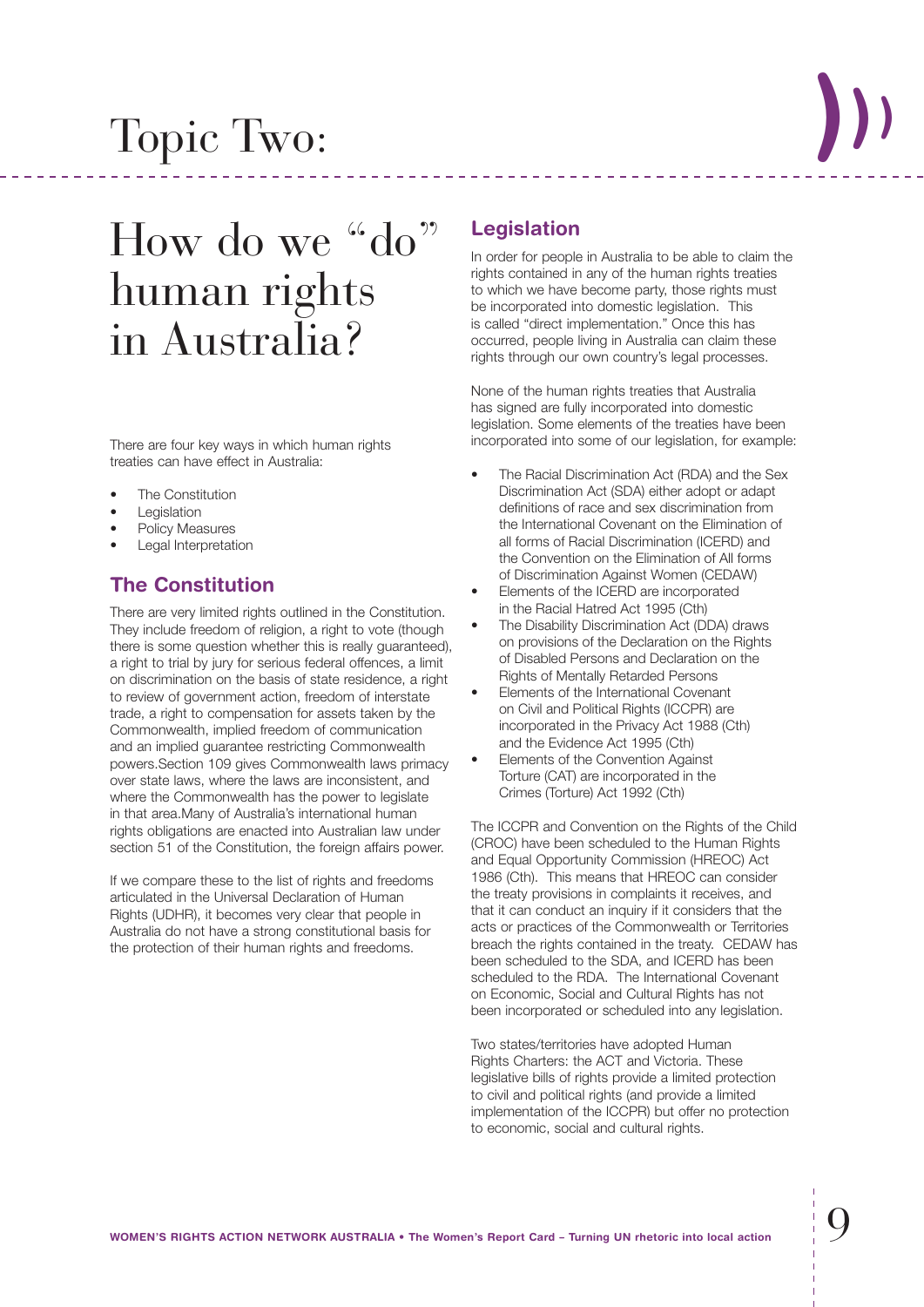#### **Policy measures**

Treaties can also be incorporated through policy measures, for example access to health through Medicare. The limitation of this approach is that if the government of the day decides to abolish a particular program, there is no mechanism for judicial review. It is also not possible for people to argue that government should continue to realise that particular human right on the basis of previous policies or programs.

#### **Judicial System**

International human rights laws may be applied in the Australian legal system in four main ways.

#### **Statutory Interpretation**

Judges assume that Parliamentarians have adopted legislation which is consistent with our international human rights treaty obligations, unless the legislation is clearly inconsistent with the obligations. Judges use this premise when they interpret legislation in Australia.

#### **Common Law**

Common law can other wise be known as judge made law. Common law acts as a guide for judges in making decisions, following the lead from previous judges' decisions. International law can influence the development of common law, especially where international law declares the existence of universal human rights. It is possible to identify fundamental rights in common law decisions, especially when dealing with individual human rights complaints procedures, and in cases involving legislation providing a remedy for violations of rights.

#### **Administrative Law**

Human rights treaties can also establish procedural rights, including a legitimate expectation that an administrative decision maker will make decisions that are consistent with the provisions of human rights treaties.

#### **Constitutional Interpretation**

Including a legitimate<br>an administrative decision<br>decisions that are consistent<br>is of human rights treaties.<br>**al Interpretation**<br>Donstitution is not necessarily<br>Phigh Court of Australia to<br>the human rights treaties. High<br>o In Australia, the Constitution is not necessarily interpreted by the High Court of Australia to be consistent with human rights treaties. High Courts in other countries have been willing to do this, though this has often occurred because of constitutional or legislative bill of human rights.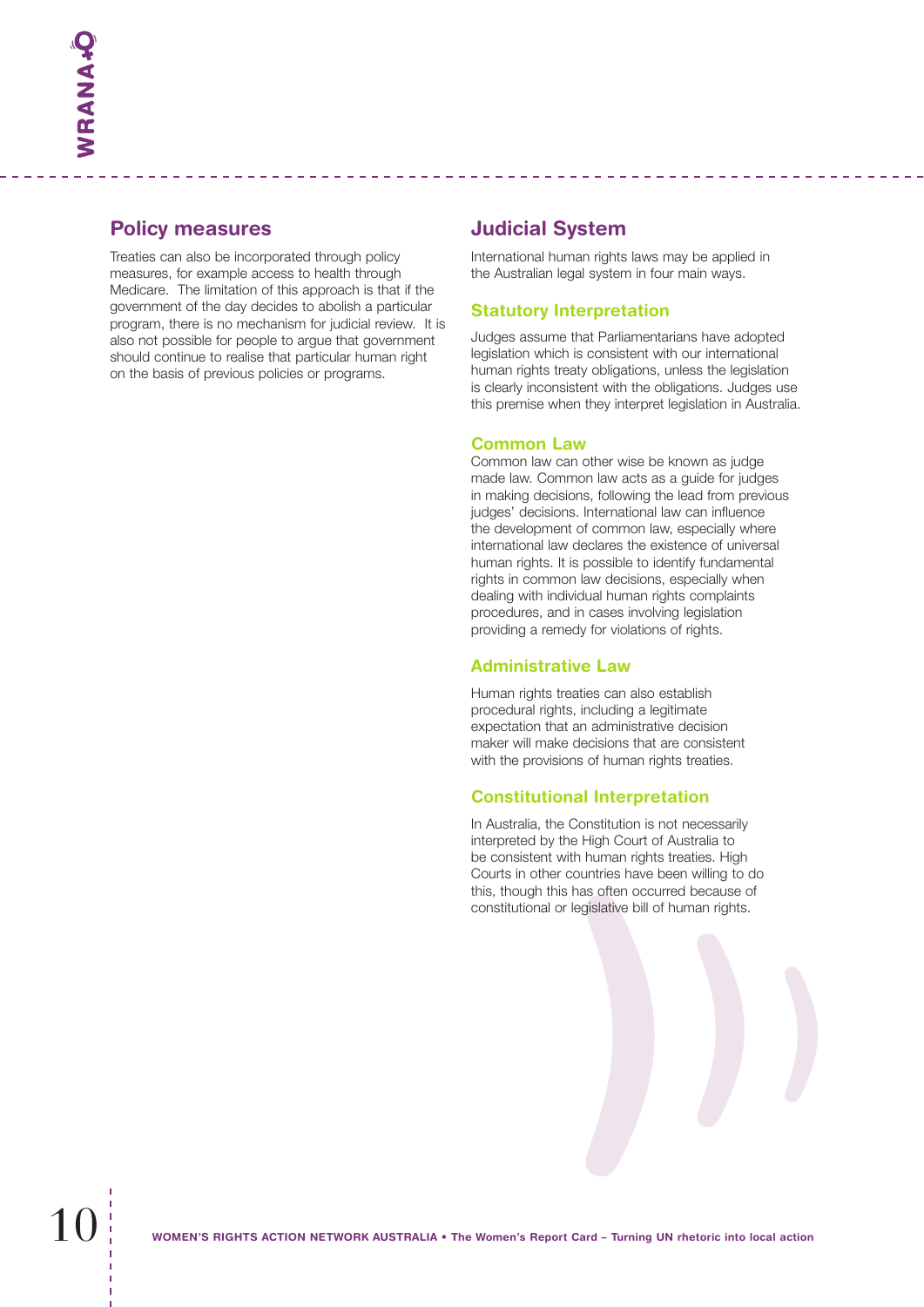# Topic Three:

How can NGOs use the Human Rights Treaty System to create change?

#### *What is the issue? What do* **YOU** want to change?

As all campaigners know, the first step is to define the problem and how you can change the system to make a positive difference.

#### *What are the treaty <u>Obligations?</u>* **What has been Said about the obligations?**

Talking about our rights is becoming increasingly common. The challenge is that the popular rhetoric around rights might not match the legal reality. For that reason we advocate for the use of a human rights framework firmly grounded in the legal obligations set out in the international human rights treaties. Linking an issue to a concrete treaty obligation is the best way to achieve legal and moral traction.

One of the challenges in using this type of human rights framework is knowing what the international legal obligations are and how you can find out more about them.

#### **Finding the treaties**

You can access copies of the treaties at the website of the Office for the High Commissioner for Human Rights: http://www.ohchr.org/english/law/index.htm

Hard copies of the treaties can be obtained from the United Nations Information Centre, PO Box 5366, Kingston ACT 2604 or 02 6273 8200.

#### **Einding the Australian reports and Committee Concluding Comments**

You can access copies of the Australian Government Reports to the UN Human Rights Treaty System (HRTS) as well as the Concluding Comments adopted by the relevant Committees via the Office of the High Commissioner for Human Rights website: http://www. unhchr.ch/TBS/doc.nsf/NewhvVAllSPRByCountry ?OpenView&Start=1&Count=15&Expand=9#9

Sometimes a more up to date record can be found at www.bayefsky.com

Alternatively, you can look at Australian Government websites. Different government departments have responsibility for submitting the Australian reports:

- The Department of Foreign Affairs and Trade has responsibility for the International Covenant on Economic, Social and Cultural Rights (ICESCR), the International Covenant on Civil and Political Rights (ICCPR) and the International Convention on the Elimination of all forms of Racial Discrimination (ICERD) — http://www.dfat.gov.au/hr/
- The Attorney General's Department has responsibility for the Convention on the Rights of the Child (CROC) and the Convention Against Torture (CAT), as well as for managing any individual communications — http://www.ag.gov.au/www/agd/agd.nsf/Page/ Humanrightsandanti discrimination\_Humanrights
- The Office for Women has responsibility for the Convention on the Eliminatin of All forms of Discrimination Against Women (CEDAW)
	- http://www.ofw.facs.gov.au/international/ womens\_human\_rights/index.htm

Theoretically, you should also be able to ring your local federal member and ask them to forward a hard copy.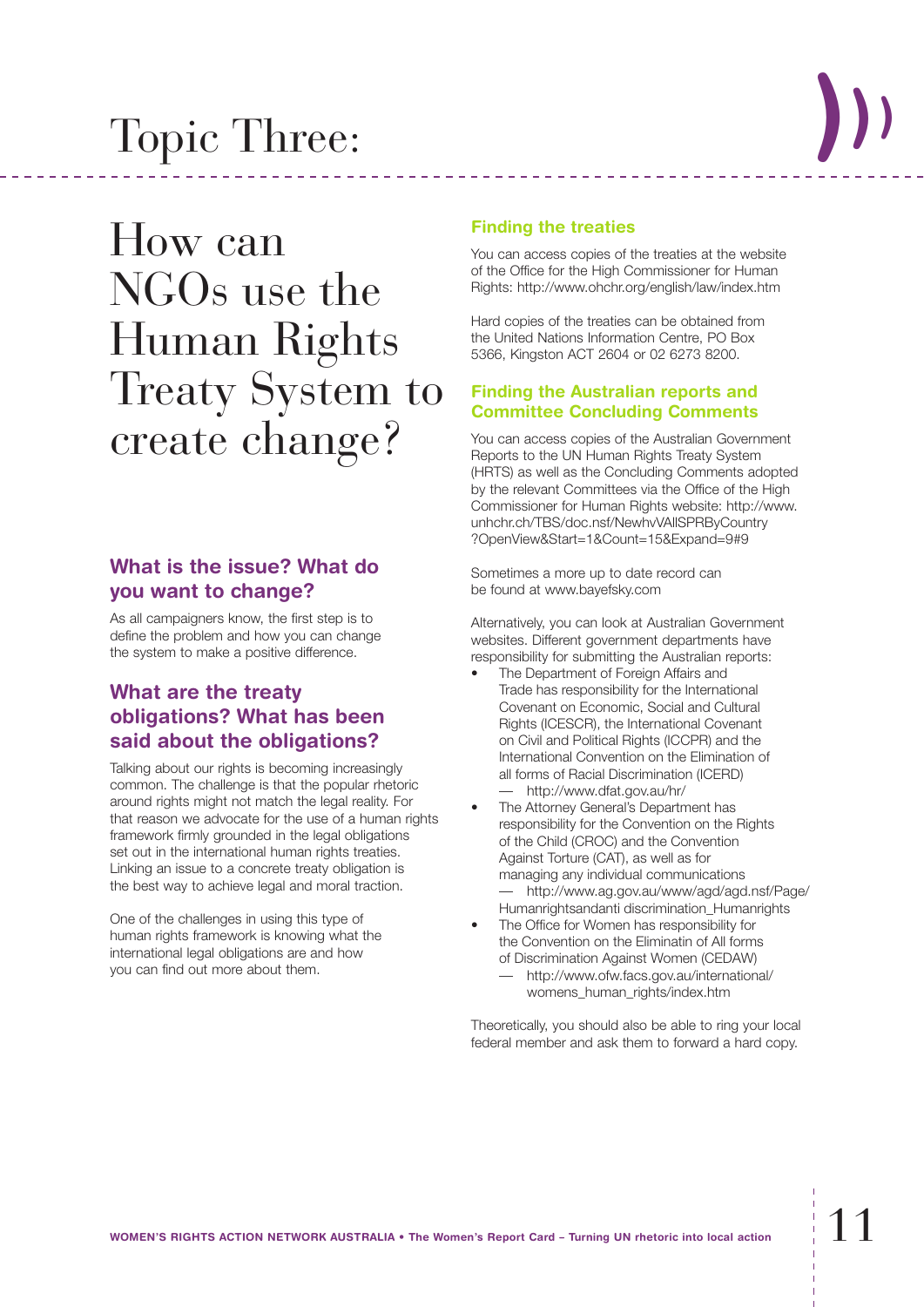#### **Learning more about what the Committees think about PARTICULAR ISSUES**

In some instances, the treaty committee will have developed a more detailed understanding of a particular issue. It can help you to strengthen your argument if you refer to these documents. A list of General Recommendations/Comments is included in the annex. You can access these at http://www. ohchr.org/english/bodies/treaty/comments.htm

For example, CEDAW does not mention the issue of violence against women, but the CEDAW Committee have released a detailed General Recommendation on this issue, making clear linkages between the issue and CEDAW rights.

In some instances, where the treaty committee can assess individual breaches you can also look at their jurisprudence to help understand how an obligation has been interpreted. You can access these at http://www. ohchr.org/english/bodies/complaints.htm You can also access Australia specific information at http://www. ag.gov.au/www/agd/agd.nsf/Page/Humanrightsandanti discrimination\_Humanrightscommunications

For example, the Human Rights Committee (which monitors the ICCPR) have considered discrimination against women in accessing welfare payments and benefits and found some countries have behaved in a discriminatory manner.

#### **What processes exist in human** rights treaties to help **You to create change?**

Now that you've worked out how the human rights treaties are relevant, the next step is to work out how you can use the accountability processes to create change.

There are three key ways you can use the human rights treaties to create change. Each way is based on providing information to a group of experts at the UN to help them assess whether Australia is implementing its human rights obligations and then using the recommendations made by the experts to bring about change in local communities.

To assist in the review process, each treaty in the Human Rights Treaty System has a "Committee of Oversight" made up of independent experts. Depending on the treaty they have up to three different mechanisms for review:

- Receiving regular reports on implementation of the treaty in a particular country
- Receiving "individual" complaints alleging a violation of a treaty right
- Launching an investigation into a breach of treaty rights in a particular country

#### **Using the reporting process**

On a semi regular basis governments are required to report to the UN on their implementation of human rights treaties in their community. Once the government has prepared the report they submit it to the UN. The relevant Committee then schedules a review session and invites the government to attend. A few months before the review session the Committee will do an "initial reading" of the report and send a list of questions to the government, raising issues on which they would like further information. On the day of the review session, the government makes an opening statement and then a "constructive dialogue" session between the experts on the Committee and the representatives of the government begins. Essentially, the experts ask questions of the government to learn more about the implementation of the treaty in that country. At the end of the meeting the Committee adopts a series of recommendations which identify the good things the government has done as well as highlighting areas which need more work.

riplementation of the treaty in that<br>id of the meeting the Committee<br>f recommendations which identify<br>he government has done as well<br>eas which need more work.<br>neant to be an honest evaluation<br>ation of the treaty, but very The reports are meant to be an honest evaluation of the implementation of the treaty, but very often governments just focus on the "good news". As a result, non government organisations (NGOs) prepare their own reports, Shadow Reports, and send them to the Committees as alternative sources of information. NGOs attend the Committee to lobby them to ask questions about their areas of concern. NGOs can also lobby the Committee before the review session to influence the questions that they ask after their "initial reading."

Once the recommendations have been made the government is meant to develop a workplan, so that when they report again they can include information on how they implemented the recommendations of the preceding session.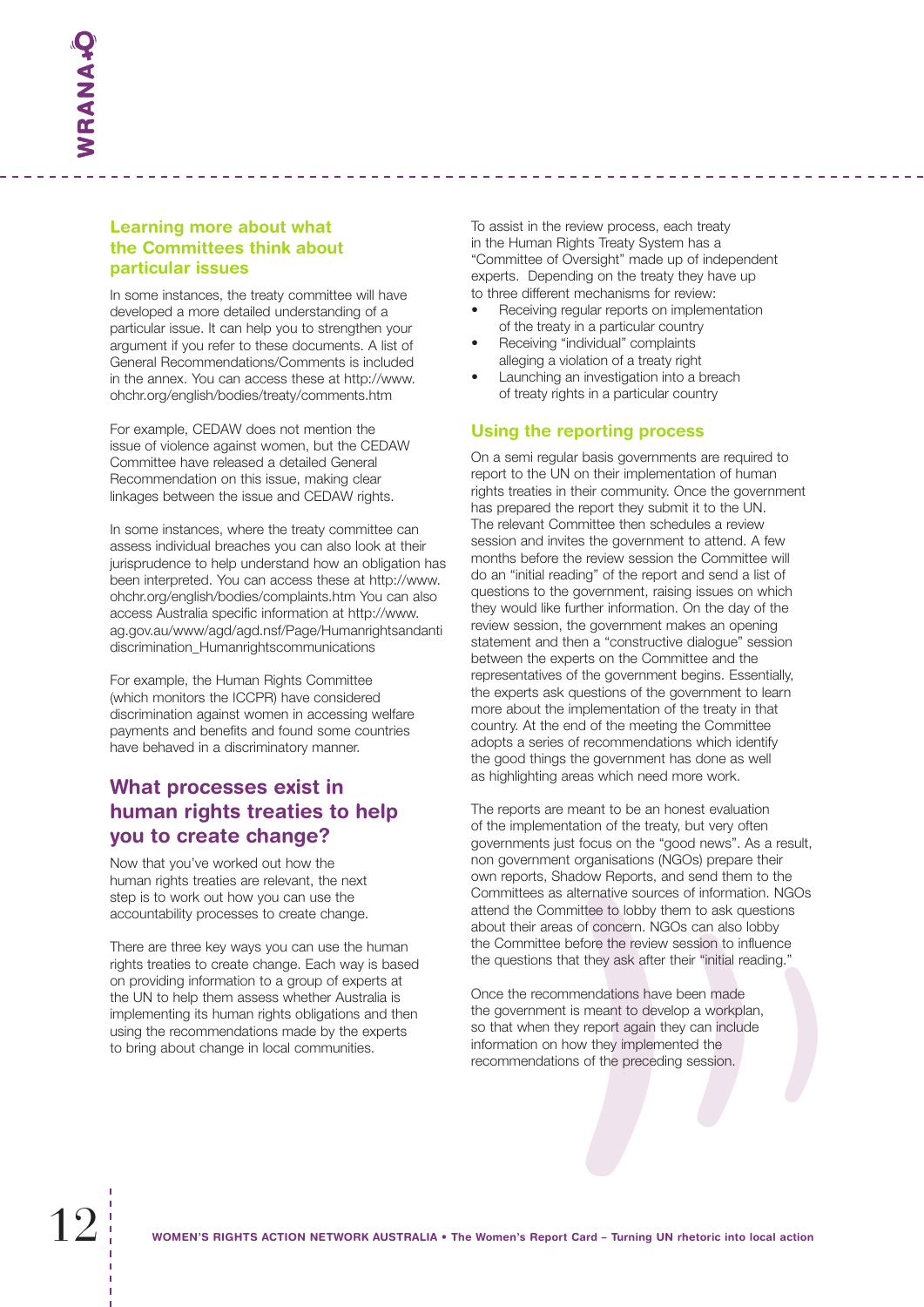#### **Sending an "individual COMPLAINT TO the UN**

While all the treaties require the governments to report, a smaller number have established an additional mechanism for accountability. If their government has agreed to the "individual communications procedure" individuals can make a complaint to the UN that their CEDAW, CAT, ICERD and ICCPR rights have been breached. In the future, individual complaints under the Migrant Workers Convention may also be possible. You can find information on how to submit an individual claim or use the other procedures at the UN website. http://www.ohchr.org/english/bodies/ petitions/ People living in Australia can only make complaints of CAT, ICERD and ICCPR breaches. The government has refused to let women in Australia to make individual complaints of CEDAW breaches.

#### **Lobbying for a Committee to launch AN INQUIRY INTO A SPECIlC ISSUE**

NGOs can also, if certain conditions have been met, lobby the CEDAW Committee and the Torture Committee to launch investigations of breaches of their treaties.

#### **You've submitted a** report/complaint, got the **recommendations, so now what?**

It doesn't matter that the UN is worried about an issue if we do nothing to bring their concerns to the attention of decision makers and influential members of our community.

#### **Questions you can ask to help you TO** integrate recommendations

The following steps can help you to integrate UN human rights treaty obligations and recommendations into your work on an ongoing basis.

- Can the Recommendations be used to support policy advocacy and research?
- Can the Recommendations be used to support advocacy for funding allocation/ program development/budget analysis?
- Can the Recommendations be used to build support amongst peer organisations for your issue?
- Could you use the Recommendations as the basis for a public meeting on your issue?
- Could you use the Recommendations as the basis for a strategy meeting among like minded organisations?
- Can the Recommendations be used to garner media coverage for your issue?
- Can the Recommendations be integrated into project funding proposal?

#### **Knowing 'the lay of the land': How does your target group View human rights? How do your OPPONENTS** use human rights? Do **You need to counter their use?**

One of the challenges in using human rights is that they are not always popular with governments or funding agencies. This should not stop you, as the governments have voluntarily signed up to the obligations, but it may be worth evaluating how and when you use the UN recommendations in your advocacy strategy.

In addition, your opponents may also use the language of human rights in a way that you disagree with. For example, in 1999 Lisa Meldrum, a single woman, sought invitro fertilisation (IVF) treatment in Victoria to assist her to become pregnant. The Victorian *Infertility Treatment Act* restricted fertility treatments to married women or those in heterosexual de facto relationships. Lisa and her doctor, John McBain argued that the Victorian law was inconsistent with the Sex Discrimination Act (SDA). The Federal Court agreed, arguing that the SDA should be interpreted in light of CEDAW, not the CROC. In response, the Prime Minister John Howard put forward an amendment to the SDA to allow this form of discrimination arguing that

*In the opinion of the Government, it is the right of children in our society to have the reasonable expectation, other things being equal, of the affection and care of both a mother and a father.*

This statement pitted CROC rights against CEDAW rights. The issue of conflicting rights is not easily solved, but being aware of the opposition's arguments and countering them with other obligations can be useful as a means of demonstrating the complexity of the issue and the need for multifaceted solutions.

There are a range of exercises at the end of this kit which help you to work through these questions using real life examples.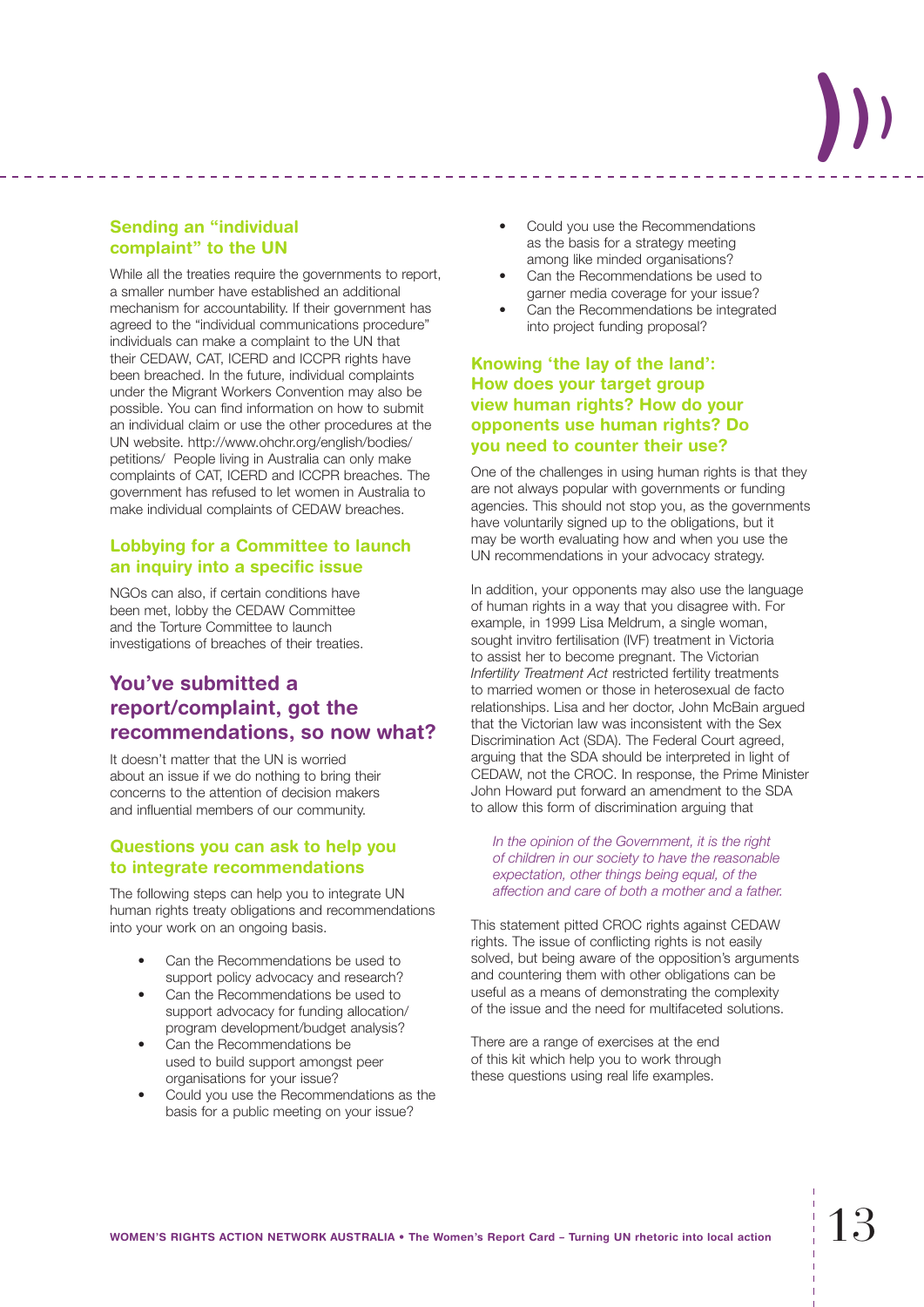# WRANA+O Topic Four:

## What is CEDAW?

#### **What** is it?

The Convention on the Elimination of All forms of Discrimination Against Women (CEDAW) is the international bill of rights for women. It is a comprehensive program to eliminate discrimination against women in public and private life. It is a way of holding governments to account for the work they do to achieve equality for all women in their community.

CEDAW was adopted in 1979 after negotiations by many governments of the world. The political momentum to create a specific UN treaty on women coalesced at the First World Conference on Women (held in Mexico City in 1975). The impetus to finalise it was the Second World Conference on Women (held in Copenhagen in 1980).

#### **What** is in it?

CEDAW establishes a series of obligations for governments to help them not only to eliminate discrimination against women but to achieve equality for women.

#### **Countries must eliminate DISCRIMINATION AGAINST WOMEN**

CEDAW requires the governments of countries to ensure that laws, policies, customs and practices do not discriminate against women, either directly or indirectly. Where women are discriminated against the government has an obligation to ensure the person or organisation discriminating against women can be punished.

#### **Countries must achieve Substantive equality for women**

CEDAW has two different ideas of equality in it. The first, formal equality, focuses on whether laws and policies enable people to be treated equally. For example, a formal equality analysis looks at whether there are there laws which prohibit companies from hiring women or from allowing women to drive or vote. In Australia we also talk about formal equality as equality of opportunity or direct discrimination.

But CEDAW also requires countries to achieve substantive equality for women. Substantive equality is a broader concept than formal equality. It goes further and asks whether a law, policy or practice has a discriminatory impact? For example, do funding cuts to sole parent payments have a disproportionate impact on women because there are more single mothers than single fathers?

A substantive equality framework also recognises that simply eliminating discriminatory treatment will not ensure women's equality. Steps must be taken to eliminate the long term impact of having treated women, and activities traditionally understood as 'women's work' as less worthwhile than men or 'men's work'.

Three sets of CEDAW obligations focus on achieving substantive equality.

#### *Embrace affirmative action*

CEDAW endorses the adoption of temporary special measures to address the impact of long term discrimination against women.

As an example, political parties have introduced quotas to ensure a minimum level of participation by women in politics. Similarly, engineering faculties introduced quotas to ensure that women were being trained as engineers.

#### *Support effective women's programming*

CEDAW requires that governments support the implementation of policies and programs which support women's equality.

For example, women's health programs and domestic violence shelters contribute to women achieving equality.

#### *Eliminate negative gender stereotypes and cultural attitudes*

**Example 12 and Security Configuration**<br> **Example 12 and programming**<br>
that governments support<br>
onn of policies and programs<br>
pmen's equality.<br>
men's health programs and domestic<br>
contribute to women achieving equality.<br> A central component of CEDAW is the requirement that governments implement education and programs which work to overcome gender based stereotypes and reformulate gender relations to better promote equality between women and men.

For example, work by the Human Rights and Equal Opportunity Commission (HREOC) on women and men's roles in unpaid caring work seeks to remedy the idea that only women can take care of children or other family members requiring care.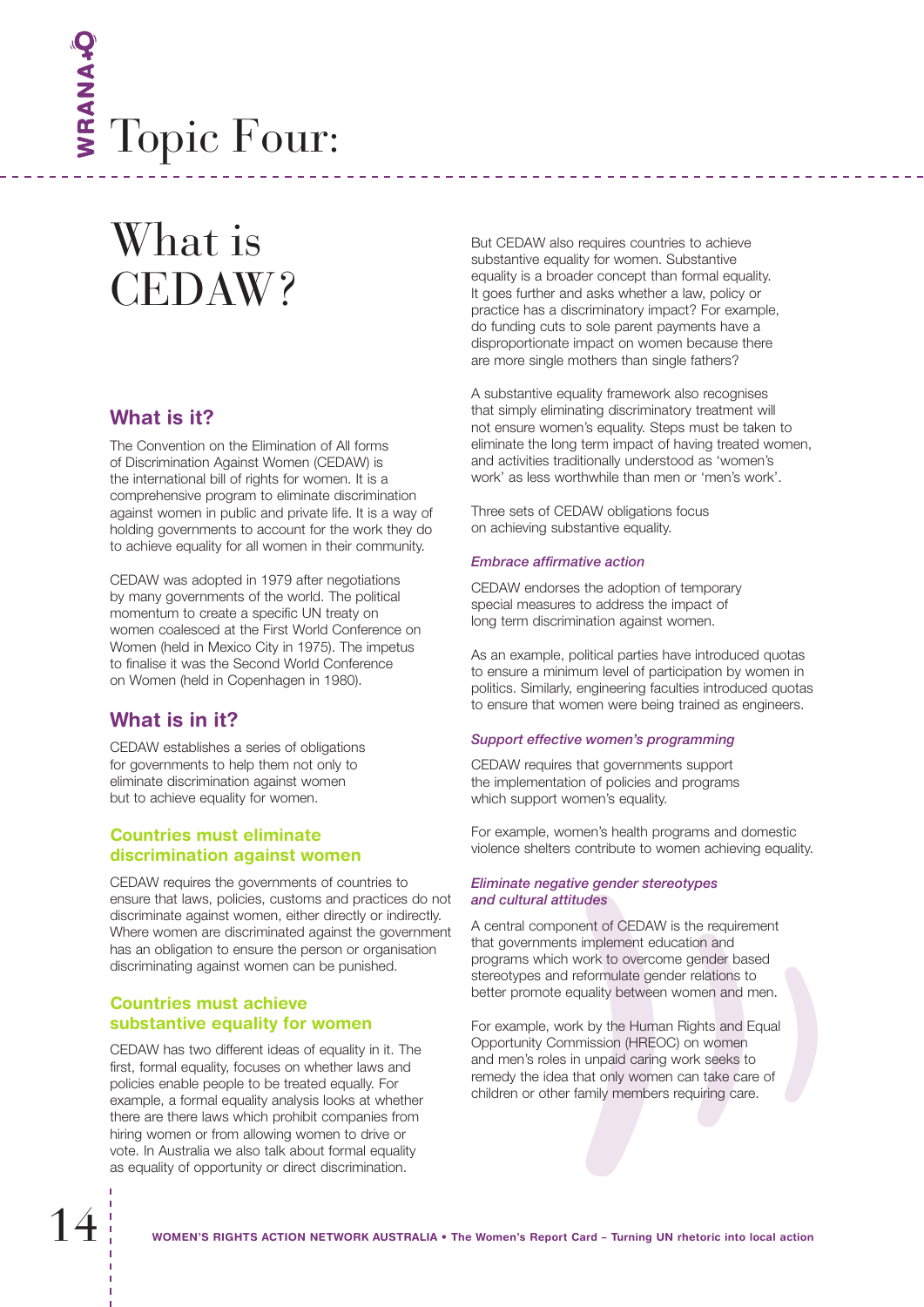#### **Take action in both the public And the private spheres**

A fundamental element of CEDAW is the requirement that governments take steps to eliminate discrimination in both the public and private sectors. For example, CEDAW ensures that women working for a small business, or playing sport in a local sporting association, or practicing their religion are not discriminated against.

#### **1AKE ACTION IN All** areas of women's lives

The rights in CEDAW broadly cover all aspects of women's lives including political participation, health, education, employment, marriage, family relations and the legal system.

#### **Take action for all women**

The rights in CEDAW should be available to all women in our community, regardless of their age, race, sexual orientation, culture, religion, disability, income status or other factors which have an impact on how other people treat them.

#### **(OW DOES IT WORK**

#### **First. the commitment**

Making the decision to be bound to a human rights treaty is a two stage process. First you sign the treaty. This is the declaration of intent and enables countries to examine their laws and policies etc to make sure they are in compliance with CEDAW obligations. Second, you ratify the treaty, which is the legally binding action.

So far, one hundred and eighty five countries around the world have ratified CEDAW, that is they have agreed that they will implement the rights contained in CEDAW in their countries.

#### **Second, the implementation**

Having committed to CEDAW governments must implement CEDAW. In Australia this means the Commonwealth government, state and territory governments and local governments are all required to implement CEDAW obligations through their laws, policies and programs.

#### **Third, the external assessment**

To assist governments in their implementation, CEDAW establishes a committee of oversight, the CEDAW Committee. The CEDAW Committee is comprised of 23 independent experts, elected by states parties to CEDAW. They meet three times a year for three weeks at a time.

The CEDAW Committee have the responsibility of assessing how well governments are implementing their CEDAW obligations. They have four different ways they can do this:

- by reviewing reports, submitted by countries, which outline how they are implementing CEDAW and challenges they have encountered (theoretically this occurs every four years)
- by adjudicating individual cases which allege a breach of CEDAW
- by instigating an inquiry into systematic or serious breaches of CEDAW in a specific country
- by adjudicating a state to state complaint (though this has never been used)

The government is not legally compelled to take the advice of the CEDAW Committee but it is morally obliged to do so. Sometimes it is up to us to make the government feel the moral imperative!

#### *Reporting*

Every four years, states parties to CEDAW are required to submit reports to the CEDAW Committee, outlining their implementation of CEDAW and identifying ongoing challenges for women. Very few government reports provide a comprehensive assessment of their implementation, preferring to focus on their achievements.

To provide an additional source of information to the CEDAW Committee, NGOs have begun to prepare alternative reports and present them to the CEDAW Committee. These alternative reports help the CEDAW Committee experts to understand issues affecting the implementation of CEDAW in the country.

#### *Individual communications*

Under a separate treaty, the Optional Protocol to CEDAW, the CEDAW Committee have been authorised to receive individual communications alleging breaches of specific CEDAW rights by individual women or groups of women. The Optional Protocol to CEDAW was adopted in 1999 but Australia has not ratified it. Therefore, women in Australia can not access this procedure.

#### *Inquiries procedure*

The Optional Protocol to CEDAW also contains provisions for the CEDAW Committee to launch an inquiry into serious or systematic abuses of CEDAW, when it receives reliable information suggesting the existence of such abuses. Australia *has not* signed up to this treaty and as such women in Australia can not take advantage of it.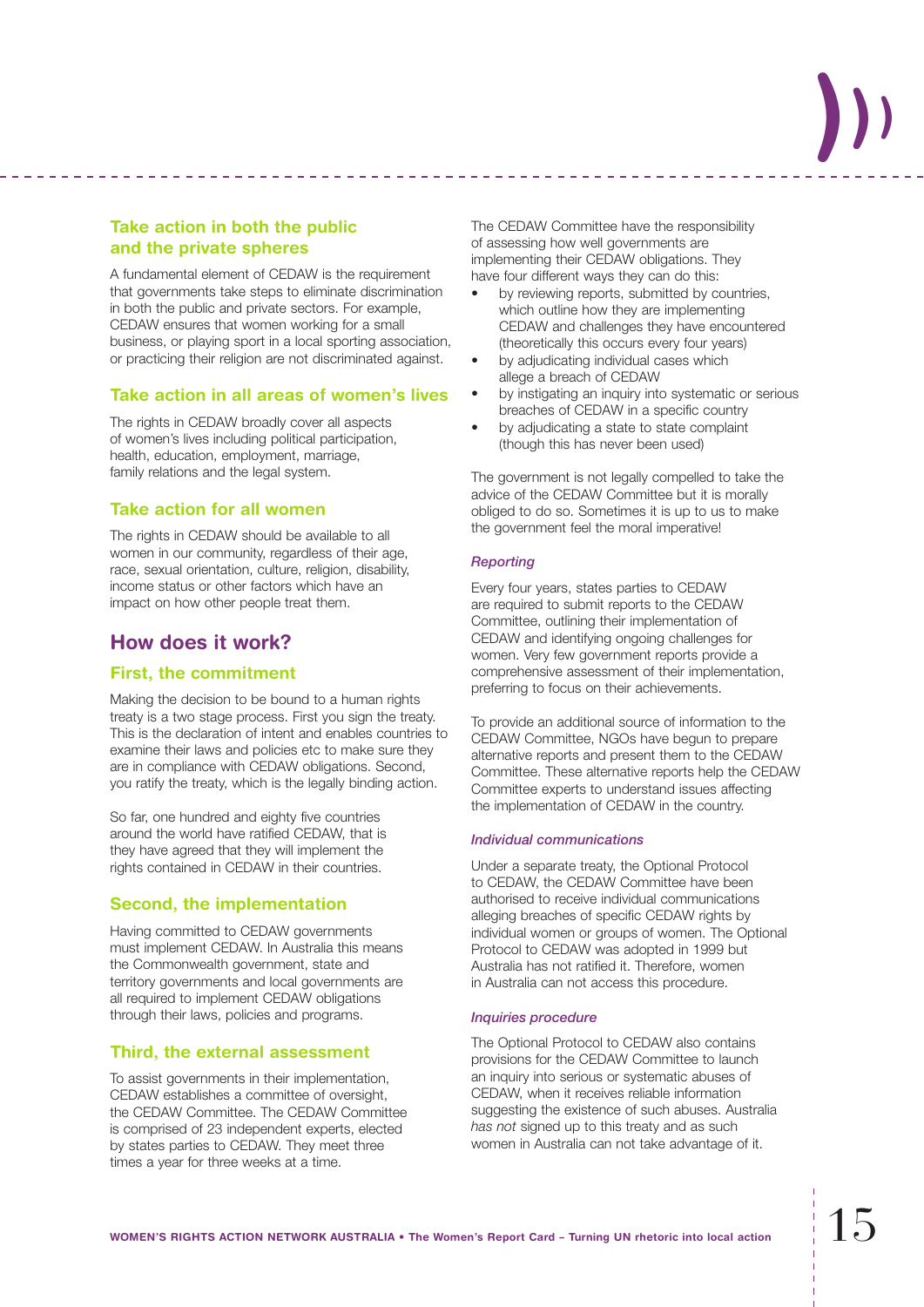# WRANA+O Topic Eight:

## What is the ICERD?

#### **What** is it?

The International Convention on the Elimination of all forms of Racial Discrimination (ICERD) sets out the best way for governments to ensure that people in their community are not discriminated against on the basis of race, colour, descent, or national or ethnic origin. The ICERD was adopted in 1965 after negotiations by many governments of the world. It became operational in 1969.

#### **What** is in it?

The ICERD establishes a series of obligations for governments on how to ensure that people in their community are not discriminated against on the basis of race, colour, descent, or national or ethnic origin.

#### **Countries must eliminate Racial discrimination**

ICERD requires governments of countries to ensure that laws, policies, customs and practices do not discriminate on the basis of race, either directly or indirectly.

#### **Provide an "effective remedy" for Any breach of ICERD rights**

Governments must put in place effective protections and remedies for acts of racial discrimination.

#### **Embrace affirmative action**

ICERD endorses the adoption of temporary special measures to address the impact of long term racial discrimination.

As an example, in South Africa government departments have adopted affirmative action strategies in hiring workers or for contacting out government work.

#### **Sets out a framework to end discrimination in all areas of life**

The ICERD sets out a range of steps governments should take to end discrimination in all areas of life. These include the adoption of legislation, implementation of policies and programs and the prohibition of certain behaviours.

The rights in ICERD broadly cover all aspects of peoples lives, including legal rights, political rights, property rights, housing rights, the right to public health, medical care, social security and social services, education and training and access to places used by the general public.

#### **Take action in both the public AND PRIVATE SPHERES**

ICERD requires that governments take steps to eliminate discrimination in both the public and private sectors. For example, ICERD ensures that people can't be discriminated against in sporting clubs.

#### **End racial segregation and the Promotion of ideas of racial Superiority and hatred**

rat governments take steps to<br>mation in both the public and private<br>apple, ICERD ensures that people<br>aated against in sporting clubs.<br>**Expregration and the fideas of racial**<br>**nd hatred**<br>cial focus on different types of<br>on, ICERD has a special focus on different types of racial discrimination, particularly calling for an end to racial segregation and for condemnation of propaganda and organisations which are based on ideas of racial superiority and hatred.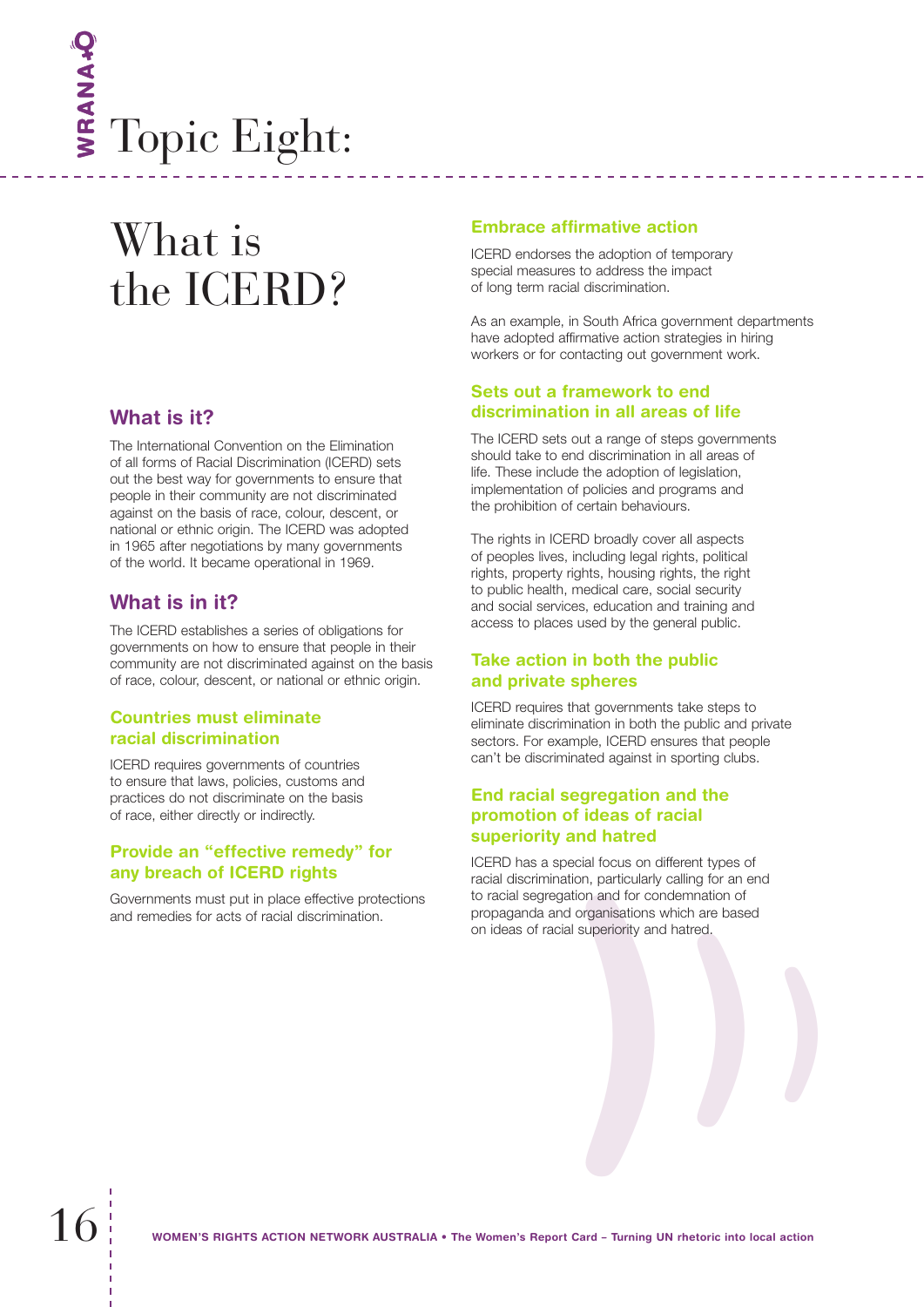#### **How does it work?**

#### **First. the commitment**

Making the decision to be bound to a human rights treaty is a two stage process. First you sign the treaty. This is the declaration of intent and enables countries to examine their laws and policies etc to make sure they are in compliance with ICERD obligations. Second, you ratify the treaty, which is the legally binding action.

So far, one hundred and seventy three countries around the world have ratified the ICERD, that is they have agreed that they will implement the rights contained in the ICERD in their countries.

#### **Second, the implementation**

Having committed to the ICERD governments must implement it. In Australia this means the Commonwealth government, state and territory governments and local governments are all required to implement ICERD obligations through their laws, policies and programs.

#### **Third, the external assessment**

To assist governments in their implementation, the ICERD establishes a committee of oversight, the Committee for the Elimination of Racial Discrimination (CERD). The CERD is comprised of 18 independent experts, elected by states parties to the ICERD. They meet two times a year for two three weeks at a time.

The CERD have the responsibility of assessing how well governments are implementing their ICERD obligations. They have four different ways they can do this:

- by reviewing reports, submitted by countries. which outline how they are implementing ICERD and challenges they have encountered (theoretically this occurs every two years)
- by adjudicating individual cases which allege a breach of the ICERD
- by issuing an "early warning" to governments, shining the spotlight on actions which may undermine the ICERD
- by adjudicating a state to state complaint (though this has never been used)

The government is not legally compelled to take the advice of the CERD but it is morally obliged to do so. Sometimes it is up to us to make the government feel the moral imperative!

#### *Reporting*

Every two years, states parties to the ICERD are required to submit reports to the CERD, outlining their implementation of the ICERD and identifying ongoing challenges. Very few government reports provide a comprehensive assessment of their implementation, preferring to focus on their achievements.

To provide an additional source of information to the CERD, non government organisations (NGOs) have begun to prepare alternative reports and present them to the CERD. These alternative reports help the CERD experts to understand issues affecting the implementation of the ICERD in the country.

#### *Individual communications*

The Australian Government have authorised CERD to receive individual communications alleging breaches of specific ICERD rights by individuals or groups of individuals. The CERD has found Australia in breach, in particular in relation to a racially discriminatory term used in naming a sporting venue in regional Queensland.

#### *Early warning and urgent procedures*

The CERD have developed a process to take action on issues of racial discrimination which occur between the reporting cycle. An early warning can be issued, for example, if the CERD is concerned that a government might be about to adopt discriminatory legislation. The CERD issued an early warning to Australia in 1999 when changes to native title legislation were introduced. An urgent procedure can be adopted to highlight urgent breaches of the ICERD, for example, calling for action to end the genocide in Darfur.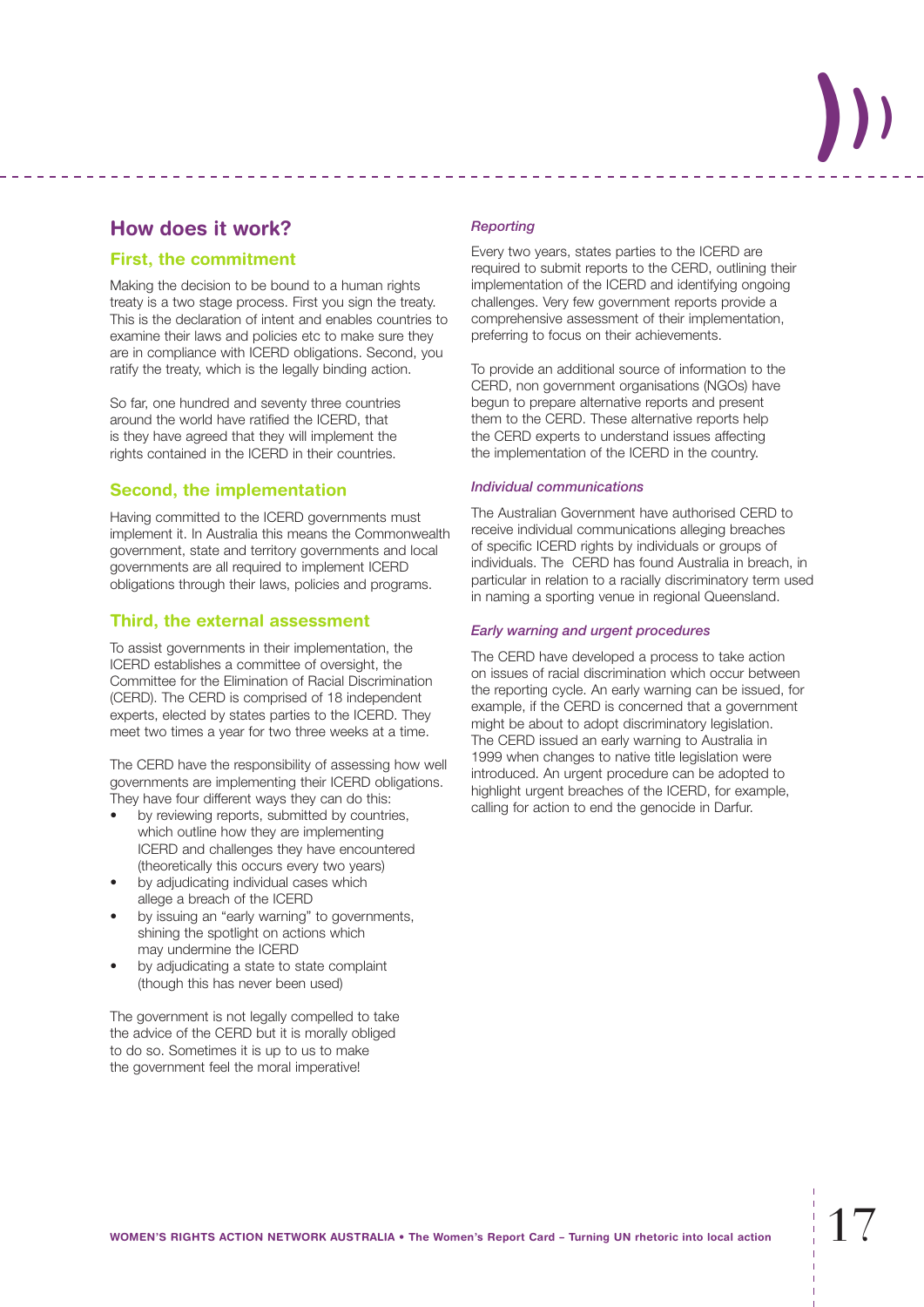# WRANA+O Topic Five:

## What is the ICESCR?

#### **What** is it?

The International Covenant on Economic, Social and Cultural Rights (ICESCR) is the international bill of rights for economic, social and cultural rights. It gives legal effect to half the rights in the Universal Declaration on Human Rights (UDHR). It is a comprehensive program to ensure that people have access to economic, social and cultural rights, for example, the right to housing, employment and health. It is a way of holding governments to account for the work they do to achieve these rights in their community.

The ICESCR was adopted in 1966 after negotiations by many governments of the world. It became operational in 1976. The political momentum to create the treaty resulted from the decision to adopt a non binding declaration on human rights.

Originally there was to be one implementing treaty for the UDHR but the Cold War intervened. A schism emerged at the UN: free market, liberal democracies against centrally planned, communist governments. Human rights got caught up in the fight, with economic, social and cultural rights being associated with communism and civil and political rights being associated with capitalism. As a result, two separate treaties were adopted, the ICESCR and the International Covenant on Civil and Political Rights (ICCPR).

#### **What** is in it?

The ICESCR establishes a series of obligations for governments to help them work towards implementation of economic, social and cultural rights and to ensure there is no discrimination in the realisation of those rights.

#### **Allocate the maximum available resources to ensure the 'progressive realisation**' of the rights

As the Cold War raged a view emerged that economic, social and cultural rights were different to civil and political rights. Implementing economic, social and cultural rights required governments to allocate resources. Civil and political rights simply required government to refrain from an action (for example, not to authorise torture) and therefore were not dependent on the availability of resources.

The end of the Cold War has brought with it a re evaluation of this idea. We now recognise that civil and political rights require resource allocation. For example, it costs money to have an election. And we recognise that some economic, social and cultural rights require the government not to act in a particular way. For example, they should not evict people from housing.

However, in the Cold War era the governments were not able to understand this! As a result, ICESCR does not require governments to ensure that all economic, social and cultural rights are available today. Instead, they simply have to

- allocate the maximum available resources and
- ensure that they are always moving towards implementation rather than taking backward steps.

#### **Ensure that all the rights are AVAILABLE WITHOUT DISCRIMINATION**

**all the rights are**<br> **contriguited the control discrimination**<br> *ve* an 'immediate obligation' to ensure<br>
coriminated against when claiming<br>
ocial and cultural rights. That is,<br>
a 'lack of money' excuse to explain<br>
top di Governments have an 'immediate obligation' to ensure that no one is discriminated against when claiming their economic, social and cultural rights. That is, they can't use the 'lack of money' excuse to explain why they didn't stop discrimination from happening. Reasons for discrimination include 'race, colour, sex, language, religion, political or other opinion, national or social origin, property, birth or other status.'

#### **Recognise a broad range of economic, social and cultural rights**

The ICESCR encompasses a broad range of economic, social and cultural rights.

#### *Employment and welfare rights*

Rights include the right to just and favourable conditions of work (including fair wages, equality and work life balance), the right to join a union and participate in union actions and the right to social security.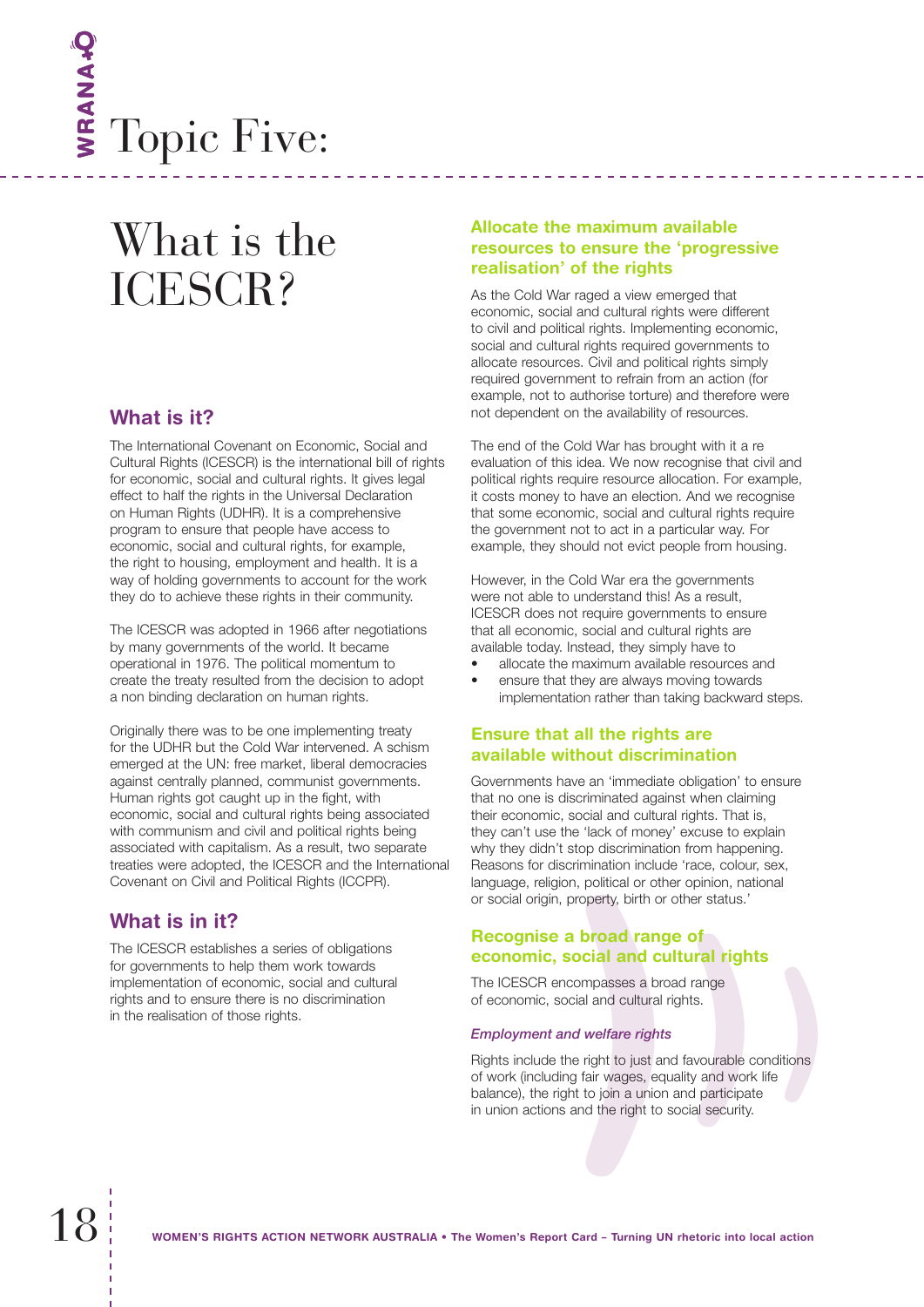#### *Family based rights*

Rights include recognition of the family as a 'fundamental group in society', paid maternity leave or benefits, protection of children from economic and social exploitation.

#### *Adequate standard of living*

Rights include the right to food (including food security), clothing and housing.

#### *Health*

Rights include ensuring everyone has a chance at good health and efforts to ensure health through a safe environment.

#### *Education*

Rights include free and compulsory primary education and a responsibility to move towards free secondary and tertiary education.

#### *Cultural rights*

Rights include the right to take part in cultural life, intellectual property rights and the conservation of culture.

#### **Legally recognise economic, social and cultural rights**

In order to make economic, social and cultural rights more permanent, governments are encouraged to incorporate their commitments to the rights in legislation. This is important because the failure to provide the rights can then be challenged through domestic legal processes. Australia has not done this.

#### **Contribute to the achievement of ECONOMIC SOCIAL AND CULTURAL RIGHTS globally through overseas aid programs**

Countries which can afford to should support other countries to implement economic, social and cultural rights through their overseas aid budgets.

#### **How does it work?**

#### **First, the commitment**

Making the decision to be bound to a human rights treaty is a two stage process. First you sign the treaty. This is the declaration of intent and enables countries to examine their laws and policies etc to make sure they are in compliance with ICESCR obligations. Second, you ratify the treaty, which is the legally binding action.

So far, one hundred and fifty four countries around the world have ratified ICESCR, that is they have agreed that they will implement the rights contained in ICSECR in their countries.

#### **Second. the implementation**

Having committed to the ICESCR governments must implement it. In Australia this means the Commonwealth government, state and territory governments and local governments are all required to implement ICESCR obligations through their laws, policies and programs.

#### **Third, the external assessment**

To assist governments in their implementation, the Economic and Social Council of the UN established a committee of oversight, the Committee on Economic, Social and Cultural Rights (CESCR). The CESCR is comprised of 18 independent experts, elected by states parties to ICESCR. They meet two times a year for three weeks at a time (with an additional week before the session for preliminary work).

The CESCR have the responsibility of assessing how well governments are implementing their ICESCR obligations. They have one way of doing this, by reviewing reports, submitted by countries, which outline how they are implementing ICESCR and challenges they have encountered (theoretically this occurs every five years).

Very few government reports provide a comprehensive assessment of their implementation, preferring to focus on their achievements. To provide an additional source of information to the CESCR, non government organisations (NGOs) have begun to prepare alternative reports and present them to the CESCR. These alternative reports help the CESCR experts to understand issues affecting the implementation of ICESCR in the country.

In contrast to the ICCPR and CEDAW, the CESCR can not hear individual cases which allege a breach of the ICESCR. This is a hang over from the Cold War days and the view that economic, social and cultural rights required funds to implement them. In this view the legal system can't assess whether an individual's economic, social and cultural rights have been breached because that would require them to direct parliament to allocate resources, and budget decisions are the sole province of parliament. This view is being challenged by a group of governments who are trying to adopt a tool that will enable individuals to allege breaches of the ICESCR.

The government is not legally compelled to take the advice of the CESCR but it is morally obliged to do so. Sometimes it is up to us to make the government feel the moral imperative!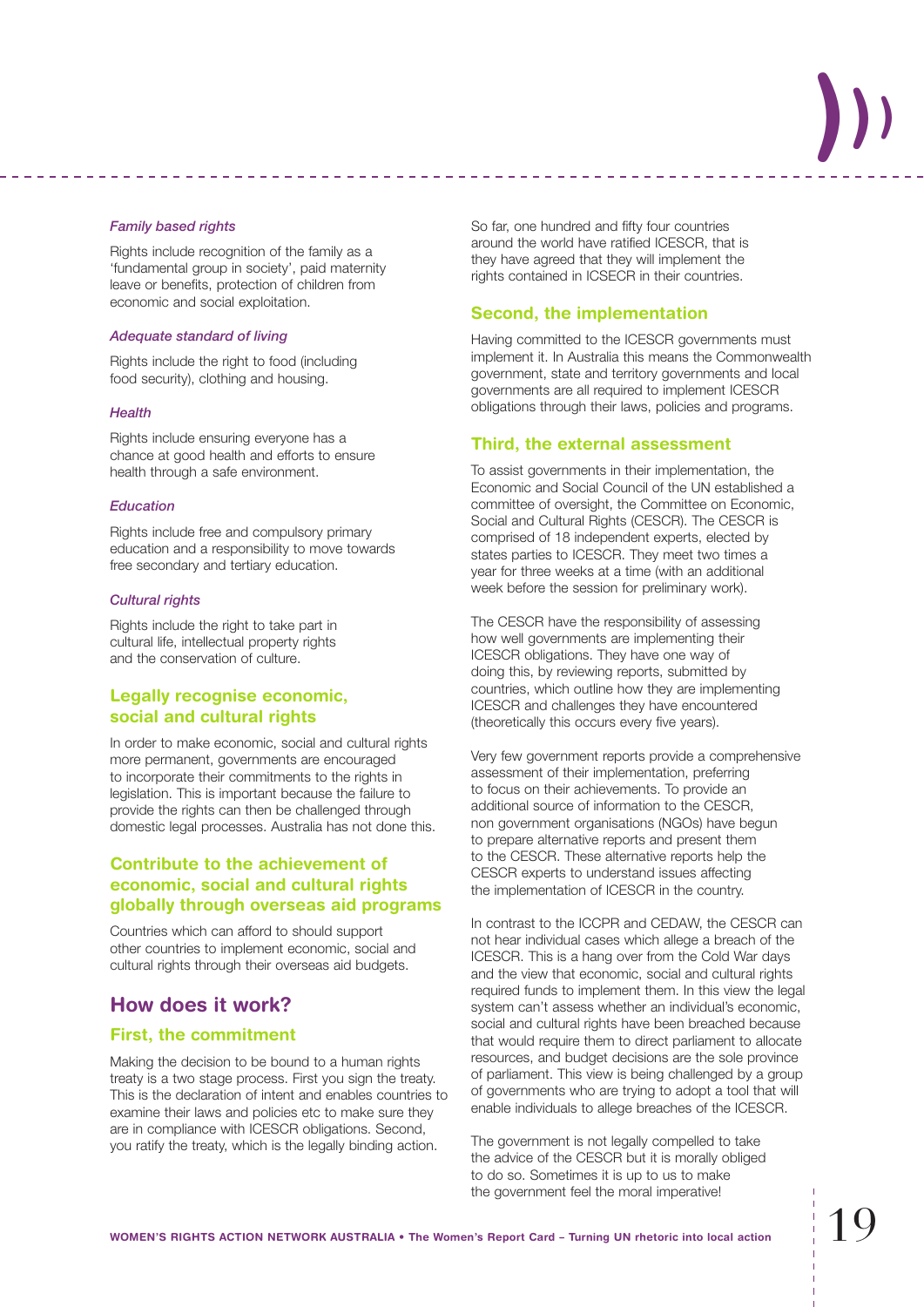# WRANA+O Topic Six:

## What is the ICCPR?

#### **What** is it?

The International Covenant on Civil and Political Rights (ICCPR) is the international bill of rights for civil and political rights. It gives legal effect to half the rights in the Universal Declaration on Human Rights (UDHR). It is a comprehensive program to ensure that people have access to civil and political rights, for example, the right to vote, freedom from torture, freedom of thought. It is a way of holding governments to account for the work they do to achieve these rights in their community.

The ICCPR was adopted in 1966 after negotiations by many governments of the world. It became operational in 1976. The political momentum to create the treaty resulted from the decision to adopt a non binding declaration on human rights. Originally there was to be one implementing treaty for the UDHR but the Cold War intervened. A schism emerged at the UN: capitalist countries and communist countries. Human rights got caught up in the split, with economic, social and cultural rights being associated with communism and civil and political rights being associated with capitalism. As a result, two separate treaties were adopted, the International Covenant on Economic, Social and Cultural Rights (ICESCR) and the ICCPR.

#### **What** is in it?

The ICCPR establishes a series of obligations for governments to help them work towards implementation of civil and political rights and to ensure there is no discrimination in the realisation of those rights.

#### **Legally recognise all rights and Provide an 'effective remedy' for Any breach of ICCPR rights**

As the Cold War raged a view emerged that civil and political rights were superior to economic, social and cultural rights. In particular, Western states considered that civil and political rights had a legal quality about them that meant it was easy and appropriate for the legal system to determine when those rights had been breached.

The end of the Cold War has brought with it a re evaluation of this idea. We now recognise that the realisation of all rights, civil, cultural, economic, political and social rights can be assessed by judges in legal cases.

However, in the Cold War era the governments were not able to understand this! As a result, the ICCPR requires that civil and political rights not only be incorporated into domestic law but also that remedies be available if those rights are breached.

#### **Ensure that all the rights are AVAILABLE WITHOUT DISCRIMINATION**

able if those rights are breached.<br> **all the rights are**<br> **hout discrimination**<br>
ast ensure that no one is discriminated<br>
iming their civil and political rights.<br>
rimination include 'race, colour, sex,<br>
i, political or oth Governments must ensure that no one is discriminated against when claiming their civil and political rights. Reasons for discrimination include 'race, colour, sex, language, religion, political or other opinion, national or social origin, property, birth or other status.'

#### **Recognise a broad range of Civil** and **political rights**

The ICCPR encompasses a broad range of civil and political rights.

#### *Security of person rights*

Rights include the recognition of an inherent right to life, issues associated with the death penalty (a subsequent treaty seeks the abolition of the death penalty), the right to be free from torture, and the elimination of slavery, servitude and forced or compulsory labour.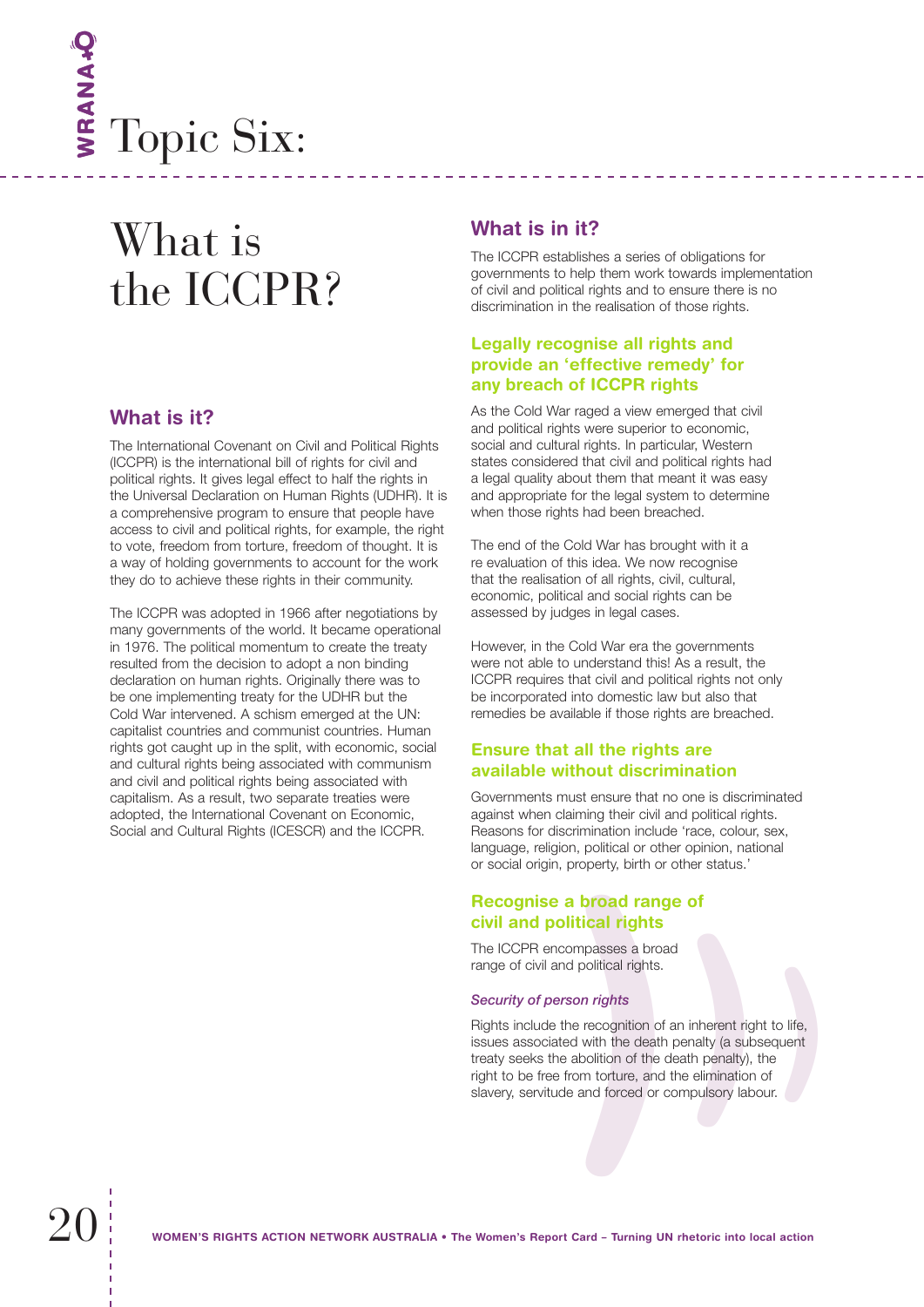#### *Legal process rights*

Rights include the right not to be arbitrarily arrested or detained, to fair and timely judicial processes, to humane treatment if deprived of liberty, to equality before the law for all people, and the abolition of 'debtor's prisons'.

#### *Freedom of movement*

Rights include the right to move about freely within a territory and to leave or enter a country.

#### *Freedom of thought, association and cultural expression*

Rights include freedom of thought, conscience and religion, the right to associate with others (including through membership of a trade union), and the right of cultural minorities to live their culture.

#### *Family rights*

Rights include freedom to enter marriage without coercion and equality within marriage and in the case of it ending.

#### *Political rights*

Rights include the right to express your view through elections and to participate in public affairs

#### **How does it work?**

#### **First. the commitment**

Making the decision to be bound to a human rights treaty is a two stage process. First you sign the treaty. This is the declaration of intent and enables countries to examine their laws and policies etc to make sure they are in compliance with ICCPR obligations. Second, you ratify the treaty, which is the legally binding action.

One hundred and sixty countries around the world have ratified the ICCPR, that is they have agreed that they will implement the rights contained in the ICCPR in their countries.

#### **Second, the implementation**

Having committed to the ICCPR governments must implement it. In Australia this means the Commonwealth government, state and territory governments and local governments are all required to implement ICCPR obligations through their laws, policies and programs.

#### **Third, the external assessment**

To assist governments in their implementation, the ICCPR establishes a committee of oversight, the Human Rights Committee. The Human Rights Committee is comprised of 18 independent experts, elected by states parties to ICCPR. They meet three times a year for three weeks at a time.

The Human Rights Committee have the responsibility of assessing how well governments are implementing their ICCPR obligations. They have three different ways they can do this:

- by reviewing reports, submitted by countries, which outline how they are implementing ICCPR and challenges they have encountered (theoretically this occurs every four years)
- by adjudicating individual cases which allege a breach of ICCPR
- by adjudicating a state to state complaint (though this has never been used)

The government is not legally compelled to take the advice of the Human Rights Committee but it is morally obliged to do so. Sometimes it is up to us to make the government feel the moral imperative!

#### *Reporting*

Every four years, states parties to the ICCPR are required to submit reports to the Human Rights Committee, outlining their implementation of the ICCPR and identifying ongoing challenges. Very few government reports provide a comprehensive assessment of their implementation, preferring to focus on their achievements.

To provide an additional source of information to the Human Rights Committee, non government organisations (NGOs) have begun to prepare alternative reports and present them to the Human Rights Committee. These alternative reports help the Human Rights Committee experts to understand issues affecting the implementation of the ICCPR in the country.

#### *Individual communications*

Under a separate treaty, the Optional Protocol to the ICCPR, the Human Rights Committee have been authorised to receive individual communications alleging breaches of specific ICCPR rights by individuals or groups of individuals. The Optional Protocol to the ICCPR was adopted in 1966 and became operational in 1976. Australia has ratified it. The Human Rights Committee has found Australia in breach on several occasions, including in relation to discrimination against gay men and in relation to the detention of asylum seekers.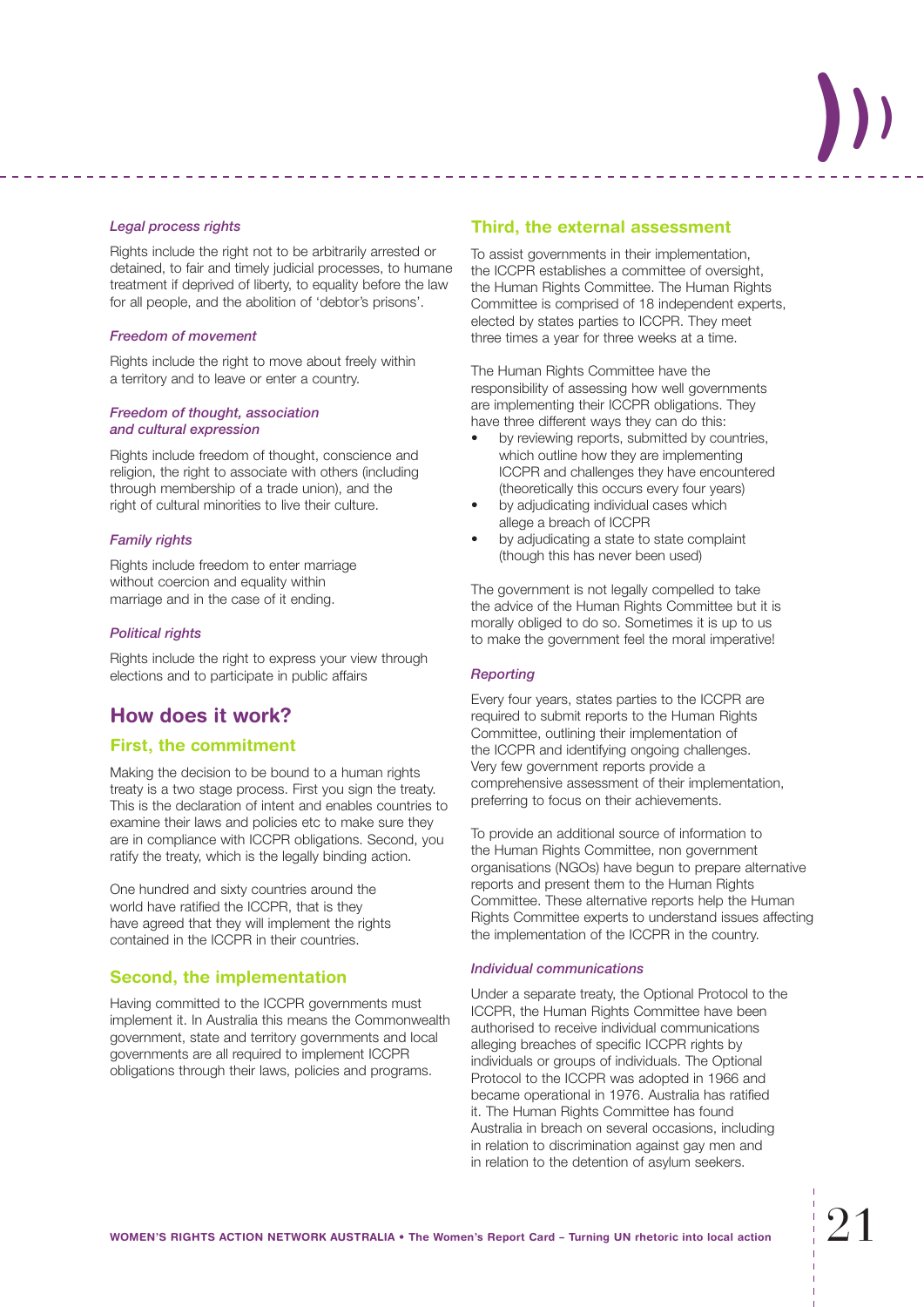# WRANA+O Topic Seven:

## What is the CAT?

#### **What** is it?

The Convention Against Torture and Cruel, Inhuman or Degrading Treatment and Punishment (CAT) sets out the best way for governments to ensure that people in their community are not tortured or treated in a cruel, inhuman or degrading way. The CAT was adopted in 1984 after negotiations by many governments of the world. It became operational in 1984.

#### **What** is in it?

The CAT establishes a series of obligations for governments on how to prevent torture or cruel, inhuman or degrading treatment or punishment.

#### **Defines torture, limiting it to the actions of state officials**

Torture has three parts to it. First, it is severe mental or physical pain or suffering. Second, it is inflicted on a person to make them confess, provide information, punish them (either for something they or others have done or are suspected of having done), intimidate them, coerce them to behave in a particular way, or because of a discriminatory reason. Third, it is carried out by a state official or with the knowledge of a state official.

Women's activists have made the argument that some forms of violence against women are torture. For example, if a soldier uses rape to coerce a woman to provide information it is torture. There is a significant debate on whether, if the state fails to stop domestic violence, whether some instances of domestic violence are torture.

#### **Also prevents cruel, inhuman or degrading treatment or punishment**

The treaty also prevents cruel, inhuman or degrading treatment or punishment. As with torture, there is requirement that it be carried out by a state official or with the knowledge of a state official.

As with torture, women's activists have made the argument that some forms of violence against women are cruel, inhuman or degrading treatment or punishment. For example, shackling a pregnant prisoner to her bed during labour or subjecting women who have been sexually abused to strip searches may be considered cruel, inhuman or degrading treatment. There are also debates on, if the state fails to stop domestic violence, whether some instances of domestic violence are cruel, inhuman or degrading treatment or punishment.

#### **Sets out a framework for prevention**

In law enforcement, the armed forces, in some way involved with the detention cated about the prohibition of torture.<br> **Containery from returning a**<br> **situation of torture**<br> **ly to be tortured if they are returned r countr** Governments have to take a number of steps to ensure that torture or cruel, inhuman or degrading treatment or punishment is not carried out, including through the adoption of legislation prohibiting it, adopting guidelines for treatment of people who have been arrested, detained or imprisoned and ensuring that the courts can punish those who torture others. States should also ensure that a broad range of people, including those who work in law enforcement, the armed forces, medicine, or are in some way involved with the detention of people are educated about the prohibition of torture.

#### **Stops a country from returning a PERSON to a situation of torture**

If someone is likely to be tortured if they are returned or sent to another country, then governments have an obligation not to send them to that country.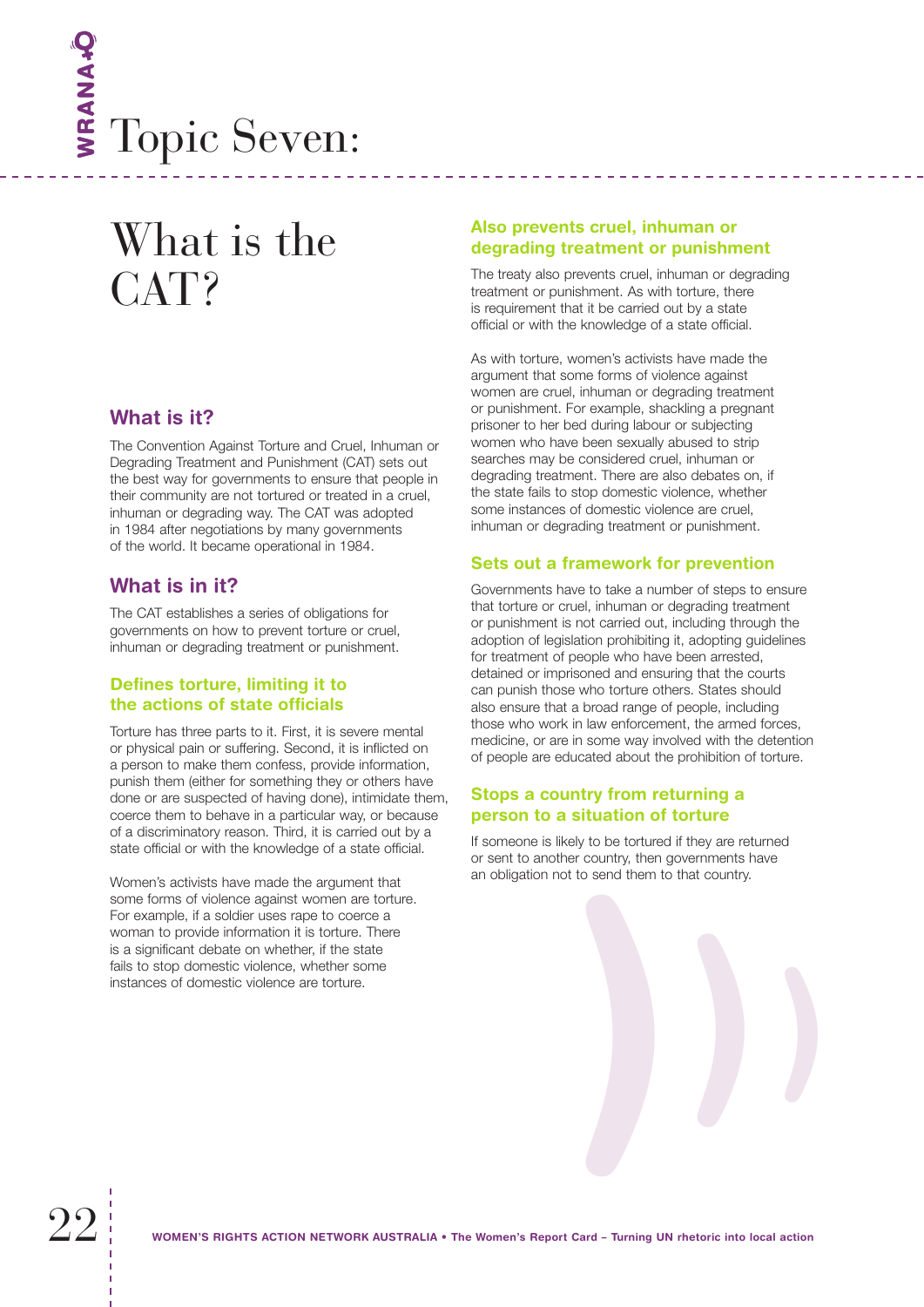#### **How does it work?**

#### **First. the commitment**

Making the decision to be bound to a human rights treaty is a two stage process. First you sign the treaty. This is the declaration of intent and enables countries to examine their laws and policies etc to make sure they are in compliance with ICCPR obligations. Second, you ratify the treaty, which is the legally binding action.

One hundred and forty three countries around the world have ratified the CAT, that is they have agreed that they will implement the rights contained in the CAT in their countries.

#### **Second, the implementation**

Having committed to the CAT governments must implement it. In Australia this means the Commonwealth government, state and territory governments and local governments are all required to implement CAT obligations through their laws, policies and programs.

#### **Third, the external assessment**

To assist governments in their implementation, the CAT establishes a committee of oversight, the Committee Against Torture. The Committee Against Torture is comprised of 10 independent experts, elected by states parties to the CAT. They meet two times a year for two three weeks at a time.

The Committee Against Torture have the responsibility of assessing how well governments are implementing their CAT obligations. They have four different ways they can do this:

- by reviewing reports, submitted by countries. which outline how they are implementing CAT and challenges they have encountered (theoretically this occurs every four years)
- by adjudicating individual cases which allege a breach of the CAT
- by launching an inquiry in cases of systematic torture by a state party
- by adjudicating a state to state complaint (though this has never been used)

The government is not legally compelled to take the advice of the Committee Against Torture but it is morally obliged to do so. Sometimes it is up to us to make the government feel the moral imperative!

#### *Reporting*

Every four years, states parties to the CAT are required to submit reports to the Committee Against Torture, outlining their implementation of the CAT and identifying ongoing challenges. Very few government reports provide a comprehensive assessment of their implementation, preferring to focus on their achievements.

To provide an additional source of information to the Committee Against Torture, non government organisations (NGOs) have begun to prepare alternative reports and present them to the Committee Against Torture. These alternative reports help the Committee Against Torture experts to understand issues affecting the implementation of the CAT in the country.

#### *Individual communications*

The Committee Against Torture have been authorised to receive individual communications alleging breaches of specific CAT rights by individuals or groups of individuals. The Committee Against Torture has found Australia in breach on several occasions, including in relation to sending failed refugee applicants to countries where they may be tortured.

#### *Inquiries procedure*

The CAT also contains provisions for the Committee Against Torture to launch an inquiry into systematic torture, when it receives reliable information suggesting the existence of such abuses.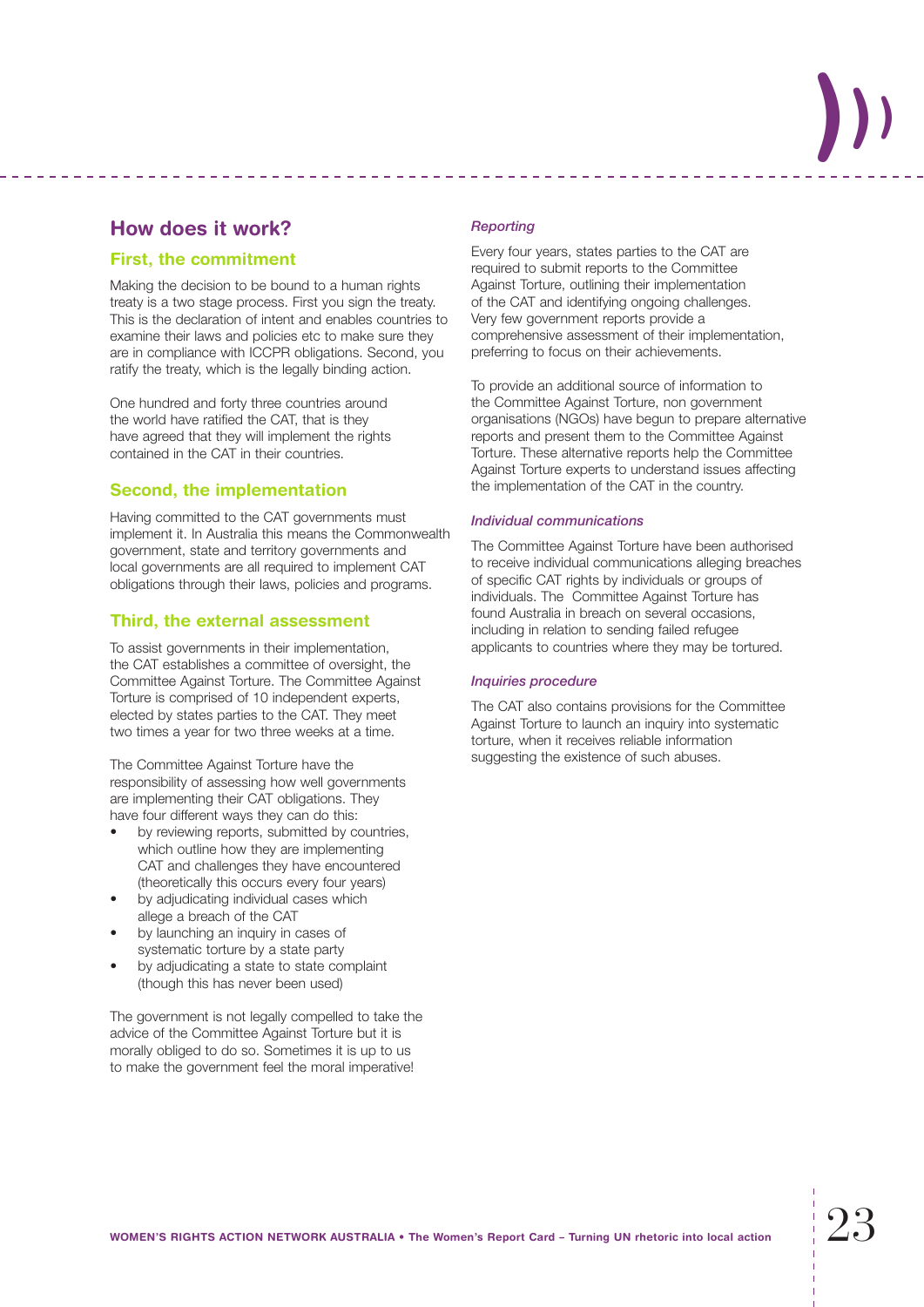# WRANA+O Topic Nine:

## What is the CROC?

#### **What** is it?

The Convention on the Rights of the Child (CROC) sets out the best way for governments to ensure that the rights of children are protected. The CROC was adopted in 1989 after negotiations by many governments of the world. It became operational in 1990.

#### **What** is in it?

The CROC establishes a series of obligations for governments on how to ensure that the rights of children are protected.

#### **1HE BEST Interests** of the child

Promoting the "best interests of the child" is the foundation of the CROC. Governments need to ensure that, whether in the public or private spheres, the best interests of the child are met.

#### **Diverse family structures**

The CROC recognises that parents as well as legal guardians, members of the extended family or community (where culturally appropriate) are all important people in raising children. The treaty does not set out a definition of parents, but rather recognises that the ideal family environment is one of happiness, love and understanding.

#### **Sets out a framework for protection**

The CROC sets out a series of steps that governments should take to ensure that children's rights are protected, including through legislative and administrative measures.

#### **Ensure that all rights are available Without discrimination**

All of the rights in the CROC are to be available without discrimination, either against the child or against their parents or guardians.

#### **Sets out a broad range of rights**

**all rights are available<br>
rimination**<br>
the CROC are to be available<br>
ation, either against the child<br>
arents or guardians.<br> **road range of rights**<br>
mises a really diverse range of rights,<br>
mises a really diverse range of The CROC recognises a really diverse range of rights, from civil and political to economic, social and cultural. The implementation of economic, social and cultural rights is limited by the availability of resources and, for some countries, the provision of foreign aid.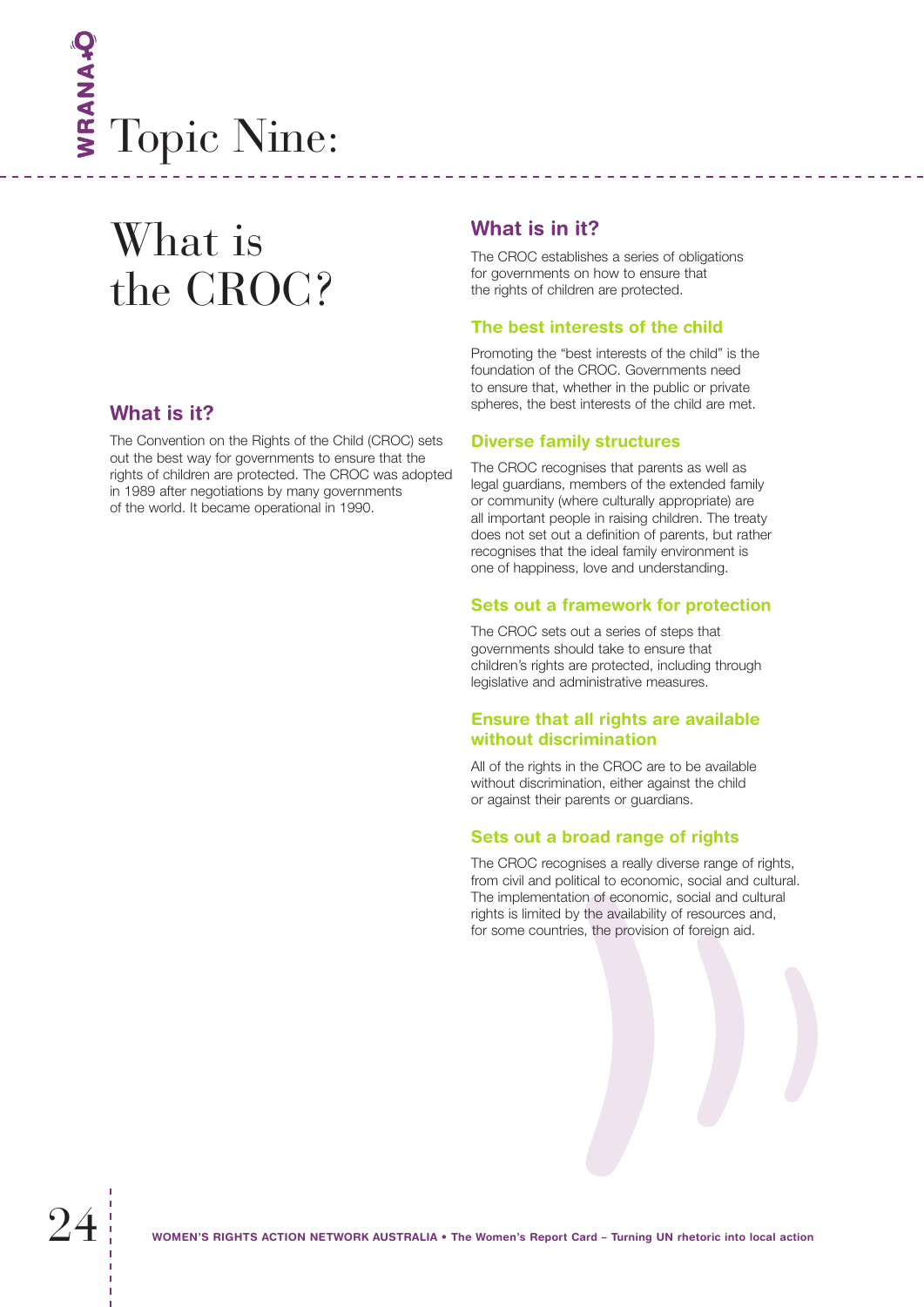#### **How does it work?**

#### **First. the commitment**

Making the decision to be bound to a human rights treaty is a two stage process. First you sign the treaty. This is the declaration of intent and enables countries to examine their laws and policies etc to make sure they are in compliance with CROC obligations. Second, you ratify the treaty, which is the legally binding action.

So far, one hundred and ninety three countries around the world have ratified the CROC, that is they have agreed that they will implement the rights contained in the CROC in their countries.

#### **Second, the implementation**

Having committed to the CROC governments must implement it. In Australia this means the Commonwealth government, state and territory governments and local governments are all required to implement CROC obligations through their laws, policies and programs.

#### **Third, the external assessment**

To assist governments in their implementation, the CROC establishes a committee of oversight, the Committee on the Rights of the Child (Children's Committee). The Children's Committee is comprised of 18 independent experts, elected by states parties to the CROC. They meet three times a year for three weeks at a time.

The Children's Committee have the responsibility of assessing how well governments are implementing their CROC obligations. In contrast to a number of other treaties, external assessment of CROC implementation is limited to the periodic reporting process. The Children's Committee reviews reports, submitted by countries, which outline how they are implementing CROC and challenges they have encountered (theoretically this occurs every five years). The government is not legally compelled to take the advice of the Children's Committee but it is morally obliged to do so. Sometimes it is up to us to make the government feel the moral imperative!

#### *Reporting*

Every five years, states parties to the CROC are required to submit reports to the Children's Committee, outlining their implementation of the CROC and identifying ongoing challenges. Very few government reports provide a comprehensive assessment of their implementation, preferring to focus on their achievements.

To provide an additional source of information to the Children's Committee, non government organisations (NGOs) have begun to prepare alternative reports and present them to the Children's Committee. These alternative reports help the Children's Committee experts to understand issues affecting the implementation of the CROC in the country.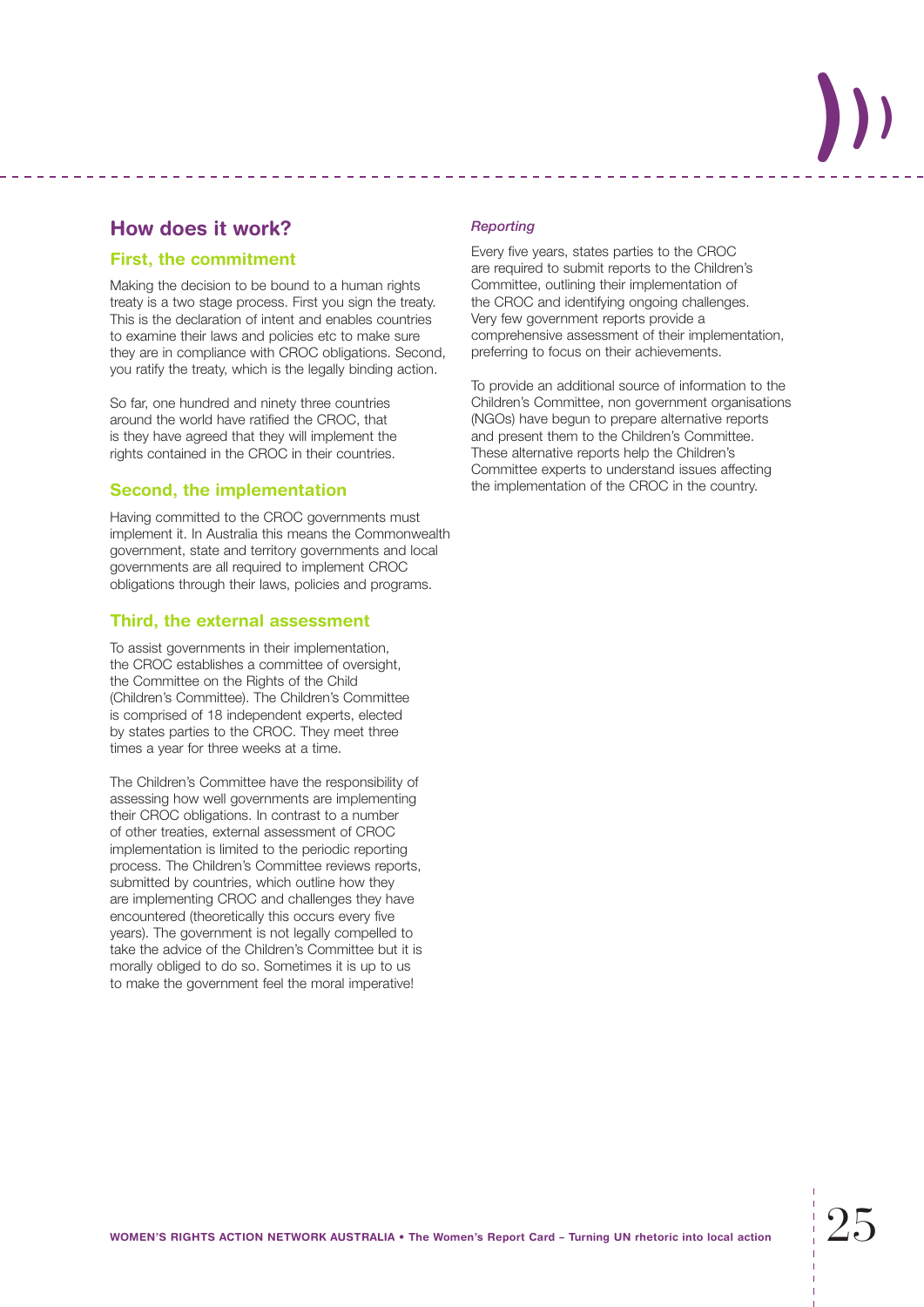# Topic Ten:

### What is the Migrant Workers Convention?

#### **What** is it?

The International Convention on the Protection of the Rights of All Migrant Workers and Members of Their Families (the Migrant Workers Convention) sets out the best way for governments to protect the rights of migrant workers. The Migrant Workers Convention was adopted in 1990 after negotiations by many governments of the world. It became operational in 2003. *Australia has not signed on to this treaty.*

#### **What is in it?**

The Migrant Workers Convention establishes a series of obligations for governments on how to protect the rights of migrant workers and their families.

#### **Defines migrant workers**

The treaty defines a migrant worker as someone who does not hold citizenship in a particular country and who is being paid for their work in that country. A diversity of migrant workers are recognised, including frontier workers (those who cross between countries to work), seasonal workers and itinerant workers.

#### **Defines families**

The treaty defines families in a reasonably broad way, including marriage partners and de facto partners, dependent children and other dependent persons.

#### **Sets out a broad range of rights**

The Migrant Workers Convention sets out a very broad range of rights for migrant workers and their families. Civil, political, economic, social and cultural rights are all addressed. Additional rights are set out for migrant workers who are lawfully in a country and for particular categories of migrant workers.

#### **How does it work?**

#### **First, the commitment**

Making the decision to be bound to a human rights treaty is a two stage process. First you sign the treaty. This is the declaration of intent and enables countries to examine their laws and policies etc to make sure they are in compliance with treaty obligations. Second, you ratify the treaty, which is the legally binding action.

Thirty seven countries around the world have ratified the Migrant Workers Convention, that is they have agreed that they will implement the rights contained in the Migrant Workers Convention in their countries. Very few developed countries have ratified the treaty: Australia has made no move to ratify the Migrant Workers Convention.

#### **Second, the implementation**

Having committed to the Migrant Workers Convention governments must implement it. This means that all levels of government are required to implement treaty obligations through their laws, policies and programs. However, Australia has not ratified the Migrant Workers Convention.

#### **Third, the external assessment**

ments in their implementation, the<br>Convention establishes a committee of<br>mmittee on the Protection of the Rights<br>rkers and Members of their Families<br>V is comprised of 10 independent<br>by states parties to the Migrant Workers To assist governments in their implementation, the Migrant Workers Convention establishes a committee of oversight, the Committee on the Protection of the Rights of All Migrant Workers and Members of their Families (CMW). The CMW is comprised of 10 independent experts, elected by states parties to the Migrant Workers Convention. They meet once a year for one week.

The CMW have the responsibility of assessing how well governments are implementing their treaty obligations. At present the CMW can only receive reports, every five years. However, when ten countries have agreed to an individual communications procedure, then the CMW will be able to adjudicate individual cases which allege a breach of the treaty.

The government is not legally compelled to take the advice of the CMW but it is morally obliged to do so. Sometimes it is up to us to make the government feel the moral imperative!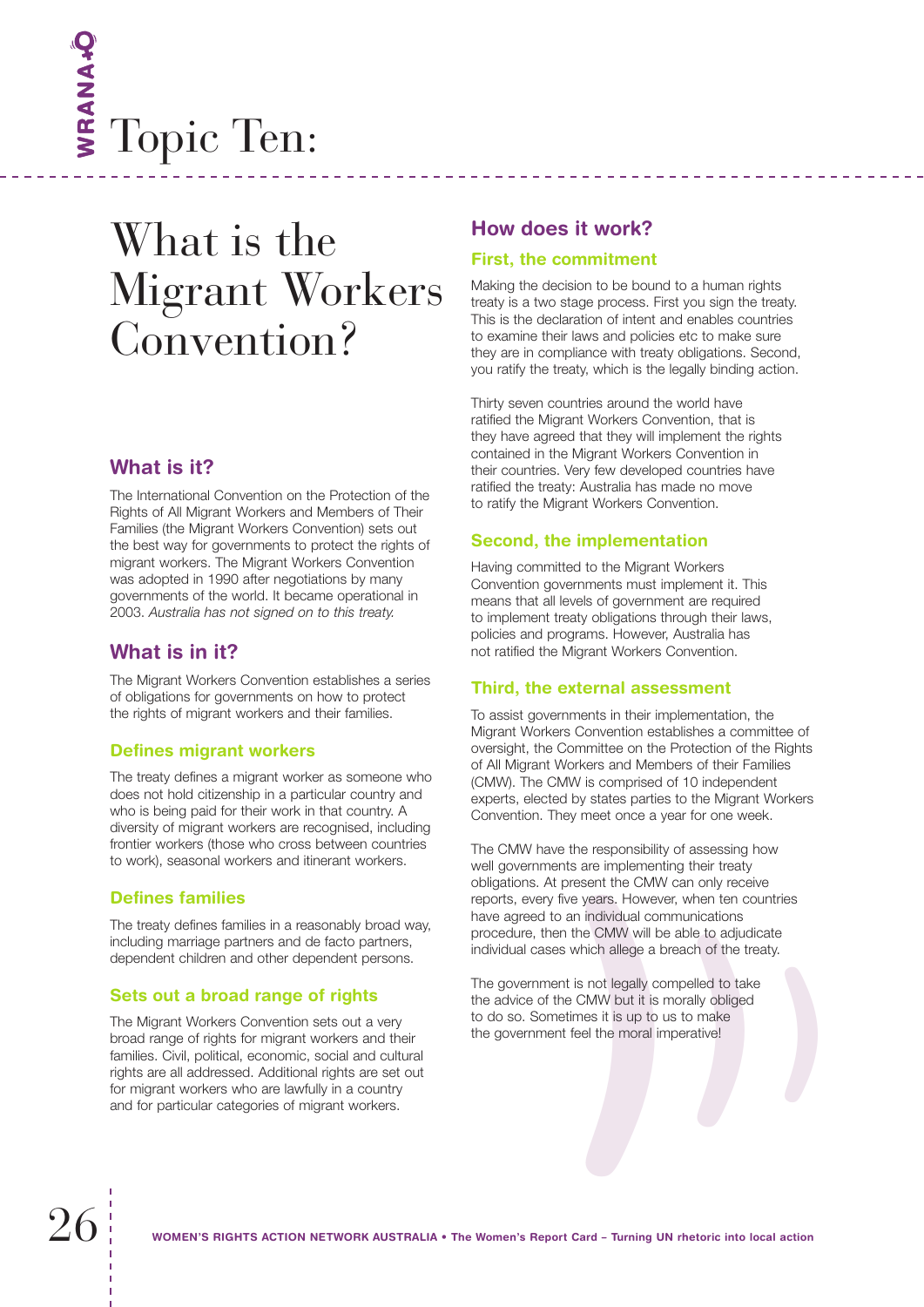## Topic Eleven:

## What is CRPD?

#### **What** is it?

The Convention on the Rights of Persons with Disabilities (CRPD) sets out the best way for governments to ensure the rights of people with disability. CRPD was adopted in 2006 after negotiations by many governments of the world. It has not yet become operational. Australia has indicated its support for the CRPD and is working to sign on.

#### **What** is in it?

CRPD establishes a series of obligations for governments to ensure the rights of people with disability.

#### **5SES A SOCIAL MODEL OF DISABILITY**

CRPD uses a social model of disability, which recognises that individual factors, including long term physical, mental, intellectual or sensory impairments interact with social factors, such as discrimination or other barriers, which may have a negative impact on the rights of people with disability.

#### **Establishes a series of general principles**

CRPD has eight fundamental principles: respect for dignity, independence and freedom of choice; commitment to non discrimination; the importance of participation and inclusion; respect and acceptance of diversity; equality of opportunity; accessibility; equality between women and men; respect for children with disabilities.

#### **Sets out a series of steps to ensure THE RIGHTS OF PEOPLE WITH DISABILITY**

CRPD sets out a range of steps government can take, including adoption of legislation, policies and programs which secure the rights of people with disability, steps to make information accessible for people with disability, measures to ensure people with disability are actively engaged by decision making processes and research to support people with disability.

#### **Take action in both the public AND PRIVATE SPHERES**

CRPD requires that governments take steps to eliminate discrimination against people with disability in both the public and private sectors. For example, CRPD would address lack of access to health services for people with disability and discrimination in all matters relating to marriage, family, parenthood and relationships.

#### **Sets out a broad range of rights**

CRPD recognises a really diverse range of rights, from civil and political to economic, social and cultural, as well as rights to development. The implementation of economic, social and cultural rights is limited by the availability of resources and, for some countries, the provision of foreign aid.

#### **How does it work?**

#### **First, the commitment**

Making the decision to be bound to a human rights treaty is a two stage process. First you sign the treaty. This is the declaration of intent and enables countries to examine their laws and policies etc to make sure they are in compliance with CRDP obligations. Second, you ratify the treaty, which is the legally binding action.

CRDP was adopted in 2006 and open for signature in March 2007. So far 98 countries, including Australia have signed up to the treaty, 54 have signed up to the Optional Protocol to CRPD, and 1 country has ratified the treaty.

#### **Second. the implementation**

Having committed to CRPD governments must implement it. In Australia this will mean that the Commonwealth government, state and territory governments and local governments will be required to implement CRPD obligations through their laws, policies and programs.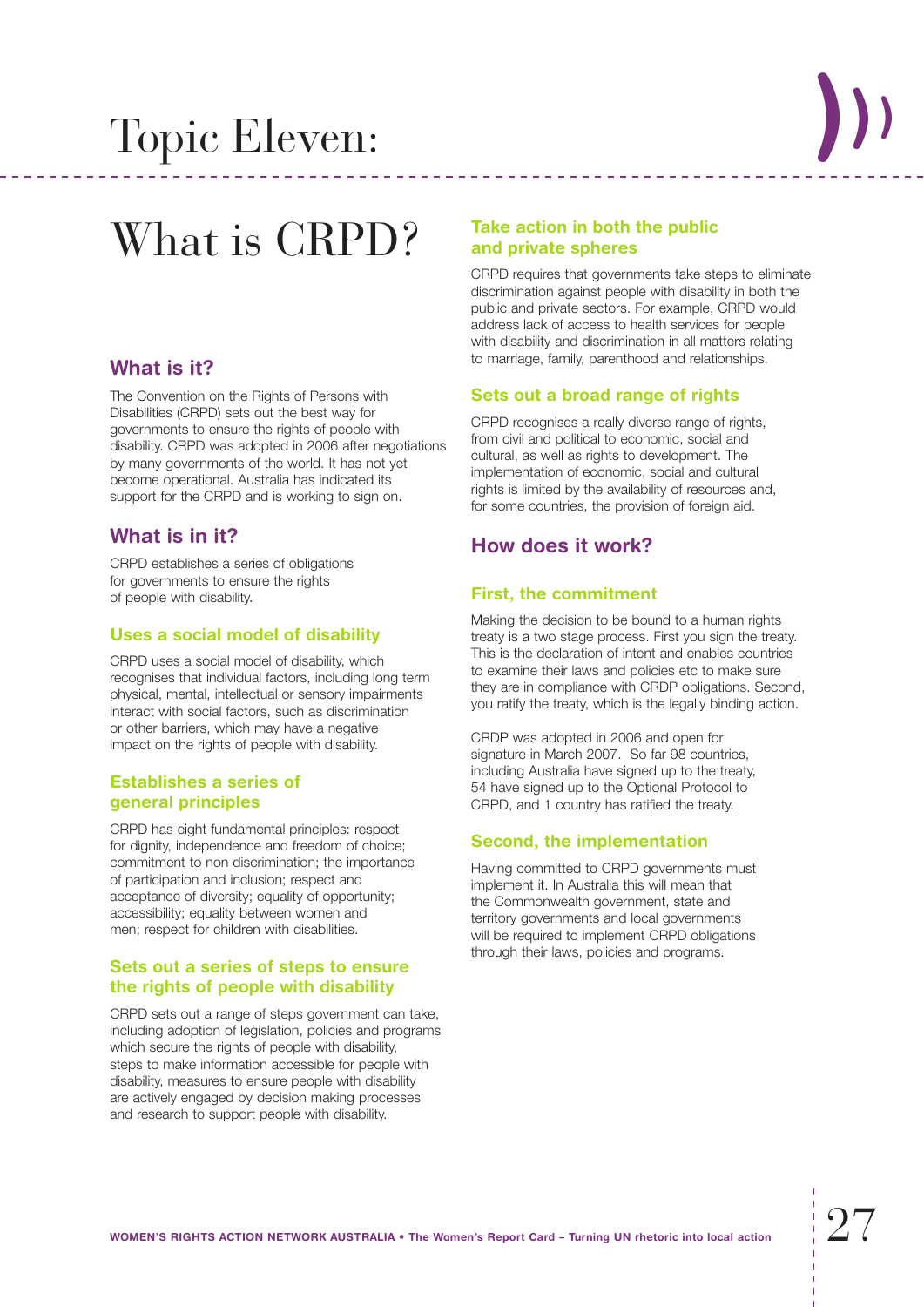#### **Third, the external assessment**

To assist governments in their implementation, CRPD establishes a committee of oversight, the Committee on the Rights of Persons with Disabilities (the Committee). The Committee will consist of at least 12 independent experts to be elected by states parties.

The Committee will have the responsibility of assessing how well governments are implementing CRPD obligations. There will be three primary ways to do this:

- by reviewing reports, submitted by countries, which outline how they are implementing CRPD and challenges they have encountered (theoretically this occurs every four years)
- by adjudicating individual cases which allege a breach of CRPD
- by launching an inquiry in cases of grave or systematic violations of CRPD by a state party

The government is not legally compelled to take the advice of the Committee but it is morally obliged to do so. Sometimes it is up to us to make the government feel the moral imperative!

#### *Reporting*

Every four years, states parties to CRPD will be required to submit reports to the CRPD, outlining their implementation of the Disability Convention and identifying ongoing challenges. Very few government reports provide a comprehensive assessment of their implementation, preferring to focus on their achievements.

To provide an additional source of information to the CRPD, it is likely that non government organisations (NGOs) will prepare alternative reports and present them to the CRPD. These alternative reports will help the CRPD experts to understand issues affecting the implementation of CRPD in the country.

#### *Individual communications*

The Committee may be authorised to receive individual communications alleging breaches of specific CRPD rights by individuals or groups of individuals. Australia has not signed up to the Optional Protocol to CRPD.

#### *Inquiries*

The Committee may be authorised to receive individual communications alleging breaches of specific CRPD rights by individuals or groups of individuals.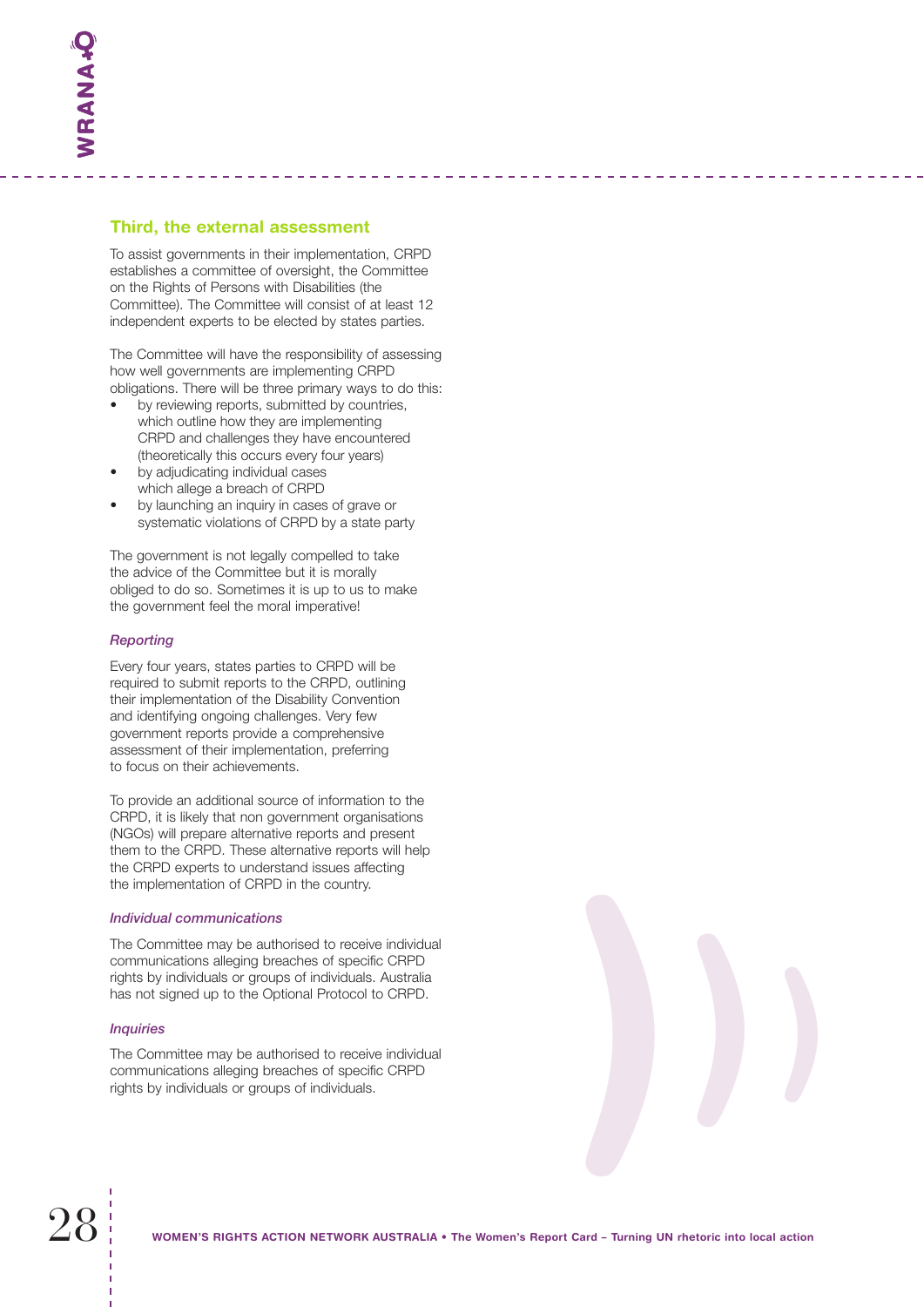## Topic Twelve:

## CEDAW in Australia

#### **1HE Political battle to make EDAW** applicable in Australia

The Convention on the Elimination of All forms of Discrimination Against Women (CEDAW) was signed by the Fraser Liberal/National Party Coalition Government in 1980, and ratified by the Hawke ALP Government in 1983.

Australia's signing of CEDAW, under the Fraser Liberal government, showed Australia's commitment, in principle, to the rights it enshrines. After signing, the Hon Robert Ellicott and the Hon Andrew Peacock (the then Minister for Foreign Affairs) said that the signing evidenced "Australia's policy of equality for women and the elimination of discrimination."

#### **Opposition to CEDAW**

There was quite heated debate surrounding the adoption of CEDAW. For example, during Parliamentary debate Senators argued against it, claiming that:

 *"The convention [CEDAW]... seeks to assert that many women who consider themselves to be both happy and equal in their roles as mothers and wives are not happy... the convention in effect belittles the vital role of these women and consequently the role of their husbands".*

#### *Senator Crichton Browne, Australian Senate, 9 December 1983.*

*"From where did the clamour for equality originate? It began in the Eastern Soviet bloc countries, which, while speaking loudly for equality, were not particularly renowned for their practice of human rights. I am sure that Australian women do not want the same rights as women in Iran and India."*

*Senator Boswell, Australian Senate, 29 November 1983.*

Many Australians feared CEDAW and the effect that it would have on Australian society. Some groups and individuals organised rallies and wrote letters to members of parliament, hoping to influence Australia not to sign the treaty. Several parliamentarians went on to voice their opposition to CEDAW in parliament and worked to prevent Australia from signing the Convention.

Opponents argued that CEDAW would force women out of their homes and into the workforce and cause a breakdown of family life. In addition, the fact that the former Soviet Union bloc participated in the UN led some people to believe that Australia signing CEDAW would give these countries the power to make laws for Australia.

#### **Support for CEDAW**

There was strong support for CEDAW from many Australian women's organisations. This support was demonstrated at a national level and also in local branches. These groups included the Federation of Business and Professional Women, the Young Women's Christian Association and Zonta International. Many other non government organisations (NGOs) also supported the Convention through the National Council of Women, a voluntary coordinating body that at the time had 583 affiliated organisations, representing over 1 million members.

Supporters worked to secure political support for CEDAW. For example, the Women's Electoral Lobby sent letters and had meetings, asking politicians and political candidates to support the Convention. Seminars were held and pamphlets were distributed to publicise CEDAW and inform women, allowing them to see how the Convention could address many issues relevant to their lives.

#### **Limits to CEDAW in Australia**

Governments can limit the application of CEDAW (and any treaty) by "entering a reservation" to the treaty. Theoretically, reservations should not undermine the purpose or intention of the treaty, though some pretty major reservations have been entered to CEDAW.

Australia has two reservations which were entered by the Howard Liberal/National Party Coalition Government. The first reservation relates to the participation of women in direct armed combat and the second reservation relates to the provision of paid maternity leave. Interestingly, the International Covenant on Economic, Social and Cultural Rights (ICESCR) also calls for paid maternity leave, but no reservation has been entered to that treaty.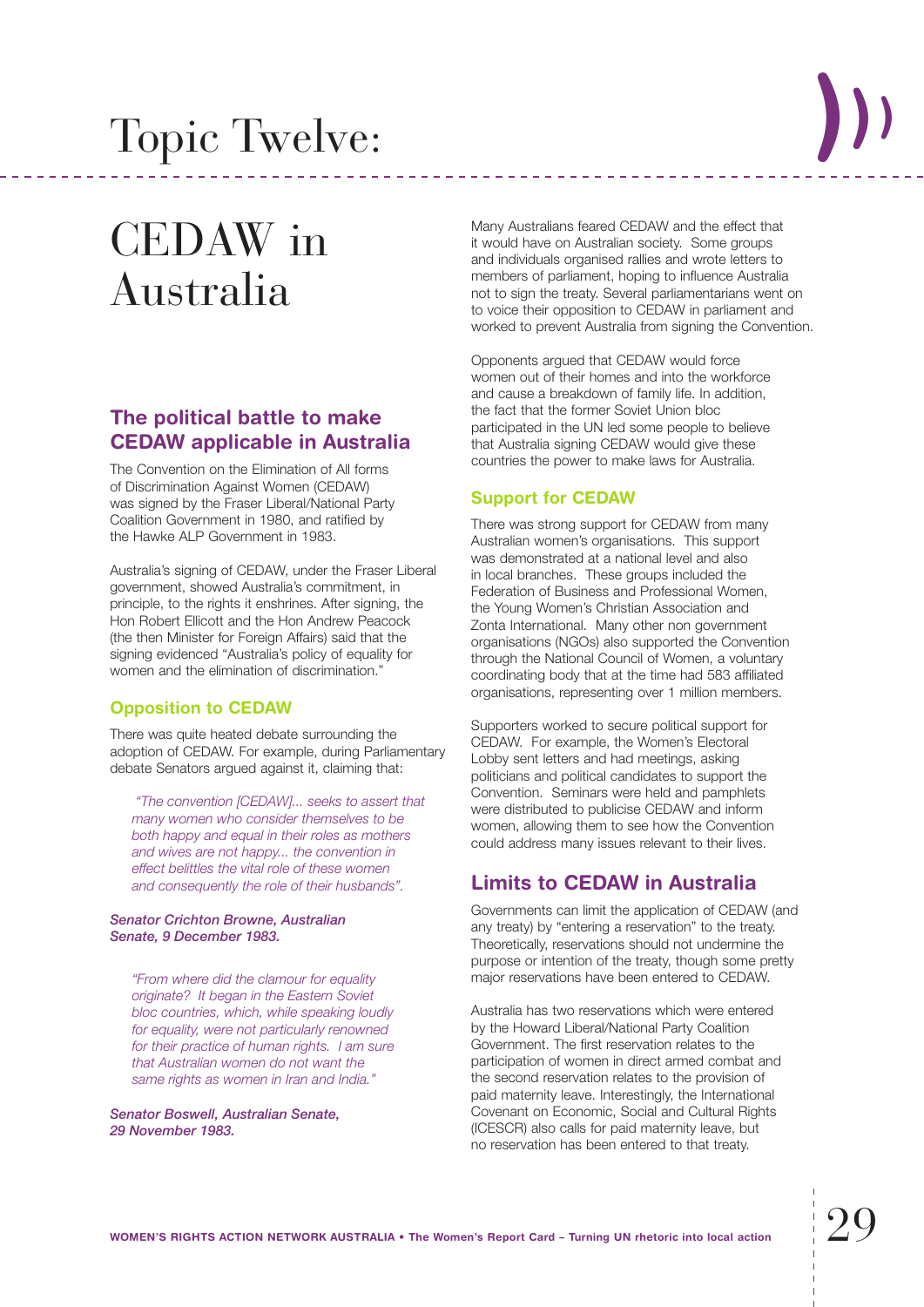#### **lmplementation of CEDAW in Australian law and policy**

#### **Commonwealth**

Since it became a signatory to CEDAW, Australia has developed many laws to enforce CEDAW rights. The most important is the *Sex Discrimination Act 1984* (Cth).

The criminal justice system, the legal system, and a range of government policies and programs, among others, are also used for the implementation and enforcement of CEDAW.

#### *What is the Sex Discrimination Act 1984 (Cth)?*

The *Sex Discrimination Act (SDA) 1984* (Cth) implements some of Australia's obligations under CEDAW. The SDA was passed in 1984. The parliamentary debate surrounding the SDA was filled with controversy and in some ways resembled the debate that surrounded the signing of CEDAW, as similar views were expressed.

*"The sex discrimination bill 1983 contains provisions inconsistent with principles of justice and equality which will be used to undermine civil liberties and religious freedom. It could also be a means of undermining the traditional family structure of our nation."* 

#### *From a petition presented to the Australian Federal Parliament on December 8, 1983, commenting on introduction of the Sex Discrimination Act.*

The SDA implements parts of the International Labour Organisation Convention 156, the *Convention Concerning Equal Opportunities and Equal Treatment for Men and Women Workers: Workers with Family Responsibilities*. The major objectives of the SDA are to:

- promote equality between men and women;
- eliminate discrimination on the basis of sex, marital status or pregnancy or potential pregnancy at work, in educational institutions, in the provision of goods and services, in the provision of accommodation and the administration of federal programs, and dismissal from work because of family responsibilities; and
- eliminate sexual harassment at work, in educational institutions, in the provision of goods and services, in the provision of accommodation and the administration of federal programs.

In practical terms this means that in Australia it is against the law to discriminate on the basis of sex, marital status, pregnancy or potential pregnancy. The SDA also prohibits sexual harassment and dismissal from employment on the basis of family responsibilities. Victimisation associated with any of these grounds is also prohibited.

The SDA makes it clear that in Australia, to live and work in an environment free of sex discrimination and sexual harassment is a human right not a privilege.

Nonetheless, there are limitations to the SDA. There are considerable exemptions granted under the SDA, for example to religious bodies, voluntary bodies, labour hire arrangements and areas of competitive sport.

The SDA can be amended by an act of parliament. It can be a subject of political machinations. For example, recently the federal government have attempted to amend the SDA in a way which would enable state/territory governments to discriminate against same sex couples by denying their access to assisted reproductive technologies.

#### **States and Territories**

All states and territories have anti discrimination legislation in similar terms to the federal law. These laws are administered by state equal opportunity or anti discrimination bodies. In addition, laws, policies and programs of state/territory governments also contribute to the realisation of CEDAW.

eled by state equal opportunity<br>tion bodies. In addition, laws,<br>rams of state/territory governments<br>the realisation of CEDAW.<br>undbreaking human rights process<br>004 when the *Human Rights Act*<br>e Act was the first bill of rig In the ACT a groundbreaking human rights process was enacted in 2004 when the *Human Rights Act* was adopted. The Act was the first bill of rights adopted by a state or territory government in Australia. The Act guarantees key civil and political rights but does not cover economic, social and cultural rights. Nor does it enable individuals to start a legal case if they think their rights have been breached.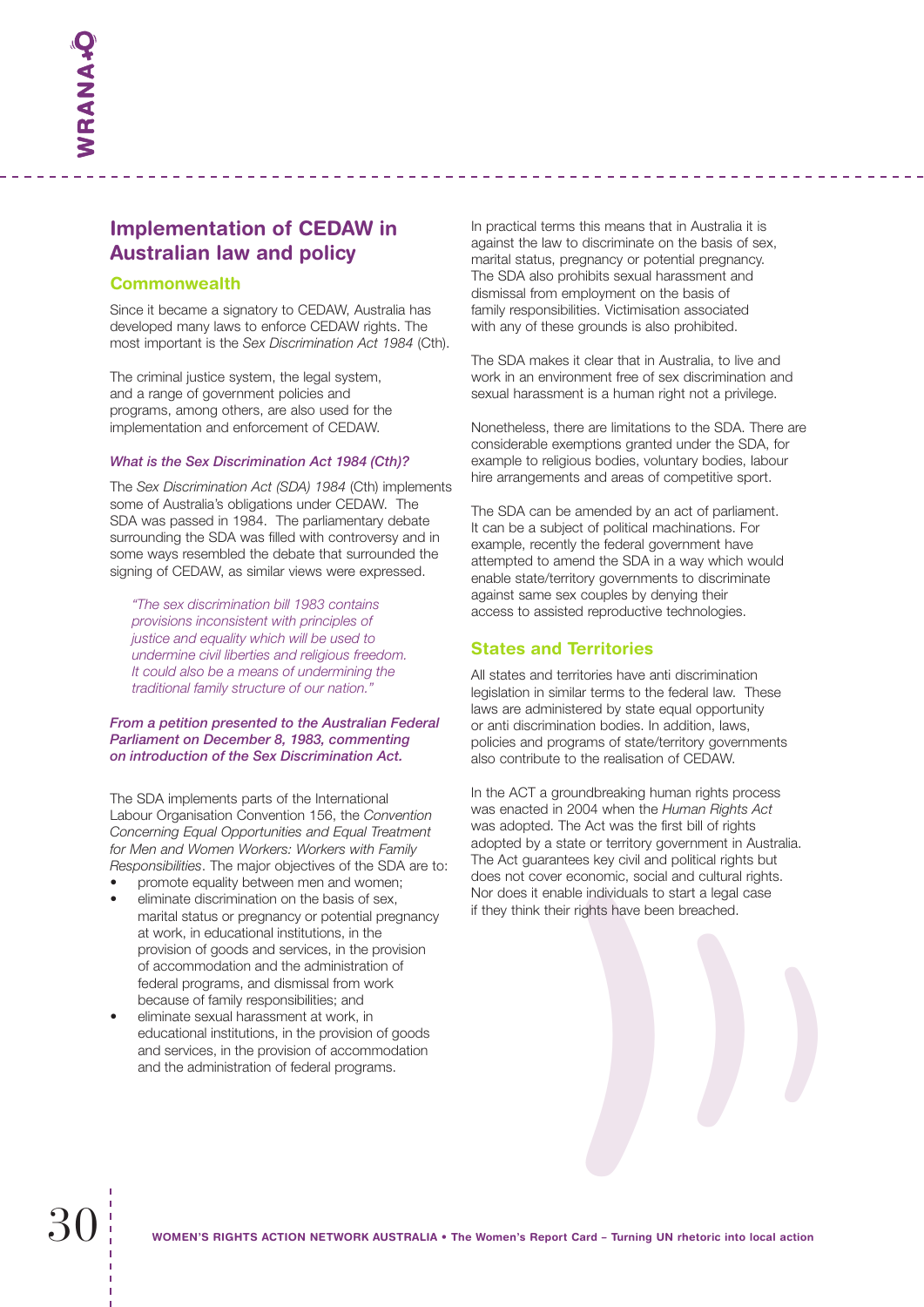In Victoria a new human rights process has recently become available. Victoria has enacted its *Charter of Human Rights and Responsibilities*. The Charter protects mainly civil and political rights and these rights are subject to reasonable limits. Some of these rights overlap with CEDAW: the Charter includes a non discrimination provision that protects against direct discrimination and also prohibits the application of Charter rights in a discriminatory manner; the right to participate in public life; the right to privacy; the right to security, and; the right to equality before the law. It does not contain any special provision for protecting the rights of women (although it does state that special measures taken to advance the position of people or groups that have been disadvantaged are not discriminatory), nor does it contain the right to education, health care or (largely) employment.

While only some rights are contained in the Charter, it states explicitly that this does not limit or cancel any other rights that may exist, including under international law.

The Charter does not give individuals the right to go to court if their rights are breached. Rather, it works on a 'dialogue model' that aims to ensure all new and existing law and policy are consistent with the rights in the Charter.

#### **Local governments**

Local government policies and programs must also be consistent with CEDAW obligations. A range of council services relate to CEDAW rights. However, local government engagement with human rights is an emerging field of work and frameworks for how to do this work are quite uncommon. Some very interesting work is occurring in the United States of America. Wild for Human Rights pioneered the strategy of implementing international treaty obligations through local council initiatives, focusing particularly on CEDAW http://www.wildforhumanrights.org/ hrtoolkit/localimplement/index.html. The strategy has been expanded to address ICERD by the Urban Justice Centre Human Rights Project http://www. urbanjustice.org/ujc/projects/human.html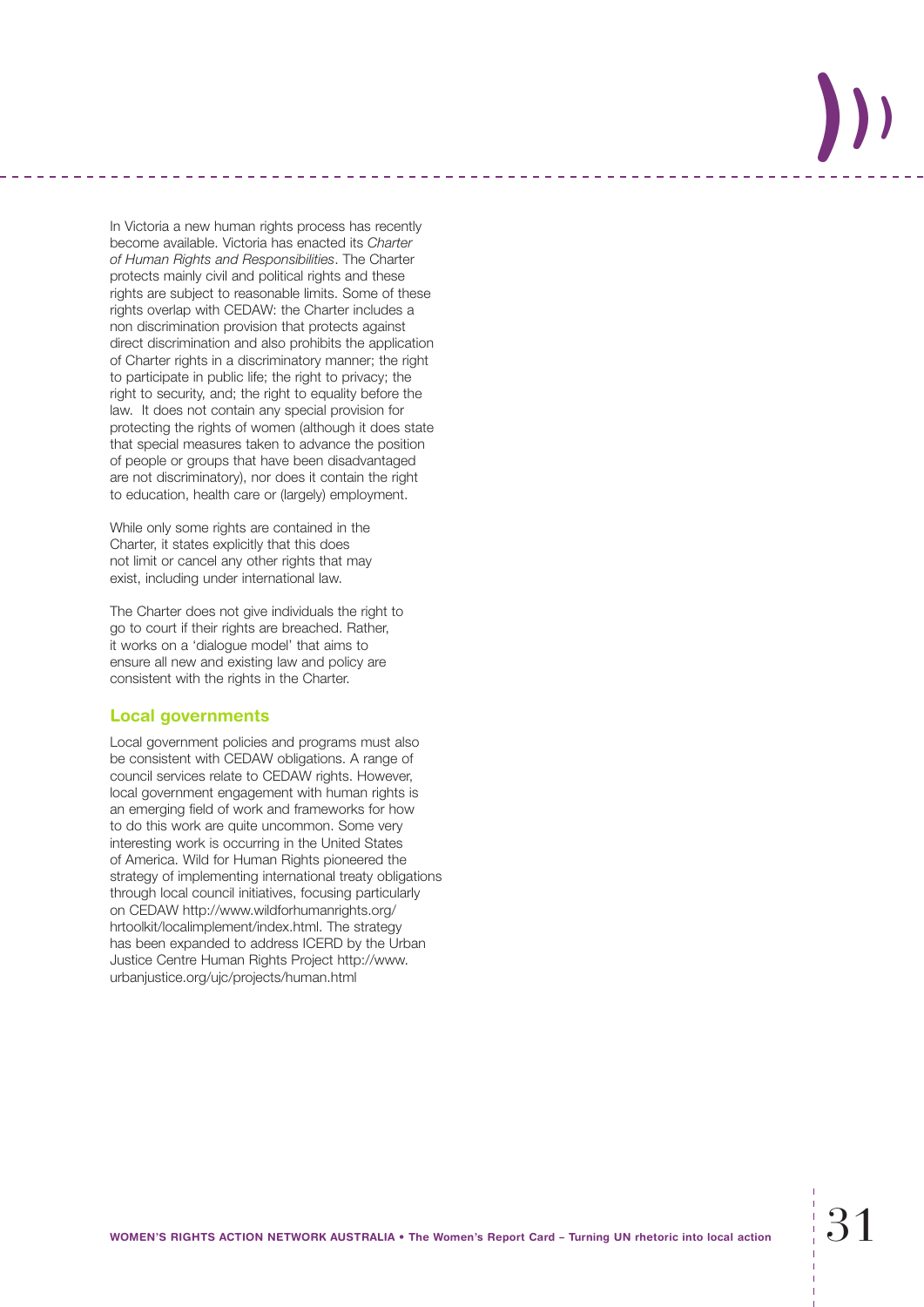### How did we create a NGO report?

The Women's Rights Action Network Australia (WRANA) worked with women across Australia to take their voices to the UN in the *Australian NGO Shadow Report*. The non government organisation (NGO) Shadow Report was prepared for the January 2006 Committee on the Elimination of Discrimination Against Women (CEDAW Committee) review of the Australian Government implementation of the Convention on the Elimination of All forms of Discrimination Against Women (CEDAW).

Right from the start we were really clear that everyone can and should have an opinion on whether governments in Australia are meeting their human rights obligations.

The *Women's Report Card Project* worked in local communities to make the links between everyday issues for women and CEDAW.

Consultations and training sessions on CEDAW were held in each state and territory to strengthen the ability of women's organisations to use CEDAW in their everyday work. In conducting the consultations WRANA worked to ensure that they were accessible to women with disability. In Victoria, we conducted consultations in English, Arabic, Chinese and Vietnamese.

Reports on implementation of CEDAW in each state/territory were prepared and then collated in a National Report Card. The reports focused on issues relating to housing and utilities, the legal system, education, economic security, health, leadership and participation, and violence against women. The National Report Card was available in English, Vietnamese, Chinese and Arabic, Braille, Large Print and Audio formats. Information from this process was also fed into the 2004 election campaign.

Indigenous women participated in many of the state and territory consultations. However, a specific Indigenous women's consultation process was also pursued to ensure that the particular experiences of Indigenous women were reflected in this report. A separate Indigenous women's report was coordinated by Koorie Women Mean Business and the National Network of Indigenous Women's Legal Services. Key recommendations were integrated into the Shadow Report.

The issues raised in these reports were explored in greater detail in the Shadow Report. WRANA sent four representatives to observe the 2006 CEDAW Committee review of the Australian Government and to present the Shadow Report.

First and Shadow Fieport: We were discrete with other relevant Ministers about omitted to the CEDAW Committee.<br>
ted to state/territory processes,<br>
sing submissions to the Victorian<br>
heir development of a human rights<br>
ater Throughout the *Women's Report Card Project* we maintained an open and transparent relationship with the Government, in particular the Australian Government Office for Women. As part of the project we contributed a review of previous Concluding Comments to the government's preparation of the 4th and 5th Periodic Report; prepared briefing materials for the NGO sector on the process; communicated with a variety of politicians, including the Minister Assisting the Prime Minister for Women's Issues, informing her about the project, sending her updates, and a copy of the National Community Report and Shadow Report. We were also in correspondence with other relevant Ministers about the questions submitted to the CEDAW Committee. We also contributed to state/territory processes, for example, making submissions to the Victorian Government on their development of a human rights charter. These materials are included on the CD.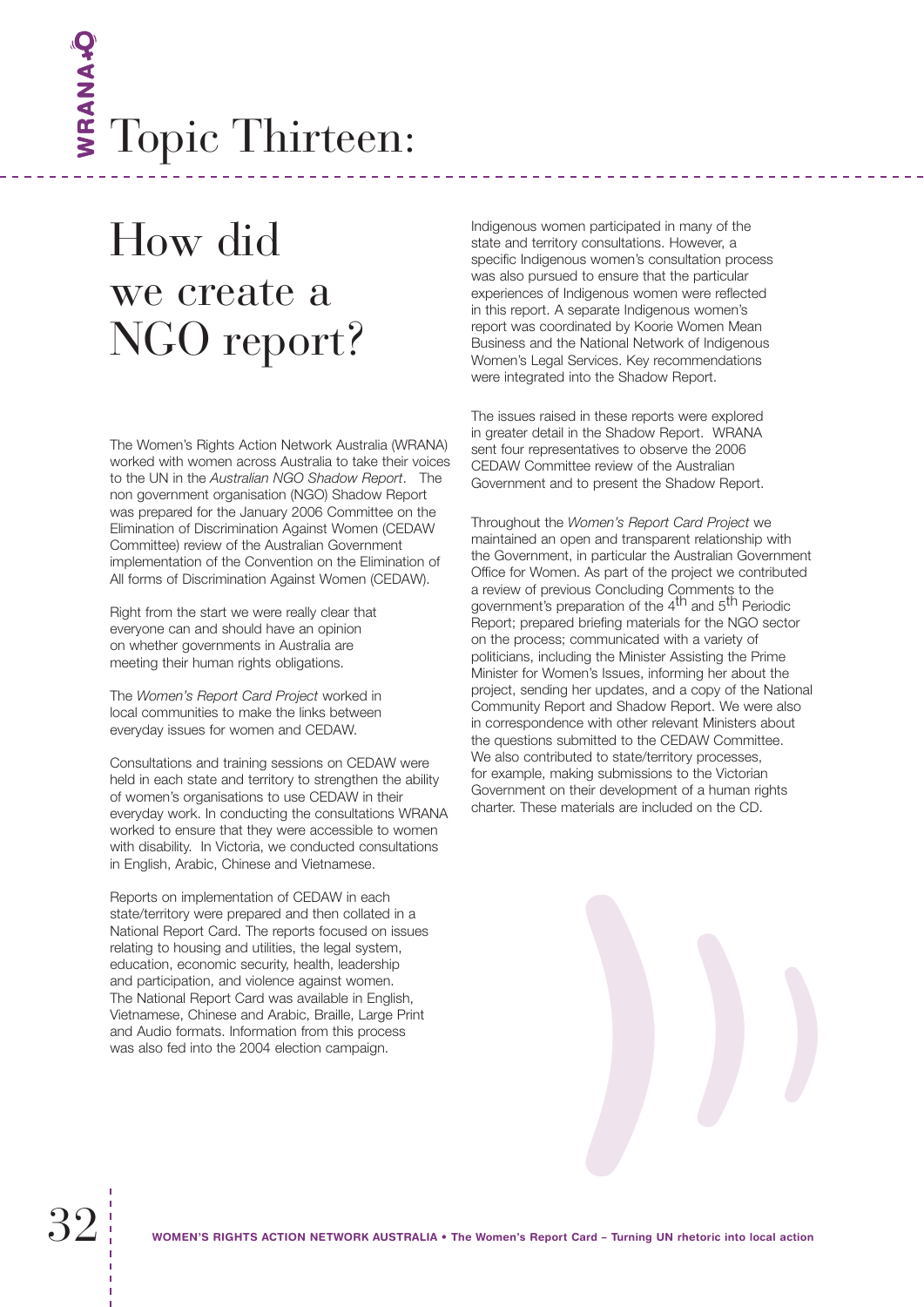## Topic Fourteen:

### What's got the UN worried?

Australia's implementation of the Convention on the Elimination of All forms of Discrimination Against Women (CEDAW) has been assessed on four separate occasions. The first occurred in 1988. The most recent was in 2006. The next report, the combined Sixth and Seventh Combined Periodic Report is due in August 2008.

#### **What happened in 2006?**

In January 2006 representatives of the Australian Government met with the Committee on the Elimination of Discrimination Against Women (CEDAW Committee) members to review the Fourth and Fifth Combined Periodic Report, which covered the years 1997 to 2004 (the Australian government was late submitting its report and then the backlog or reports waiting to be reviewed by the CEDAW Committee meant that it took two years to schedule the review meeting).

#### **What the UN said about WOMEN IN !USTRALIA**

#### **Some things are working!!**

For example, the Committee was impressed by the range of programs on violence against women, the maternity payment, changes to end detention of refugee women and their families during the refugee determination process, the increase in bulk billing levels, and the level of women participating in public and political life.

#### **Some things are not working!!**

The Committee asked many questions and followed up with a number of recommendations on how to improve women's human rights in Australia.

#### *The UN is worried about women's working conditions in Australia*

- the lack of paid maternity leave in Australia
- the impact of discrimination on Aboriginal and Torres Strait Islander, immigrant, refugee and minority women and girls' employment
- the impact of WorkChoices on women from non English speaking backgrounds, low income women and women in rural areas.

#### *The UN is worried about a range of issues affecting Aboriginal and Torres Strait Island women, including*

- education.
- health
- political participation
- employment
- levels of violence
- disproportionate levels of imprisonment
- lower life expectancy
- inappropriate superannuation regulations
- lack of representation following the abolition of Aboriginal and Torres Strait Islander Commission

#### *The UN is worried about the lack of institutional mechanisms to advance women's interests*

- inadequate statistics collection on all sorts of women
- inadequate mechanisms to assess the gender impacts of legislation
- inadequate funding for non government organisations working on women's issues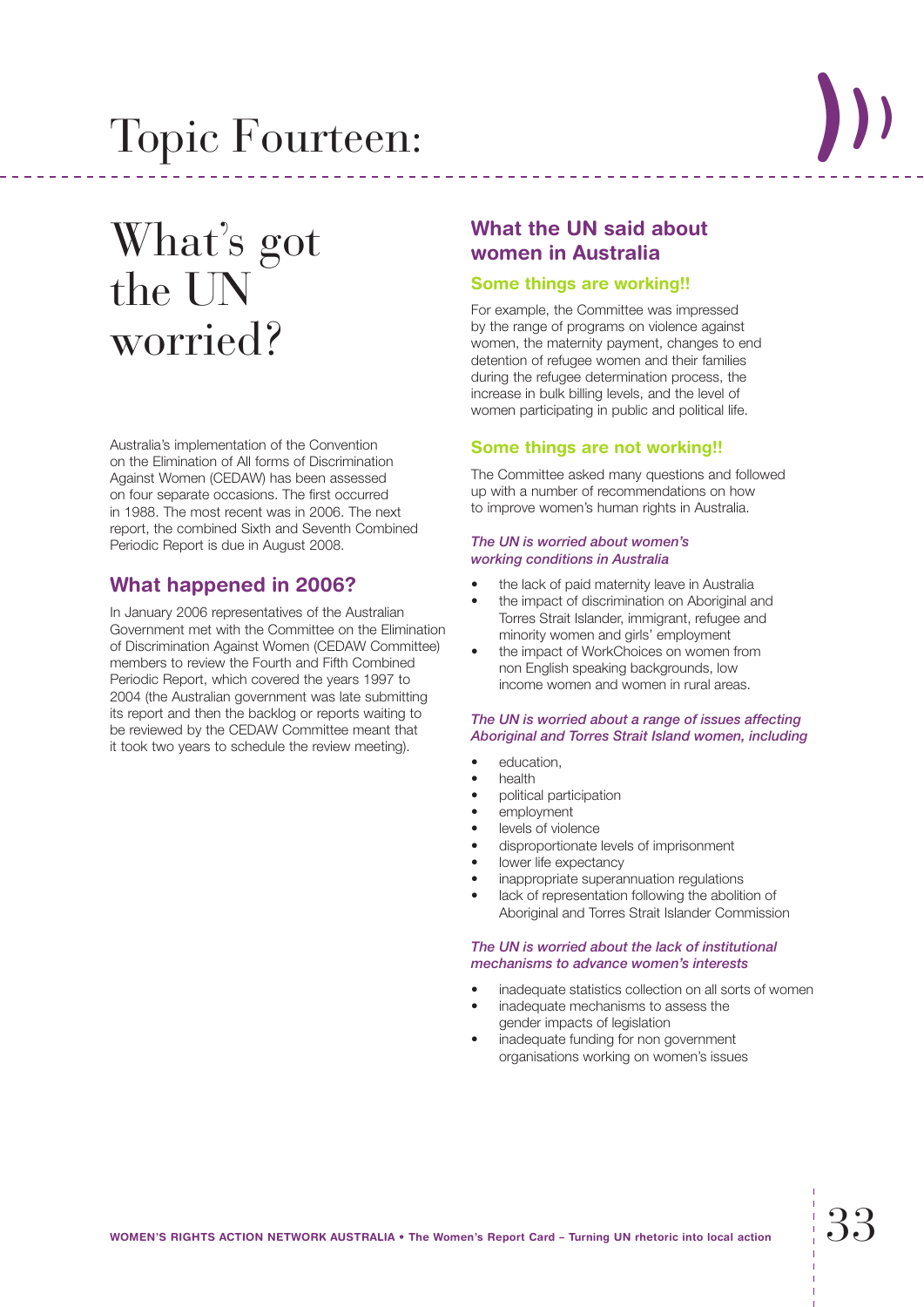*The UN is worried about violence against women in Australia* 

- the low levels of successful sexual assault prosecutions
- that it's women not men who have to leave home when he's violent
- that girls and women with disability are being forcibly sterilised
- that changes to the *Family Law Act* might be harmful for women leaving violent relationships.

#### *The UN is worried about racism against women in Australia*

- the impact of racism on women's rights to education, health, employment and political participation
- that women subject to racism might also be more vulnerable to violence
- the treatment of refugee and asylum seeker women, including the impact on women of bans on family reunion rights for temporary protection visa holders and on rules around domestic violence in refugee determination

#### *The UN is worried about women's health in Australia*

- that rural women can't access bulk billing as easily as urban women
- that women with disability have difficulties accessing health services
- the availability of reproductive health services, including abortion

#### *The UN is worried about women with disability in Australia*

- that girls and women with disability are being forcibly sterilised
- that women with disability have difficulties accessing health services
- that women with disability are over represented in prisons
- that statistics collection can hide the experiences of women with disability

#### *The UN is worried about discrimination against lesbians…*

that women in same sex relationships were being discriminated against in access to services, particularly IVF

*The UN is worried that Australia still hasn't ratified the Optional Protocol to CEDAW*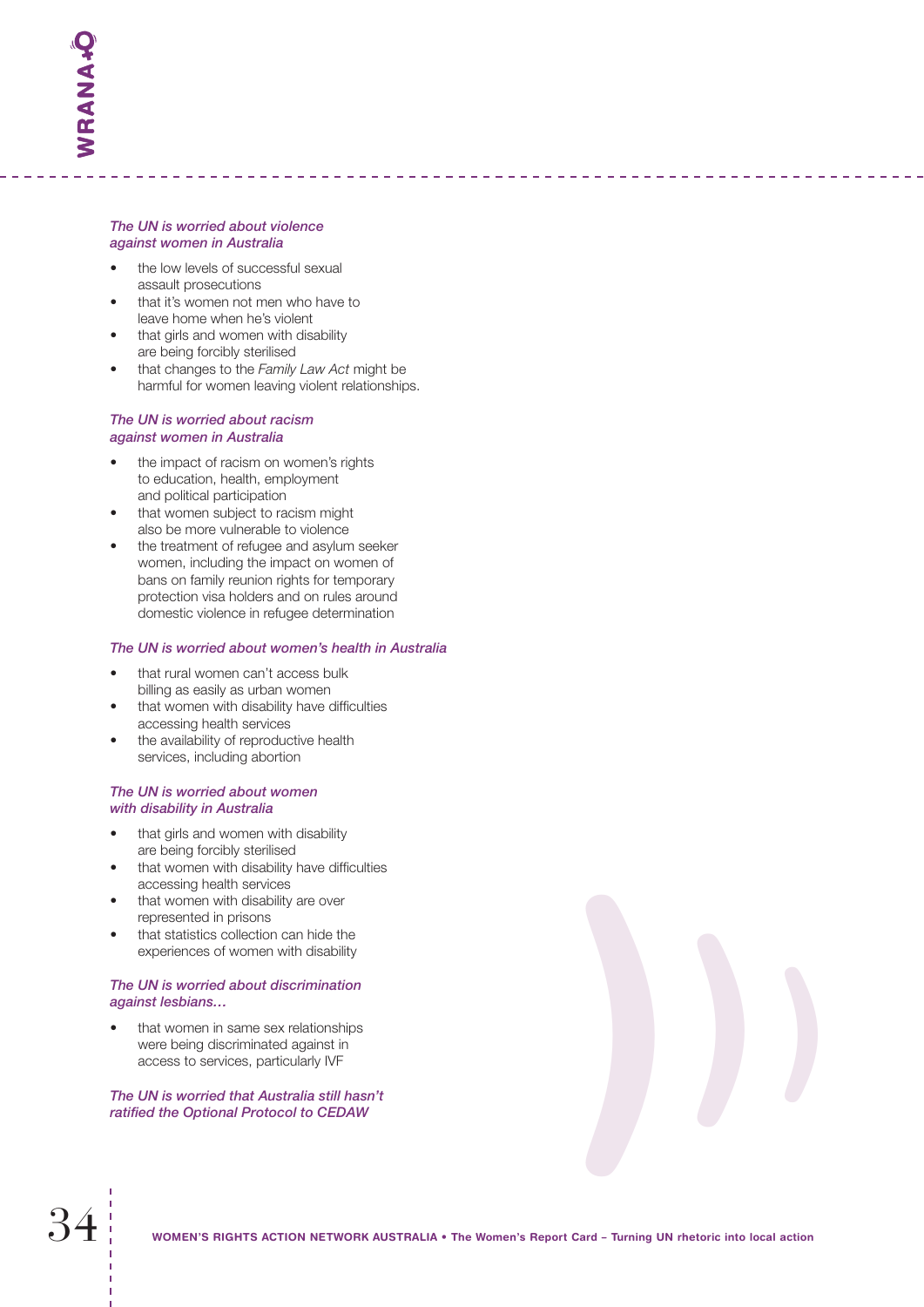## Topic Fifteen:

### A resource sheet on violence against women in the CEDAW reporting process

been developed over the past ten years is the idea of "due diligence": that governments have an obligation to take steps to stop violence by private actors. The Convention on the Elimination of All forms of Discrimination Against Women (CEDAW) General Recommendation on violence against women notes

Another important human rights concept that has

*States may also be responsible for private acts if they fail to act with due diligence to prevent violations of rights or to investigate and punish acts of violence, and for providing compensation.*

Amnesty International have argued that "due diligence means that states bear responsibility for human rights abuses when they know, or ought to know, about abuses, and fail to take appropriate steps to prevent, stop or punish them and to ensure reparations for victims."

#### **Violence against women in a human** rights framework

The human rights system was slow to recognise violence against women as a human rights issue. Human rights has traditionally focused on the actions of state actors (ie, soldiers, prison officials) rather than private actors (ie, men who are violent towards their partners). Human rights was also gender blind. Soldiers have raped women since war was created but it was seen as a spoil of victory rather than a human rights violation.

However, in the 1990s the human rights system finally caught up to the reality of women's lives. Violence against women was recognised as a human rights issue at the UN. UN members negotiated and adopted the Declaration on the Elimination of All forms of Violence Against Women and they appointed an independent expert to examine the prevalence of violence against women, the Special Rapporteur on Violence Against Women.

The Declaration on the Elimination of All forms of Violence Against Women defines violence against women as

*any act of gender based violence that results in, or is likely to result in, physical, sexual or psychological harm or suffering to women, including threats of such acts, coercion or arbitrary deprivation of liberty, whether occurring in public or in private life.* 

#### **Kiolence against women and CEDAW**

The Committee on the Elimination of Discrimination Against Women (CEDAW Committee) has worked hard to hold governments accountable for acting to end violence against women. This is despite the fact that the treaty contains no reference to the practice of violence against women.

To overcome this shortcoming the CEDAW Committee have adopted an interpretative statement, a General Recommendation, on the topic. In it they argue that gender based violence is a form of discrimination. This makes the necessary link between violence against women and discrimination. They assert that states have an obligation to take positive measures to eliminate all forms of violence against women. They are also obliged to include information on these measures in their reports.

In 2005 the Optional Protocol was used by a woman in Hungary, Ms A T, to address failures of the state in protecting her from domestic violence. This enabled the CEDAW Committee to publish a series of recommendations relating to domestic violence. In the Hungarian case the CEDAW Committee outlined a range of measures a state party should take to end domestic violence (at page 13 of the decision).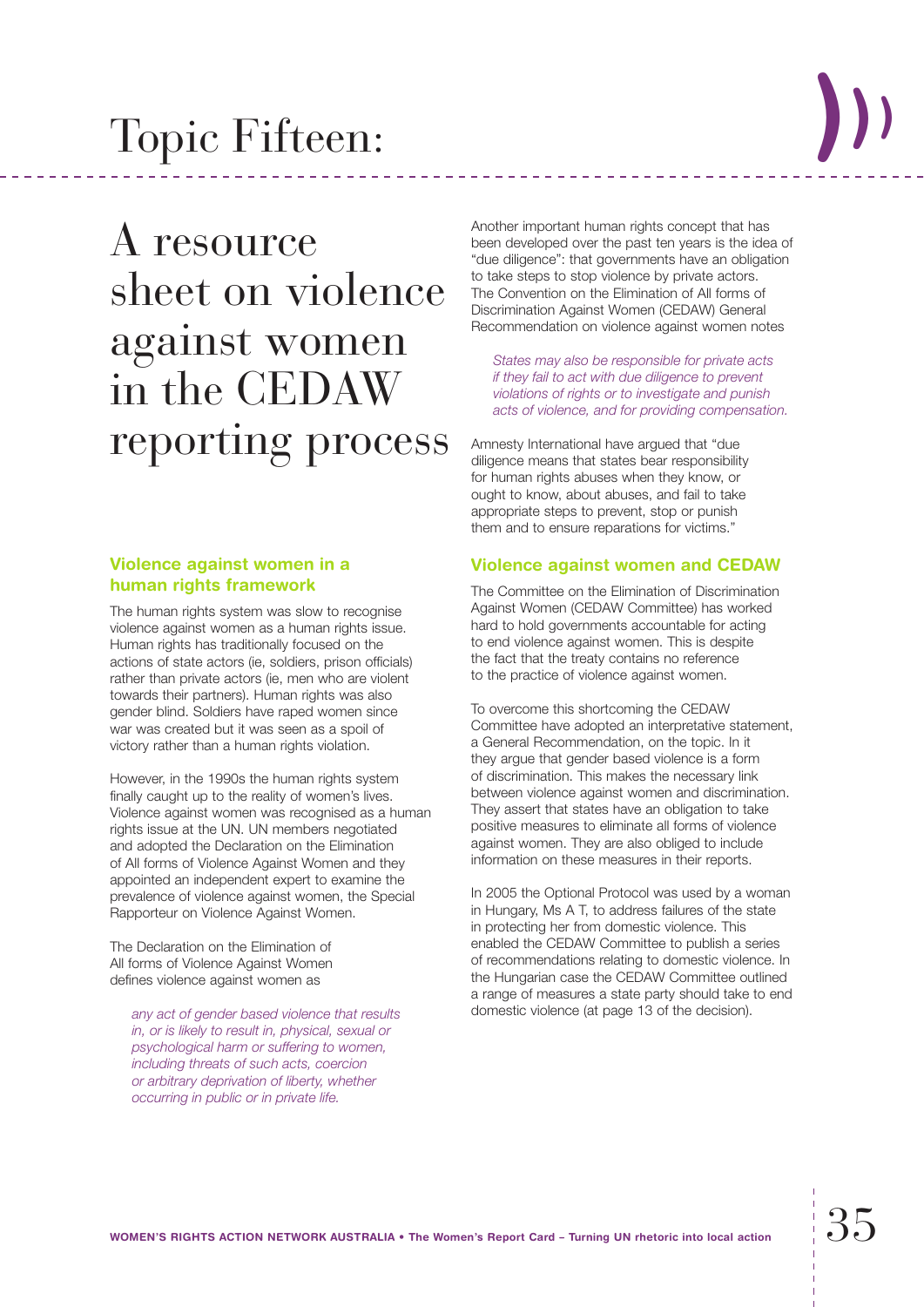#### **Violence against women in the reporting process: the Australian Government Reports and NGO Reports**

The CEDAW reporting process is useful to non government organisations (NGOs) because it brings together, in one document, an overview of federal, state and territory government programs on a particular issue (see the Government Report and the Response to Issues and Questions on the CD) and a NGO critique of the programs (see NGO Shadow Reports on the CD).

#### **Kiolence against women: the CEDAW Committee's Recommendations**

The CEDAW Committee raised a number of issues in relation to violence against women. While they welcomed a range of efforts to address violence against women, they also had some significant concerns and made a number of recommendations for change. (The paragraph numbers included in each extract will guide you to the full quote in the Recommendations, these are included on the CD).

#### *The UN is worried by the continuing prevalence of violence against women:*

*18. While noting the efforts of the State party to address violence against women at all levels of authority, the Committee remains concerned about the continuing prevalence of violence against women…*

*19. The Committee calls on the State party to take steps to fully and consistently implement and enforce laws on violence against women and to ensure that all women victims of violence, including indigenous, refugee and migrant women, are able to benefit from the legislative framework and support systems in place. It calls upon the State party to ensure that all violence against women is effectively prosecuted and adequately punished. It requests that adequate statistics be collected in a consistent manner. It requests that the State party provide information in its next report on the number of cases of violence reported to the police and other relevant authorities, and on the number of convictions. It further recommends that public officials, especially law enforcement officials, the judiciary, health care providers and social workers, upon the State party to create public awareness of violence against women as an infringement of women's human rights that has grave social and financial costs for the whole community.*

#### *The UN is worried by the low rates of reporting, prosecutions and convictions in sexual assault cases:*

*18. … the Committee remains concerned … by the low rates of reporting, prosecutions and convictions in sexual assault cases.* 

*19. The Committee calls … calls upon the State party to ensure that all violence against women is effectively prosecuted and adequately punished. It requests that adequate statistics be collected in a consistent manner. It requests that the State party provide information in its next report on the number of cases of violence reported to the police and other relevant authorities, and on the number of convictions.* 

#### *The UN is worried at the failure to implement laws that enable women leaving violence to stay in the home if they want to*

*18. … the Committee remains … concerned that laws that protect victims of violence and require perpetrators of domestic violence to leave the family home are not regularly enforced.* 

aws on violence against women<br>that all women victims of violence,<br>genous, refugee and migrant<br>ble to benefit from the legislative<br>d support systems in place.<br>**ed by the high levels of violence**<br>**particularly domestic viole** *19. The Committee calls on the State party to take steps to fully and consistently implement and enforce laws on violence against women and to ensure that all women victims of violence, including indigenous, refugee and migrant women, are able to benefit from the legislative framework and support systems in place.* 

#### *The UN is worried by the high levels of violence against women, particularly domestic violence, in indigenous, refugee and migrant communities*

*18. It is also concerned about the high levels of violence against women, particularly domestic violence, in indigenous, refugee and migrant communities.*

*19. The Committee calls on the State party to take steps to fully and consistently implement and enforce laws on violence against women and to ensure that all women victims of violence, including indigenous, refugee and migrant women, are able to benefit from the legislative framework and support systems in place. It calls upon the State party to ensure that all violence against women is effectively prosecuted and adequately punished. It requests that adequate statistics be collected in a consistent manner. It*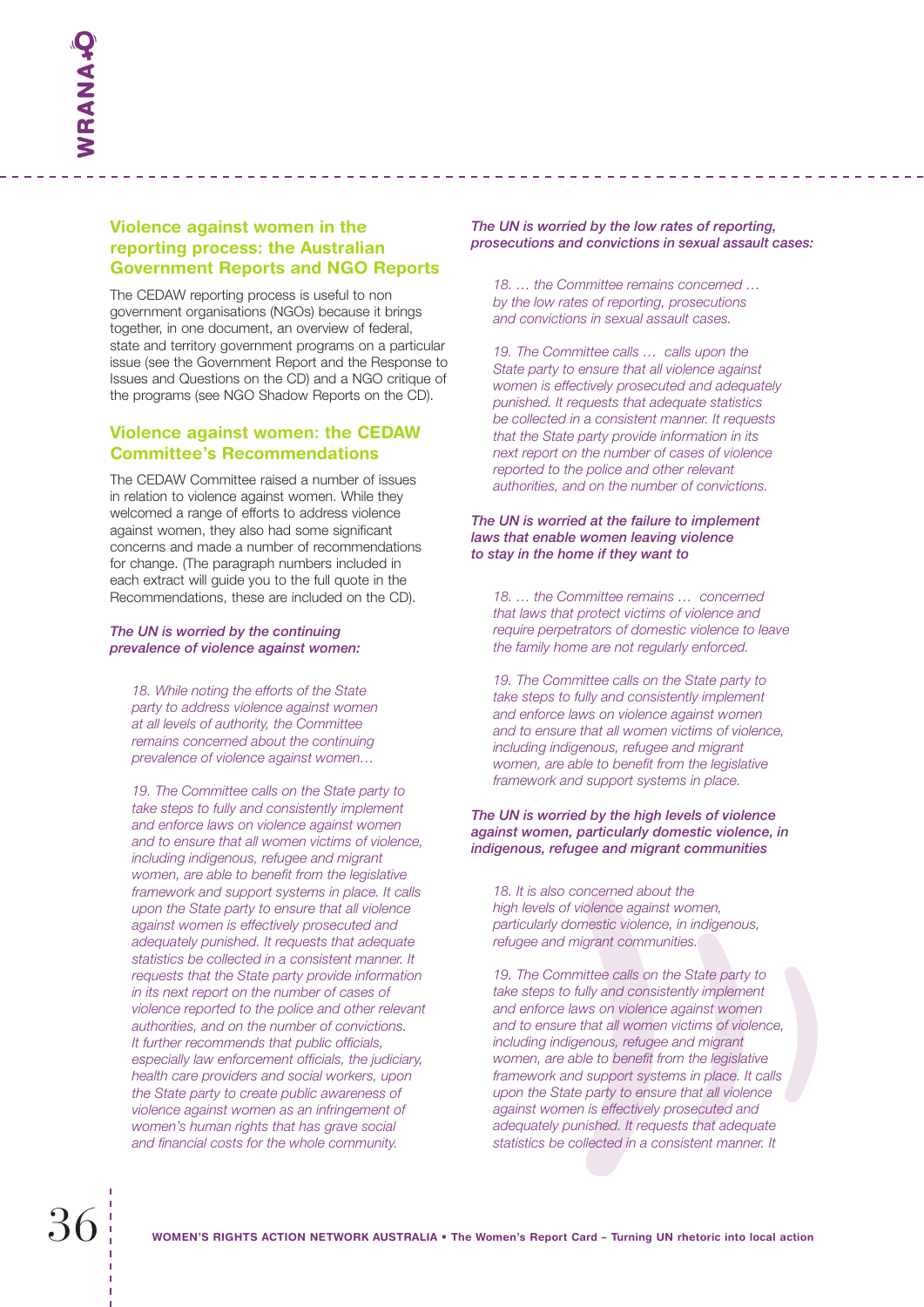*requests that the State party provide information in its next report on the number of cases of violence reported to the police and other relevant authorities, and on the number of convictions.* 

#### *The UN is worried about limitations to the immigration system for women with violent partners*

*22. … The Committee is also concerned that women who are in the country on their partners' protection visa face legal and procedural impediments in lodging a separate application for a protection visa in the event of domestic violence.*

*23. The Committee recommends that the State party … revisit the provisions of the Migration Legislation Amendment Act so that women who seek asylum and refugee protection can be considered individually in situations of domestic violence.*

#### *The UN is worried about measures to address trafficking in women:*

*21. The Committee recommends the formulation of a comprehensive strategy to combat the trafficking of women and exploitation resulting from prostitution, which should include the development of strategies to discourage the demand for prostitution, prevent women from entering prostitution and establish programmes of rehabilitation and support for women and girls who wish to discontinue their lives in prostitution. The State party should pursue the effective prosecution and punishment of traffickers and other offenders who exploit women on prostitution. The Committee encourages the State party to examine and adopt international good practices in combating trafficking. The Committee further urges the State party to consider the extension of temporary protection visas and reintegration and support services to all victims of trafficking, including those who are unable or unwilling to cooperate in the investigation and prosecution of traffickers.*

*The UN is worried about racism as a form of violence against immigrant, refugee and minority women and girls:*

*28. The Committee expresses concern that immigrant, refugee and minority women and girls, based on their ethnic background, may be subject to multiple forms of discrimination with respect to education, health, employment and political participation. It is also concerned that women belonging to these groups seem to be particularly vulnerable to violence.*

*29. The Committee urges the State party to take more effective measures to eliminate discrimination against refugee, migrant and minority women and girls and to strengthen its efforts to combat and eliminate xenophobia and racism in Australia, particularly its impact on women and girls. It also encourages the State party to be more proactive in its measures to prevent and eliminate discrimination against these women and girls within their communities and in society at large and to report on the steps taken in this regard in its next report.*

*The UN were also worried, and asked questions during the Constructive Dialogue session, about the issue of sterilisation of women with disability:*

*34. Regarding violence against women and girls with disabilities, Ms Shin wished to know whether the State party was aware of the problem of the sterilization of disabled women and girls and, if so, what it was doing to address it.*

#### **Documents referred to in THIS RESOURCE SHEET**

- CEDAW Concluding Comments on Australia (available on the CD)
- Decision of the CEDAW Committee on Ms A T and state responsibility for domestic violence, http://www.un.org/womenwatch/daw/cedaw/ protocol/decisions-views/CEDAW%20Decision% 20on%20AT%20vs%20Hungary%20English.pdf
- CEDAW General Recommendation 19 on violence against women http://www. un.org/womenwatch/daw/cedaw/ recommendations/recomm.htm#recom19
- UN Declaration on the Elimination of Violence Against Women http://www.ohchr. org/english/law/eliminationvaw.htm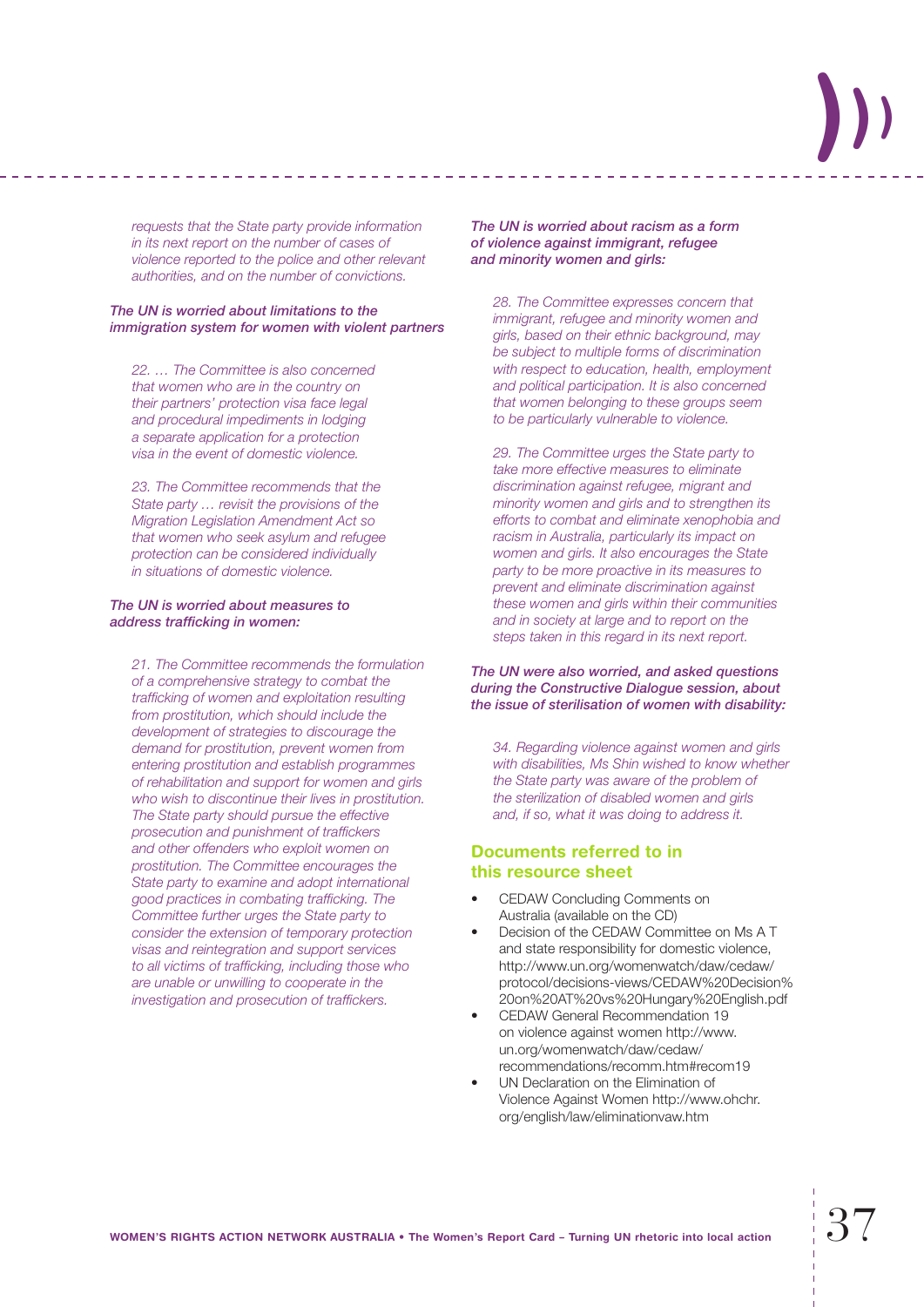# WRANA+O Topic Sixteen:

### A resource sheet on women's health in the CEDAW reporting process

#### *Women's health in a human* **Rights framework**

A number of treaties, including the Convention on the Elimination of All forms of Discrimination Against Women (CEDAW), address the issue of the right to health. The most extensive coverage is included in the International Covenant on Economic, Social and Cultural Rights (ICESCR). The Committee on Economic, Social and Cultural Rights (CESCR) use a social model of health and draw on the World Health Organisation definition of health: "health is the state of complete physical, mental and social well being and not merely the absence of disease or infirmity.'

The CESCR has identified four key components to the right to health:

- health services must be available: they must be available in sufficient quantity
- health services must be accessible: factors such as cost or discrimination shouldn't inhibit accessibility and services should be physically accessible
- health services must be acceptable to the users: for example, they must be culturally appropriate
- health services are to be quality services

The human rights framework recognises women's health issues in two ways. One, it recognises women specific violations that have a health dimension (for example, Female Genital Mutilation (FGM) or failure to make reproductive health services available). Two, it recognises that women can be discriminated against in accessing health services. [The health dimensions of violence against women are, of course, vital; please also refer to the violence against women resource sheet].

#### **Women's health and CEDAW**

CEDAW specifically addresses the right to health in article twelve. This article establishes that states parties have a responsibility to eliminate discrimination against women in the area of health. There is a strong focus on services to support family planning and reproductive health.

The CEDAW Committee have explained their understanding of the right to health in an interpretative statement. The General Recommendation on Health articulates an obligation for health services to be appropriate. Health services are deemed inappropriate if they "lack services to prevent, detect and treat illnesses specific to women". The CEDAW Committee also assert that it is discriminatory to refuse to legally provide certain reproductive health services for women. The General Recommendation goes on to note that if, for example, a health service provider refuses to provide a service on the basis of a conscientious objection to that the service, the state has an obligation to ensure there are alternative health care providers available to women.

The General Recommendation also identifies four key factors in the realisation of women's right to health:

- different biological factors which influence women's experiences of health and ill health
- the impact of socio economic factors and harmful cultural practices on women's health
- psychosocial factors, including the impact of depression, post partum depression and other psychological conditions which can be related to social expectations towards women's body image
- the different consequences for women if a health service doesn't respect confidentiality of the patient

#### *Momen's health in the reporting* **Process: the Australian Government Reports and NGO Reports**

It actors, including the impact of<br>I factors, including the impact of<br>post partum depression and other<br>al conditions which can be related to<br>tations towards women's body image<br>consequences for women if a health<br>n't respect The CEDAW reporting process is useful to non government organisations (NGOs) because it brings together, in one document, an overview of federal, state and territory government programs on a particular issue (see the Government Report and the Response to Issues and Questions on the CD) and a NGO critique of the programs (see NGO Shadow Reports on the CD).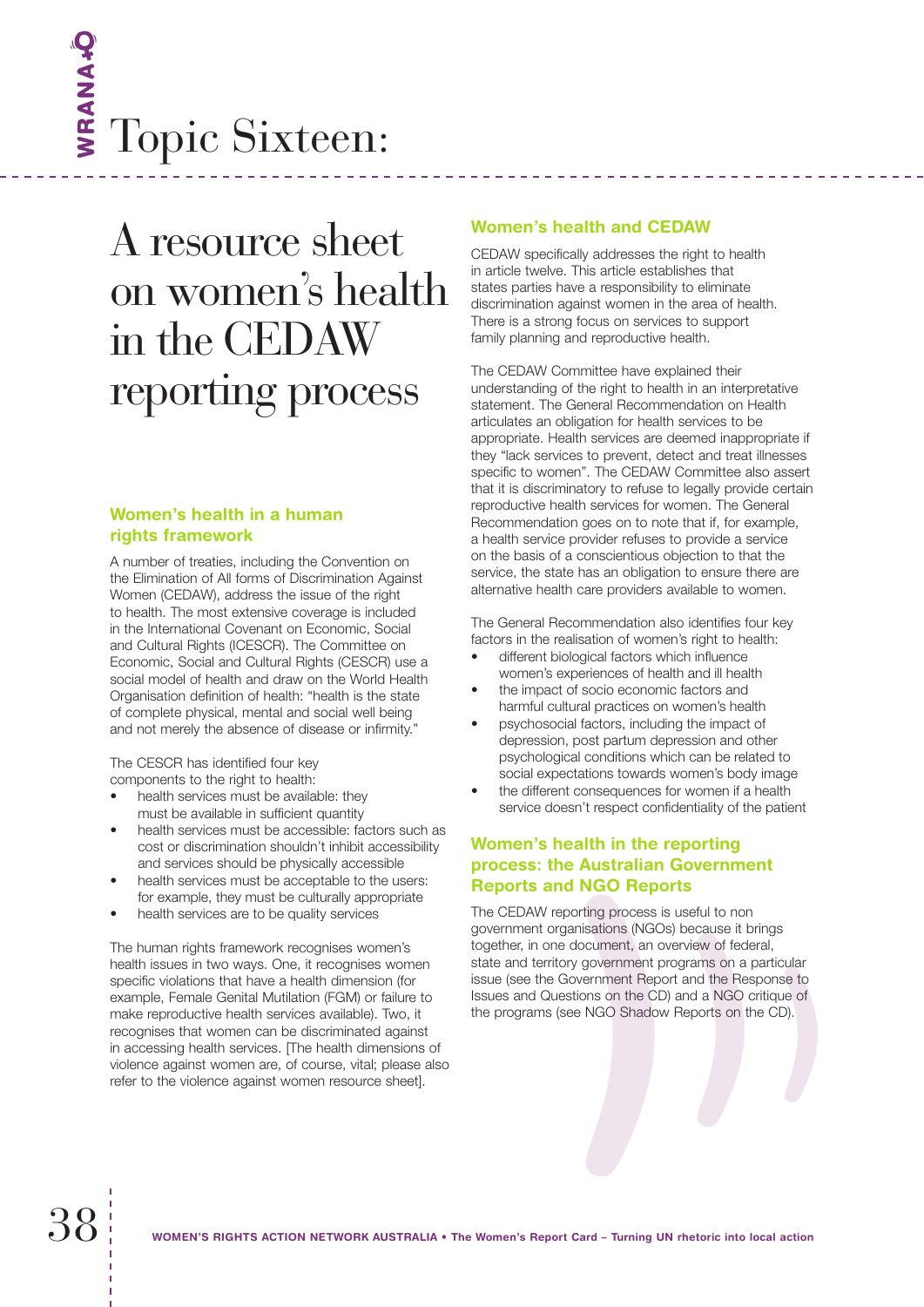#### **Women's health: the CEDAW Committee's Recommendations**

The CEDAW Committee raised a number of issues in relation to women's health. While they welcomed a range of efforts to address women's health, they also had some significant concerns and made a number of recommendations for change. (The paragraph numbers included in each extract will guide you to the full quote in the Recommendations, these are included on the CD).

*The UN is worried about rural women's access to health services:*

*26. The Committee is concerned that although the rate of bulk billing for health services is increasing, there is still a disparity in the application of this principle in the rural areas and that, consequently, rural women may face difficulties in accessing health services.* 

*27. The Committee recommends that the State party monitor bulk billing for health services, particularly in the rural areas, and take necessary action to ensure that it is fully applied.* 

*The UN is worried about women with disability's access to health services:*

*26. … The Committee is further concerned that the health needs of disabled women are inadequately met due to the lack of special equipment and other infrastructure.*

*27. … The Committee also recommends that the State party develop the necessary infrastructure to ensure that disabled women have access to all health services.*

*26. … The Committee is also concerned that there is no information on how the State party is addressing specific health needs of different groups of women in accordance with risk factors on the basis of biology and social conditioning.* 

*27. … The Committee recommends that the State party take account of general recommendation 24 on health and develop full competence to address the health needs of women in accordance with their specific risk factors.* 

*The UN is worried about the access to health services by culturally and linguistically diverse/ non-English speaking background women:*

*26. … The Committee is also concerned that there is no information on how the State party is addressing specific health needs of different groups of women in accordance with risk factors on the basis of biology and social conditioning.* 

*27. … The Committee recommends that the State party take account of general recommendation 24 on health and develop full competence to address the health needs of women in accordance with their specific risk factors.* 

*28. The Committee expresses concern that immigrant, refugee and minority women and girls, based on their ethnic background, may be subject to multiple forms of discrimination with respect to …, health….*

*29. The Committee … also encourages the State party to be more proactive in its measures to prevent and eliminate discrimination against these women and girls within their communities and in society at large and to report on the steps taken in this regard in its next report.*

*The UN is worried about the access to health services by Aboriginal and Torres Strait Islander women:*

*26. … The Committee is also concerned that there is no information on how the State party is addressing specific health needs of different groups of women in accordance with risk factors on the basis of biology and social conditioning.* 

*27. … The Committee recommends that the State party take account of general recommendation 24 on health and develop full competence to address the health needs of women in accordance with their specific risk factors.* 

*30. The Committee is concerned about the ongoing inequalities suffered by Aboriginal and Torres Strait Islander women, whose enjoyment of human rights remains unsatisfactory in many areas, particularly with regard to …, health …. The Committee is particularly concerned about the lower life expectancy among indigenous women.*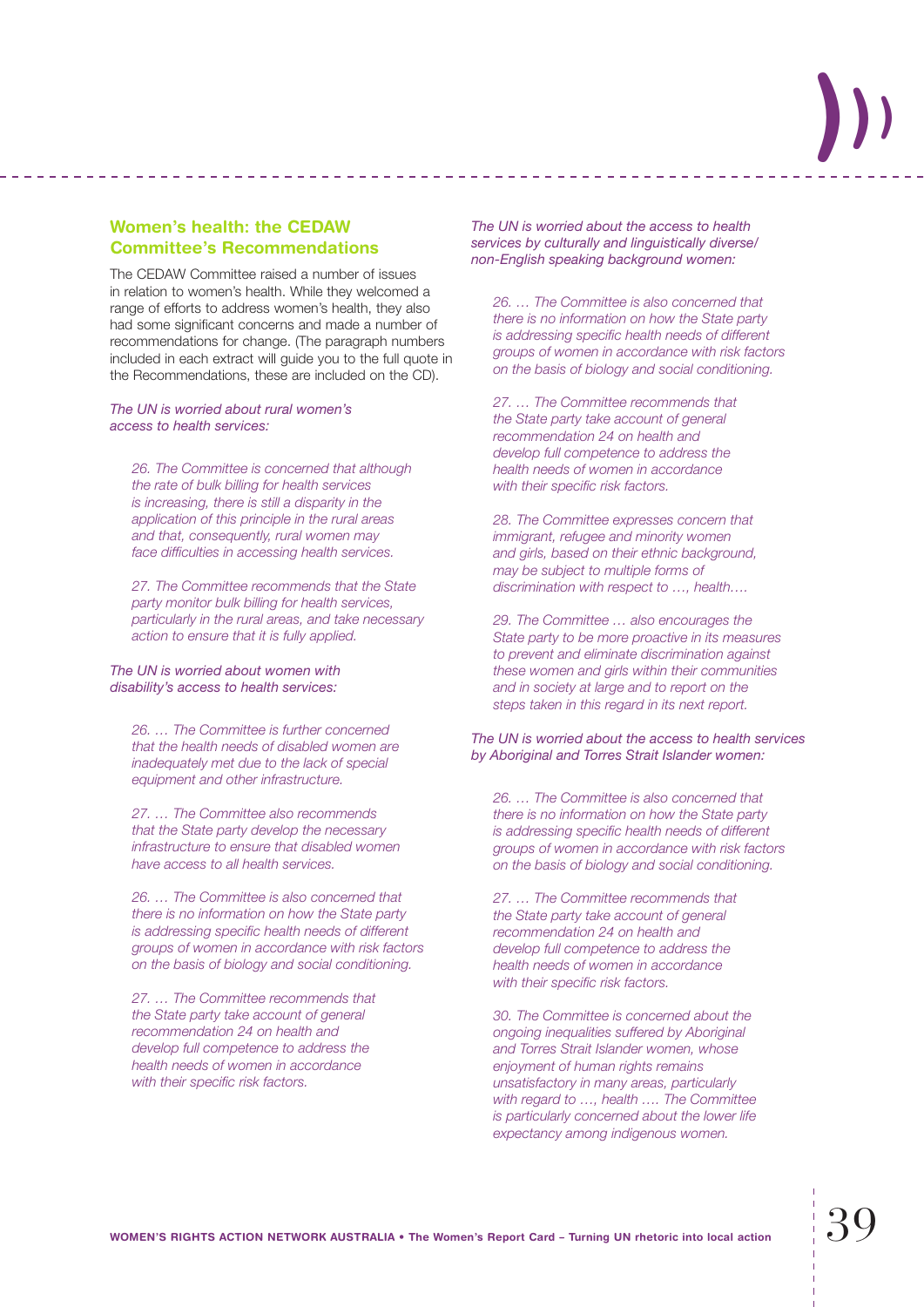*31. The Committee recommends that the State party adopt and implement targeted measures, including temporary special measures in accordance with article 4, paragraph 1, of the Convention, to improve indigenous women's enjoyment of their human rights in all sectors, taking into account their linguistic and cultural interests. It recommends that the State party increase indigenous women's access and awareness of the availability of targeted social services in all sectors. … It calls on the State party to continue to review and monitor the fulfilment of the provisions of the Convention in respect of indigenous women in all sectors and provide in its next report specific and analytical information and disaggregated data on these issues.*

#### **Documents referred to in THIS RESOURCE SHEET**

- CEDAW Concluding Comments on Australia (available on the CD)
- CEDAW General Recommendation 24 on women's health http://www.un.org/womenwatch/daw/ cedaw/recommendations/recomm.htm#recom24
- CESCR General Recommendation 14 on health http://www.un.org/womenwatch/daw/cedaw/ recommendations/recomm.htm#recom24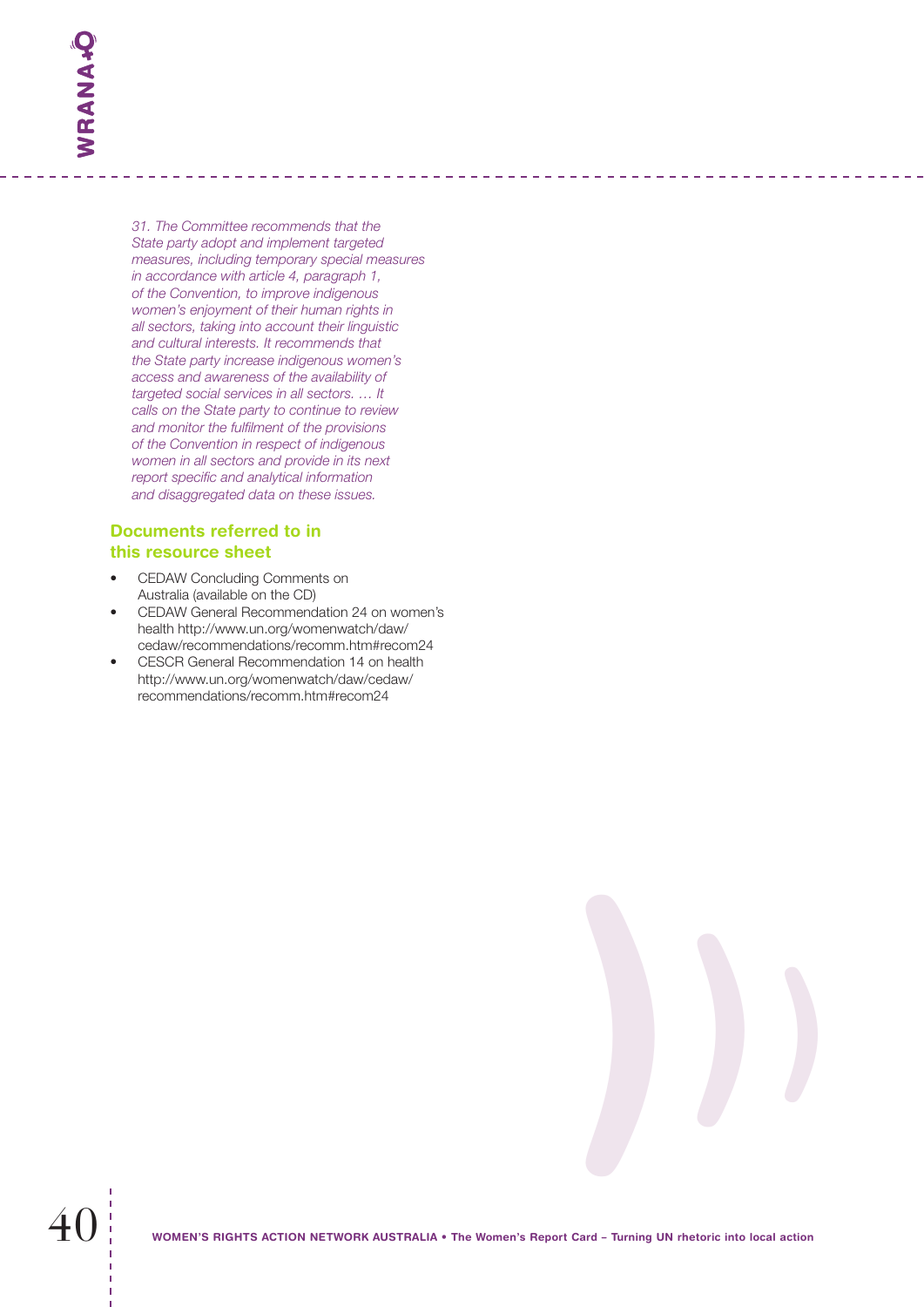# Topic Seventeen:

### A resource sheet on women's economic security in the CEDAW reporting process

#### **Women's economic security in a human**  $r$  **ights framework, including in CEDAW**

Issues relating to women's economic security are addressed not only in the human rights framework but also through the International Labour Organisation (ILO). A range of issues have been considered, including

- Securing equal pay for women
- Creating workplaces which enable women and men to reconcile family responsibilities with work responsibilities
- The provision of social security systems
- Access to credit and financial services

#### *Securing equal pay*

Women and men should not be paid differently if they are doing the same job or a job of equal value. The legal basis for this is found in a range of treaties, including the general prohibition on sex discrimination in the International Covenant on Economic, Social and Cultural Rights (ICESCR) and the International Covenant on Civil and Political Rights (ICCPR) and the specific prohibitions on wage discrimination in the Convention on the Elimination of All forms of Discrimination Against Women (CEDAW) and the ILO Discrimination (Employment and Occupation) Convention.

#### *Family friendly workplaces*

Paid work and other areas of life often collide, particularly for women who are still the primary care givers in our community. The ILO and UN have both tried to address this collision by identifying strategies which support women and men to reconcile their work caring for families with their paid work.

Five key steps have been identified:

- 1. The prohibition of pregnancy based discrimination at work (CEDAW and ILO Maternity Leave Convention; and provisions on sex discrimination in the ICESCR, ICCPR and ILO Equal Remuneration Convention)
- 2. The provision of paid maternity leave, for a period not less than 14 weeks with a minimum period of six weeks (ICESCR, CEDAW and ILO Maternity Leave Convention for provision of paid maternity leave; ILO Maternity Leave Convention for timeframe)
- Terms and conditions which reflect the needs of workers with family responsibilities, including through the prohibition of maternity based discrimination and strategies to support parents at work (CEDAW, ILO Maternity Leave Convention [breast feeding breaks], ILO Workers with Family Responsibilities Convention) and prohibition of family responsibilities being grounds for dismissal (ILO Workers with Family Responsibilities Convention and CEDAW)
- 4. The promotion, development or provision of child and family care by public or private means (CEDAW and ILO Workers with Family Responsibilities Convention)
- 5. Education to challenge social, economic and cultural values on family responsibilities and the function of maternity and paternity (CEDAW and ILO Workers with Family Responsibilities Convention).

Of the treaties mentioned above Australia has signed up to all but the ILO Maternity Leave Convention and does not agree to the requirement under CEDAW to provide paid maternity leave. Interestingly, the ICESCR contains a provision on paid maternity leave, but the government haven't expressed a problem with that provision.

#### *Social security*

The ICESCR is the clearest of all treaties about the right to social security though it offers no view on who should provide it. CEDAW addresses it specifically in the context of family benefits and, for women living in rural areas, identifying that women should be able to benefit directly from social security programs.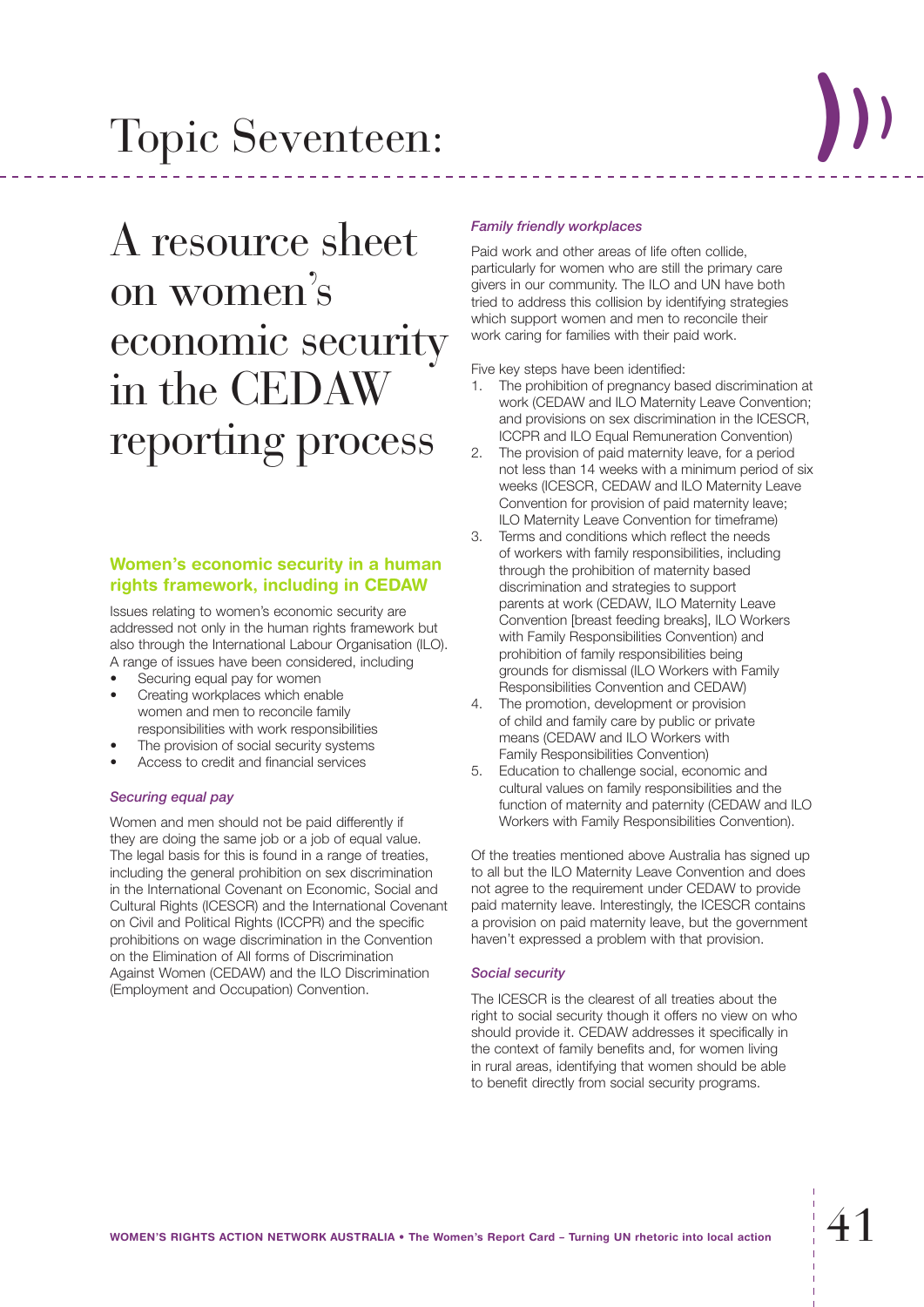#### *Access to financial services*

Women should have the same rights as men in accessing bank loans, mortgages and other forms of financial credit according to CEDAW. For women in rural areas this extends to include agricultural credit and loans.

#### *Yomen's* **economic security in the reporting process: the Australian Government Reports and NGO Reports**

The CEDAW reporting process is useful to non government organisations (NGOs) because it brings together, in one document, an overview of federal, state and territory government programs on a particular issue (see the Government Report and the Response to Issues and Questions on the CD) and a NGO critique of the programs (see NGO Shadow Reports on the CD).

#### *Women's economic security: the CEDAW* **Committee's Recommendations**

The CEDAW Committee identified a range of issues relating to women's economic security in the Recommendations and called on the government to implement measures to address them. (The paragraph numbers included in each extract will guide you to the full quote in the Recommendations, these are included on the CD).

#### *The UN is worried about paid maternity leave in Australia:*

*24. While welcoming the introduction of the maternity payment in 2004 and the existence of paid maternity leave for female government employees in some states and territories as well as some paid maternity leave schemes in private sector employment, the Committee remains concerned about the lack of uniformity in work related paid maternity leave schemes. It is also concerned that there is no national system of paid maternity leave and that, as a consequence, the State party continues to maintain its reservation to article 11, paragraph 2, of the Convention.*

*25. The Committee urges the State party to take further appropriate measures to introduce maternity leave with pay or with comparable social benefits. It also recommends that the State party evaluate its maternity payment introduced in 2004 in the light of article 11, paragraph 2 (b), of the Convention and to expedite the steps necessary for the withdrawal of its reservation to this article.*

*The UN is worried by employment discrimination against culturally and linguistically diverse/ non-English speaking background women:*

*28. The Committee expresses concern that immigrant, refugee and minority women and girls, based on their ethnic background, may be subject to multiple forms of discrimination with respect to …, employment….*

*29. The Committee … also encourages the State party to be more proactive in its measures to prevent and eliminate discrimination against these women and girls within their communities and in society at large and to report on the steps taken in this regard in its next report.*

#### *The UN is worried by employment discrimination against Aboriginal and Torres Strait Islander women:*

*30. The Committee is concerned about the ongoing inequalities suffered by Aboriginal and Torres Strait Islander women, whose enjoyment of human rights remains unsatisfactory in many areas, particularly with regard to …, employment ….* 

mittee is concerned about the<br>mittee is concerned about the<br>nalities suffered by Aboriginal<br>rait Islander women, whose<br>human rights remains<br>in many areas, particularly<br>..., employment ...<br>mittee recommends that the<br>dopt an *31. The Committee recommends that the State party adopt and implement targeted measures, including temporary special measures in accordance with article 4, paragraph 1, of the Convention, to improve indigenous women's enjoyment of their human rights in all sectors, taking into account their linguistic and cultural interests. It recommends that the State party increase indigenous women's access and awareness of the availability of targeted social services in all sectors. … It calls on the State party to continue to review and monitor the fulfilment of the provisions of the Convention in respect of indigenous women in all sectors and provide in its next report specific and analytical information and disaggregated data on these issues.*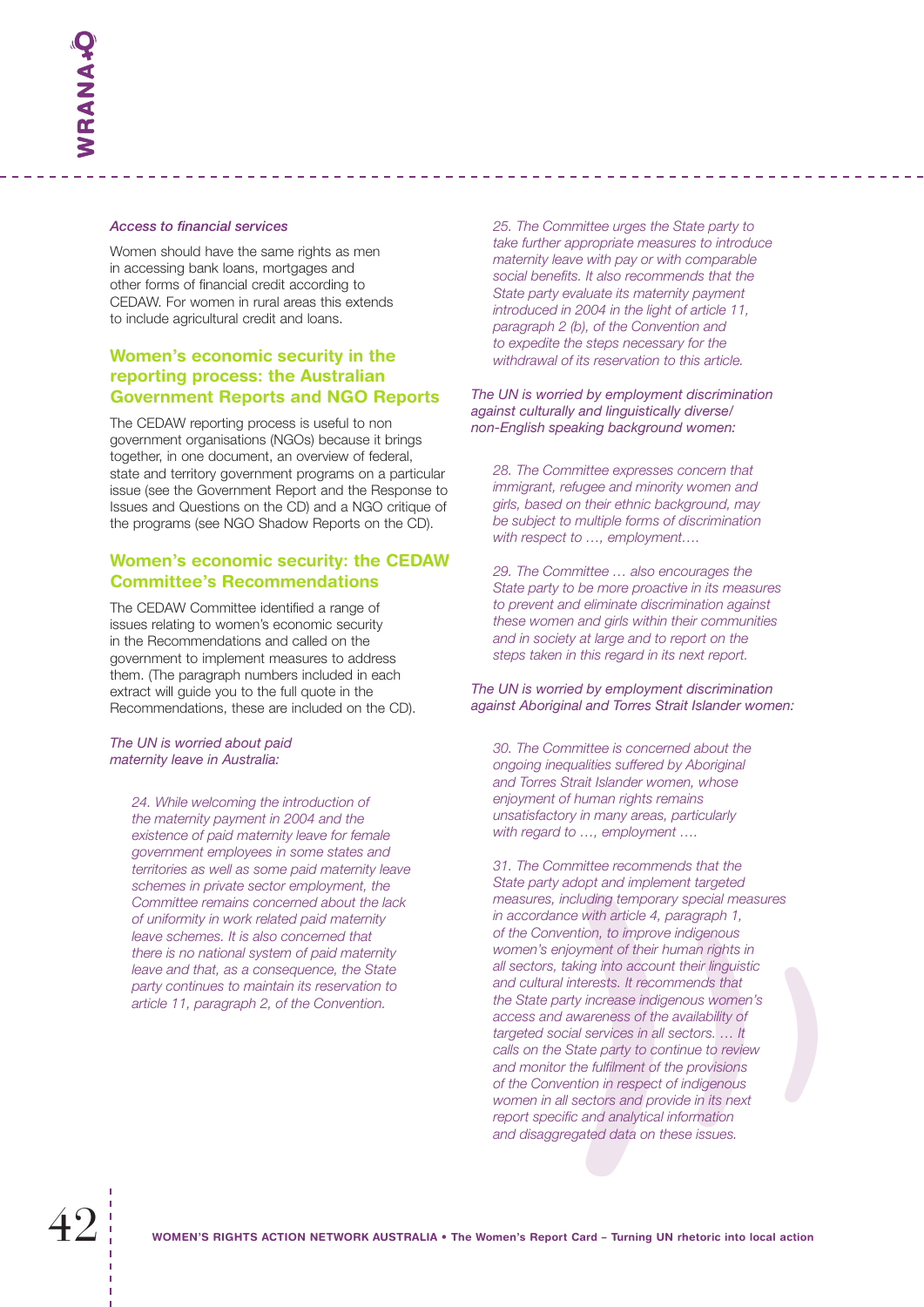The CEDAW Committee also asked questions about government responsibility for discrimination in the private sector, noting that CEDAW establishes obligations to address discrimination in organisations and enterprises. They also asked questions about the gender impacts of the WorkChoices legislation and gender and race issues related to accessing superannuation. Finally they asked questions about men's roles in raising children and the steps the government has taken to enable men to share child raising, particularly in the context of changes to child custody arrangements in divorce.

#### **Documents referred to in this resource sheet**

- CEDAW Concluding Comments on Australia (available on the CD)
- ILO Maternity Leave Convention http://www. ilo.org/ilolex/cgi-lex/convde.pl?C183
- ILO Equal Remuneration Convention http:// www.ilo.org/ilolex/cgi-lex/convde.pl?C100
- ILO Workers with Family Responsibilities Convention http://www.ilo.org/ilolex/ cgi-lex/convde.pl?C156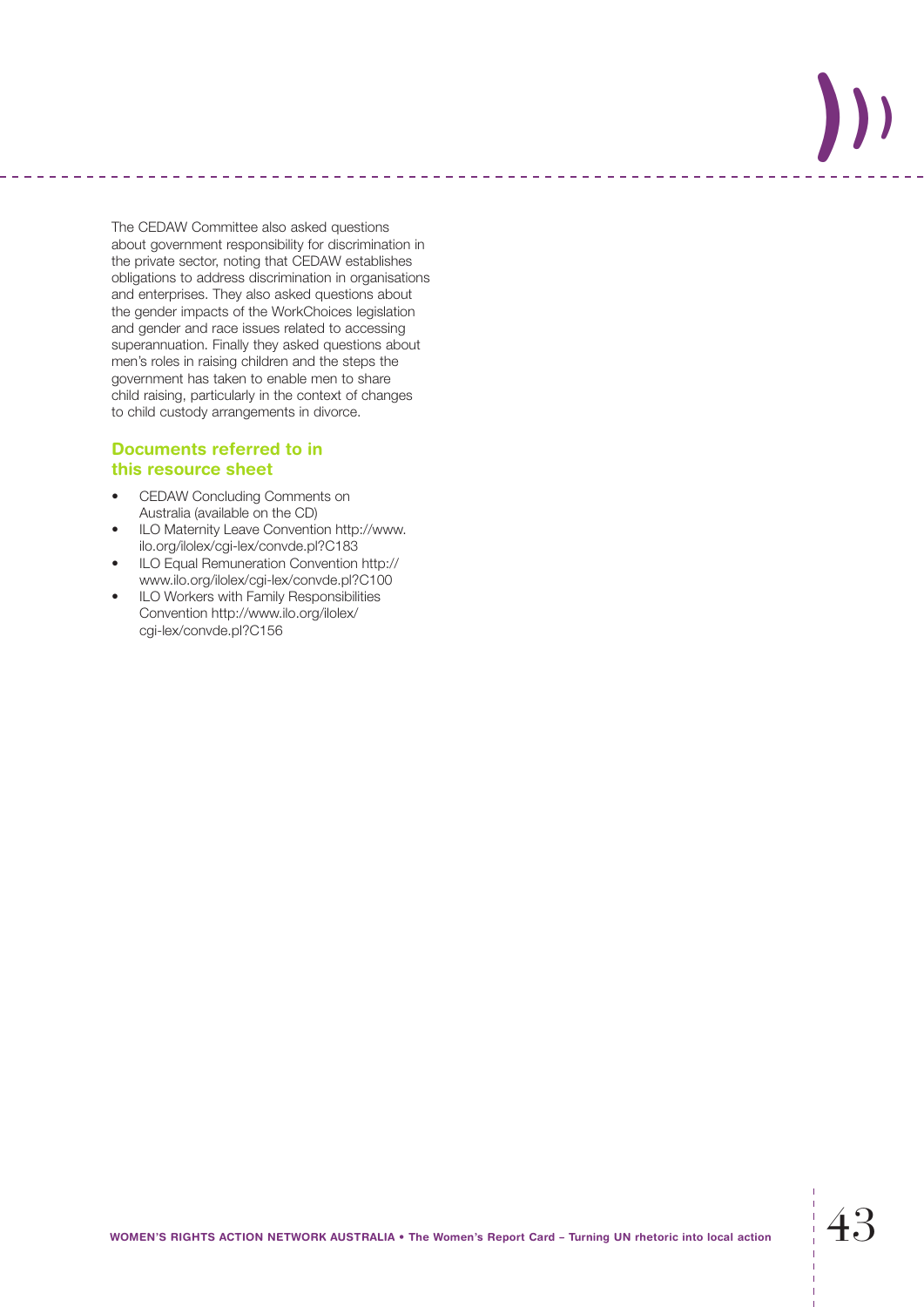# WRANA+O Topic Eighteen:

### A resource sheet on women and housing in the CEDAW reporting process

#### *Women and housing in a* **human** rights framework

The right to housing is most clearly stated in the International Covenant on Economic, Social and Cultural Rights (ICESCR). The right to housing is part of a broader right, the right to an adequate standard of living.

The right to housing has been interpreted by the Committee on Economic, Social and Cultural Rights (CESCR). The CESCR have suggested that seven important elements make up the right to housing:

- You should have the protection of the law in securing your housing tenure
- Your housing should have adequate materials, facilities and infrastructure
- Your housing should be affordable
- Your housing should be habitable
- Your housing should be accessible
- Your housing should be in a location which is accessible for other services, including employment
- Your housing should be culturally appropriate

Women should be able to access all forms of housing without discrimination. Another key element in women's access to housing is women's equal access to land, property and inheritance rights. The Human Rights Council at the UN have adopted resolutions on women's rights to land, property and housing which provide a useful overview of key issues affecting women's rights to land, property and housing.

#### **Women and housing in CEDAW**

The Convention on the Elimination of All forms of Discrimination Against Women (CEDAW) refers explicitly to housing in the context of women in rural areas (article 14). CEDAW calls on states to ensure that women in rural areas have adequate living conditions, particularly in relation to housing, sanitation, electricity and water supply, transport and communications. CEDAW also calls on governments to ensure that all women have access to bank loans and mortgages. which are an important part of helping women access housing. CEDAW also has a general obligation to ensure that women are equally able to access economic rights, which includes the right to housing.

#### *Momen's housing in the reporting* **Process: the Australian Government Reports and NGO Reports**

The CEDAW reporting process is useful to non government organisations (NGOs) because it brings together, in one document, an overview of federal, state and territory government programs on a particular issue (see the Government Report and the Response to Issues and Questions on the CD) and a NGO critique of the programs (see NGO Shadow Reports on the CD).

#### *Nomen and housing: the CEDAW* **Committee's Recommendations**

**Becommendations**<br>
In mittee did not address the issue of<br>
its Recommendations or questions<br>
Int. However, the Special Rapporteur<br>
Issued a report on housing in Australia<br>
Inne useful recommendations<br> **Propertical Comments** The CEDAW Committee did not address the issue of housing, either in its Recommendations or questions to the government. However, the Special Rapporteur on Housing has issued a report on housing in Australia which contains some useful recommendations

#### **Documents referred to in THIS RESOURCE SHEET**

- CEDAW Concluding Comments on Australia (available on the CD)
- CESCR General Recommendation 4 on housing http://www.unhchr.ch/tbs/doc.nsf/(Symbol)/ 469f4d91a9378221c12563ed00 53547e?Opendocument
- HRC resolutions on women's rights to land. property and housing http://www.ohchr. org/english/issues/housing/women.htm
- Special Rapporteur on Housing: Report on housing in Australia http://daccessdds. un.org/doc/UNDOC/GEN/G07/125/72/ PDF/G0712572.pdf?OpenElement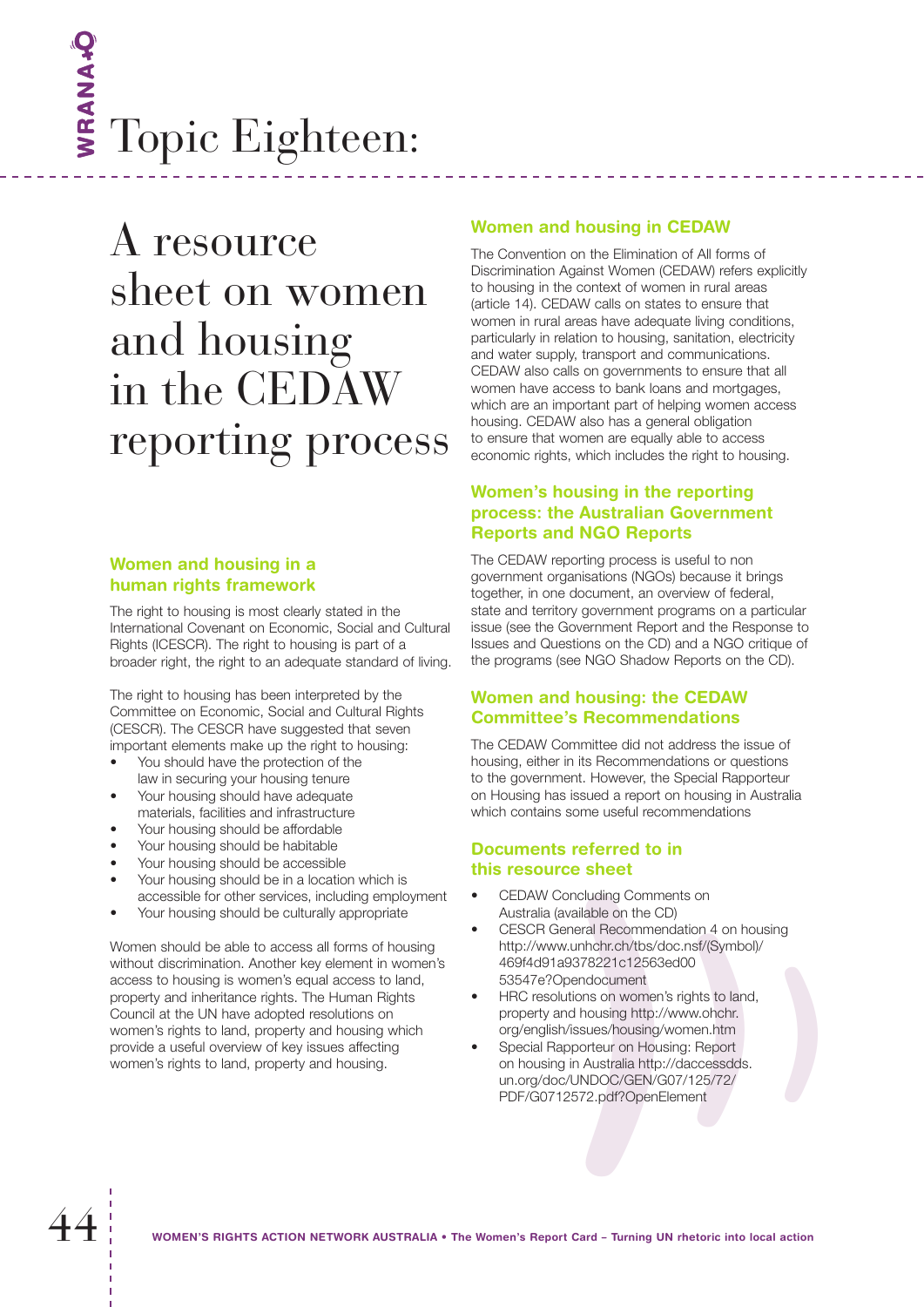## Topic Nineteen:

A resource sheet on Culturally and Linguistically Diverse (CALD)/ Non English Speaking Background (NESB) Women in the CEDAW reporting process

#### $CALD/NESB$  **women and the human** rights framework

The human rights of CALD/NESB women have mostly been addressed in the human rights framework through the fundamental principle of protection from non-discrimination on the basis of race and gender.

However, while the commitment to eradicating racial discrimination and sex discrimination is strong, it is only recently that an understanding of the "intersectional" nature of discrimination has been recognised. Intersectional discrimination recognises that a woman may be subject to discrimination based on several aspects of their identity at the same time.

The human rights system struggles with the idea of intersectional discrimination because of the distinct nature of each treaty. For example, in 1984, a migrant woman in the Netherlands sent a complaint to the Committee on the Elimination of Racial Discrimination (CERD) alleging that her employer had racially discriminated against her when he fired her because he thought that women with children from her racial group were less likely to return to work after having children. The CERD agreed with the woman that she had been racially discriminated against. However, it made no observation on the sex discrimination she experienced.

#### $CALD/NESB$  **women and CEDAW**

The human rights of CALD/NESB women have been addressed by the Committee on the Elimination of Discrimination Against Women (CEDAW Committee) on many occasions, as a component of interpretative statements, decisions under the Optional Protocol and in recommendations from reviews of government reports. The CEDAW Committee often uses terms such as migrant, refugee or minority women to identify their concerns.

In preparation for the World Conference Against Racism the CEDAW Committee issued a statement on "intersectional discrimination" – the impact that multiple forms of discrimination can have.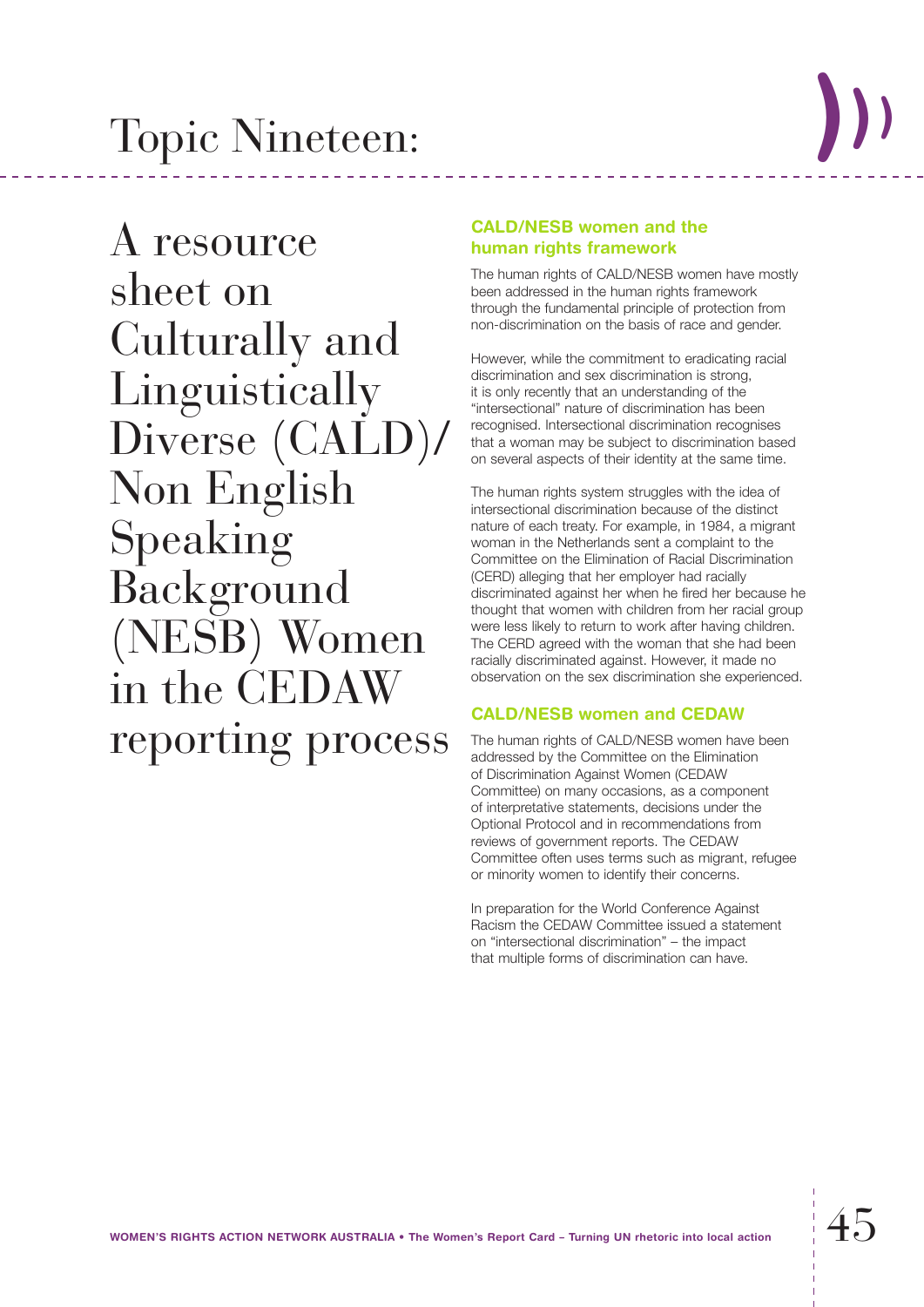#### $**CALD/NESB**$  **women in the reporting Process: the Australian Government Reports and NGO Reports**

The Convention on the Elimination of All forms of Discrimination Against Women (CEDAW) reporting process is useful to non government organisations (NGOs) because it brings together, in one document, an overview of federal, state and territory government programs on a particular issue (see the Government Report and the Response to Issues and Questions on the CD) and a NGO critique of the programs (see NGO Shadow Reports on the CD).

#### $CALD/NESB$  **women: the CEDAW Committee's Recommendations**

The CEDAW Committee identified a range of issues relating to CALD/NESB women in the Recommendations and called on the government to implement measures to address them. (The paragraph numbers included in each extract will guide you to the full quote in the Recommendations, these are included on the CD).

#### *The UN is worried by violence against CALD/NESB women:*

*18. While noting the efforts of the State party to address violence against women at all levels of authority, the Committee … is also concerned about the high levels of violence against women, particularly domestic violence, in indigenous, refugee and migrant communities.*

*19. The Committee calls on the State party to take steps to fully and consistently implement and enforce laws on violence against women and to ensure that all women victims of violence, including indigenous, refugee and migrant women, are able to benefit from the legislative framework and support systems in place.* 

*The UN is worried by the treatment of refugee and asylum seeker women:*

*22. While appreciating the changes adopted by the State party in relation to detention of refugee women and their families, the Committee is nonetheless concerned about the disproportionately adverse gender specific dimensions and impact of laws and policy on refugees and asylum seekers. It is particularly concerned that persons on temporary protection visas are denied the right to family reunion for up to five years, which may impose particular hardships on women. The Committee is also concerned that women who are in the country on their partners' protection visa face legal and procedural impediments in lodging a separate application for a protection visa in the event of domestic violence.* 

*23. The Committee recommends that the State party review and monitor its law and policy on refugees and asylum seekers, with a view to taking remedial measures to ameliorate any adverse impact on women. It encourages the State party to remove the current restrictions on women on temporary protection visas and to revisit the provisions of the Migration Legislation Amendment Act so that women who seek asylum and refugee protection can be considered individually in situations of domestic violence.*

#### *The UN is worried by discrimination against CALD/NESB women:*

Fugee protection can be considered<br>situations of domestic violence.<br>**d by discrimination**<br>**ESB women:**<br>mittee expresses concern that<br>fugee and minority women<br>ed on their ethnic background,<br>ct to multiple forms of<br>with resp *28. The Committee expresses concern that immigrant, refugee and minority women and girls, based on their ethnic background, may be subject to multiple forms of discrimination with respect to education, health, employment and political participation.* 

*29. The Committee urges the State party to take more effective measures to eliminate discrimination against refugee, migrant and minority women and girls and to strengthen its efforts to combat and eliminate xenophobia and racism in Australia, particularly its impact on women and girls. It also encourages the State party to be more proactive in its measures to prevent and eliminate discrimination against these women and girls within their communities and in society at large and to report on the steps taken in this regard in its next report.*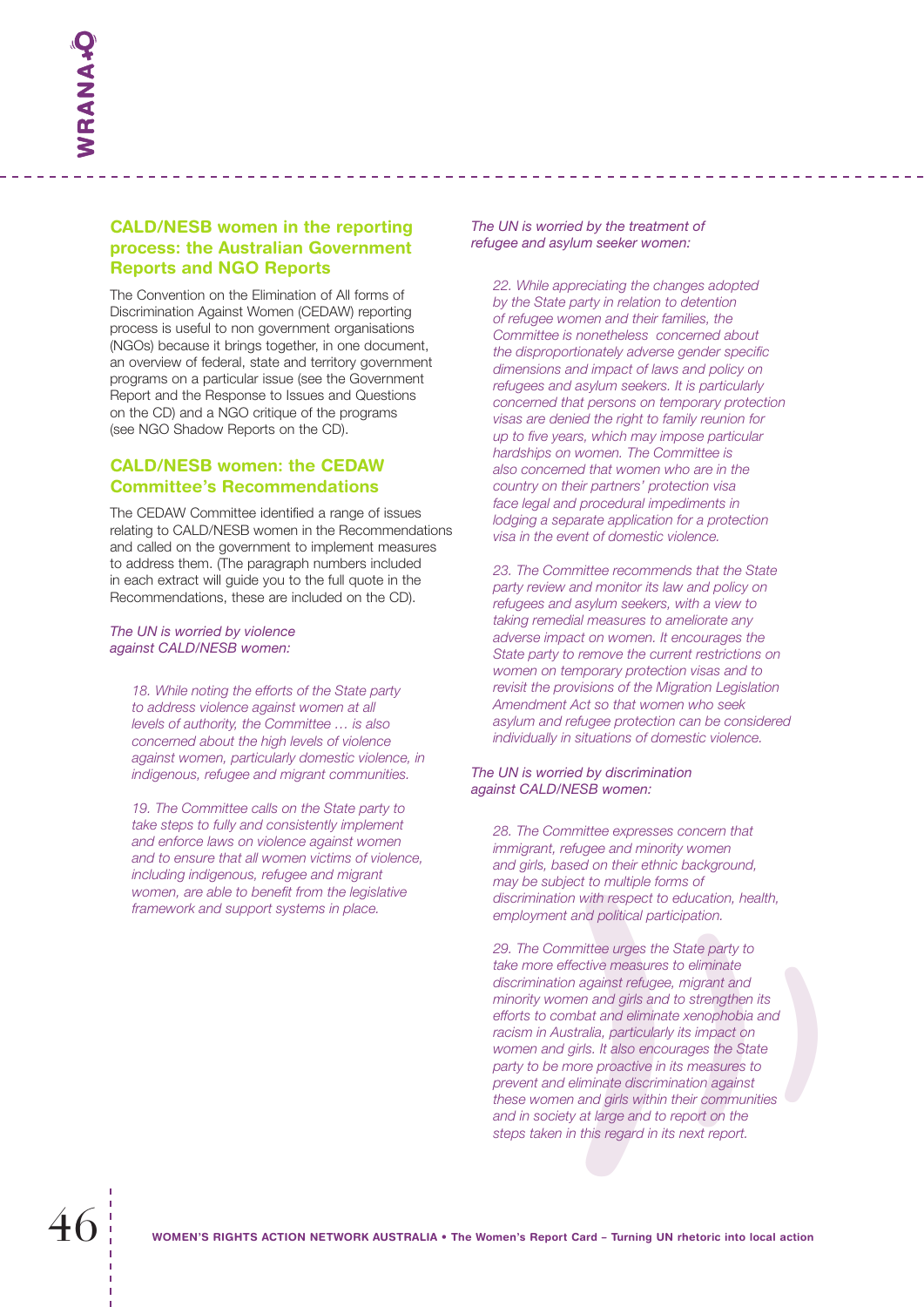*The UN is worried by racist violence against CALD/NESB women:*

*28. The Committee … is also concerned that women belonging to these groups seem to be particularly vulnerable to violence.* 

*29. The Committee urges the State party to take more effective measures to eliminate discrimination against refugee, migrant and minority women and girls and to strengthen its efforts to combat and eliminate xenophobia and racism in Australia, particularly its impact on women and girls. It also encourages the State party to be more proactive in its measures to prevent and eliminate discrimination against these women and girls within their communities and in society at large and to report on the steps taken in this regard in its next report.*

#### *The UN is worried about the lack of data collection for CALD/NESB women:*

*14. The Committee regrets that the report neither provides sufficient statistical data, disaggregated by sex and ethnicity on the practical realization of equality between women and men in all areas covered by the Convention nor information on the impact and results achieved of legal and policy measures taken. It also regrets the absence of sufficient information and data on women with disabilities.*

*15. The Committee requests the State party to include adequate statistical data and analysis, disaggregated by sex, ethnicity and disability, in its next report so as to provide a full picture of the implementation of all the provisions of the Convention. It also recommends that the State party regularly conduct impact assessments of its legislative reforms, policies and programmes to ensure that measures taken lead to the desired goals and that it inform the Committee about the results of these assessments in its next report.*

#### *The UN were also worried, and asked questions during the Constructive Dialogue session, about CALD/NESB women's economic security:*

- They asked questions about the impact of industrial relations changes on CALD/NESB women
- They asked questions about CALD/ NESB women and superannuation

[See also recommendations on trafficking in the violence against women resource sheet: though not mentioned explicitly, many of the women trafficked into Australia are CALD/NESB women].

#### **Documents referred to in THIS RESOURCE SHEET**

- CEDAW Concluding Comments on Australia (Available on the CD)
- CEDAW statement to the World Conference Against Racism, Racial Discrimination and Xenophobia http://daccessdds.un.org/doc/ UNDOC/GEN/N01/534/56/PDF/N0153456. pdf?OpenElement at pages 47-49 of the PDF
- CERD Case: A. YilmazDogan v. The Netherlands, Committee on the Elimination of Racial Discrimination, Communication No. 1/1984, http://www.law.wits.ac.za/ humanrts/country/decisions/1-1984.html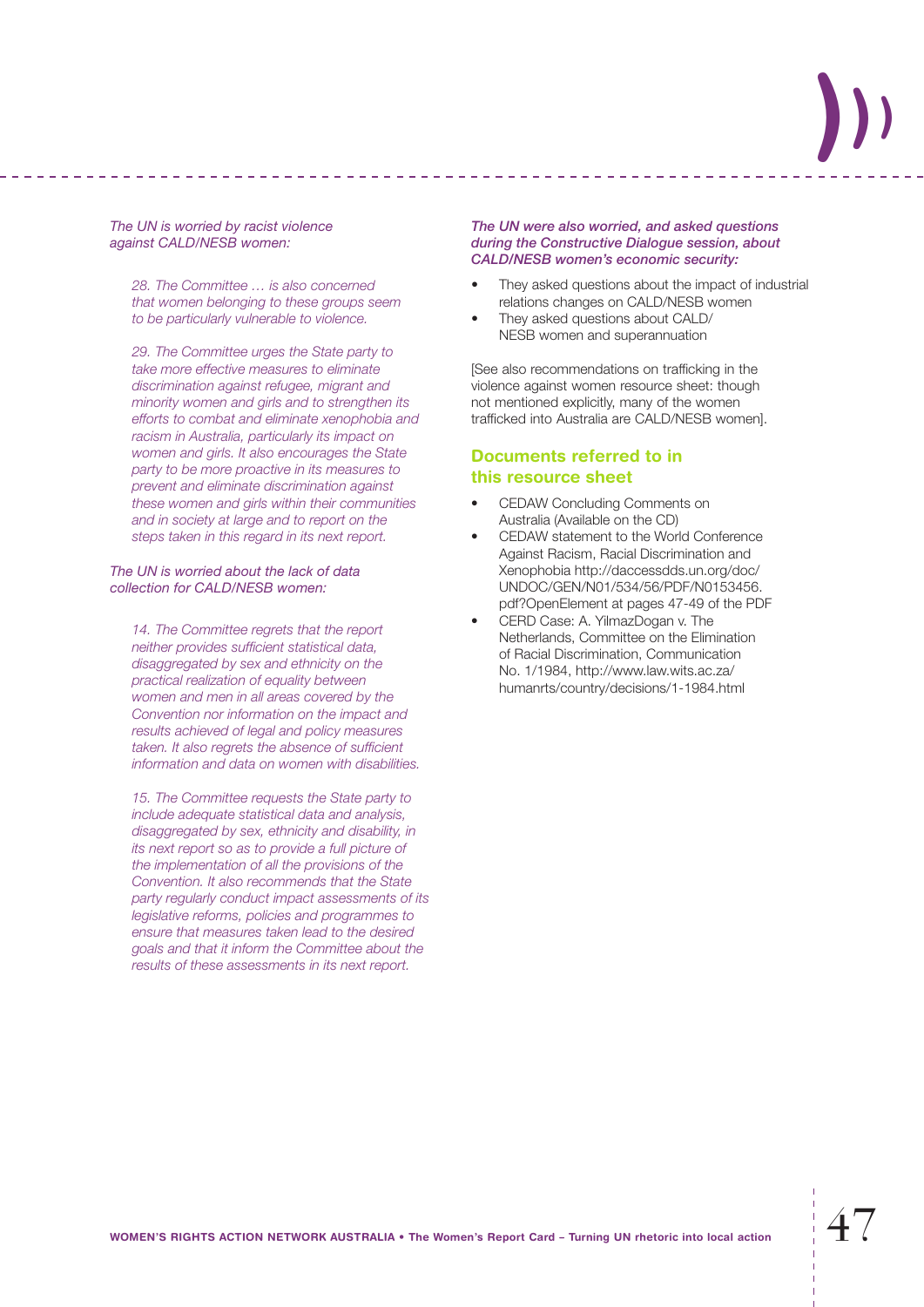# WRANA+O Topic Twenty:

A resource sheet on Aboriginal and Torres Strait Islander Women in the CEDAW reporting process

#### **Aboriginal and Torres Strait Islander WOMEN and the human rights framework**

The human rights of Aboriginal and Torres Strait Islander women have mostly been addressed in the human rights framework through the fundamental principle of protection from non-discrimination on the basis of race and gender. The key documents have been the Convention on the Elimination of All Forms of Discrimination Against Women (CEDAW) and the International Convention on the Elimination of All forms of Racial Discrimination (ICERD). Aboriginal and Torres Strait Islander organisations have particularly focused their attention on the ICERD, including successfully lobbying to have an early warning issued against the Australian government over aspects of native title law.

However, while the commitment to eradicating racial discrimination and sex discrimination is strong, it is only recently that an understanding of the "intersectional" nature of discrimination has been recognised. Intersectional discrimination recognises that a woman may be subject to discrimination based on several aspects of their identity at the same time.

Recognition of the human rights of Indigenous peoples a the UN has a long and difficult history. Most recently, it has taken ten years to draft the Draft Declaration on the Rights of Indigenous Peoples (DDRIP). The Human Rights Council adopted the DDRIP in June 2006. However, a number of governments, including Australia, are against adoption of the DDRIP and are actively lobbying for further negotiations.

#### **Aboriginal and Torres Strait Islander women and CEDAW**

CEDAW does not explicitly refer to Aboriginal and Torres Strait Islander women, however the CEDAW Committee have often raised issues relating to Aboriginal and Torres Strait Islander (or other Indigenous women) in their Concluding Recommendations and have referred to the particular forms of discrimination they experience in some of their interpretative statements.

#### **Aboriginal and Torres Strait Islander women in the reporting Process: the Australian Government Reports and NGO Reports**

The CEDAW reporting process is useful to non government organisations (NGOs) because it brings together, in one document, an overview of federal, state and territory government programs on a particular issue (see the Government Report and the Response to Issues and Questions on the CD) and a NGO critique of the programs (see NGO Shadow Reports on the CD).

#### **Aboriginal and Torres Strait Islander women: the CEDAW Committee's Recommendations**

The CEDAW Committee identified a range of issues relating to women and housing in the Recommendations and called on the government to implement measures to address them. (The paragraph numbers included in each extract will guide you to the full quote in the Recommendations, these are included on the CD).

#### *The UN is worried about the lack of data collection for Aboriginal and Torres Strait Islander women:*

**In and housing in the Recommendations**<br> **1** and housing in the Recommendations<br>
(The paragraph numbers included<br>
ill guide you to the full quote in the<br> **18**, these are included on the CD).<br> **19.4** about the lack of data *14. The Committee regrets that the report neither provides sufficient statistical data, disaggregated by sex and ethnicity on the practical realization of equality between women and men in all areas covered by the Convention nor information on the impact and results achieved of legal and policy measures taken. It also regrets the absence of sufficient information and data on women with disabilities.*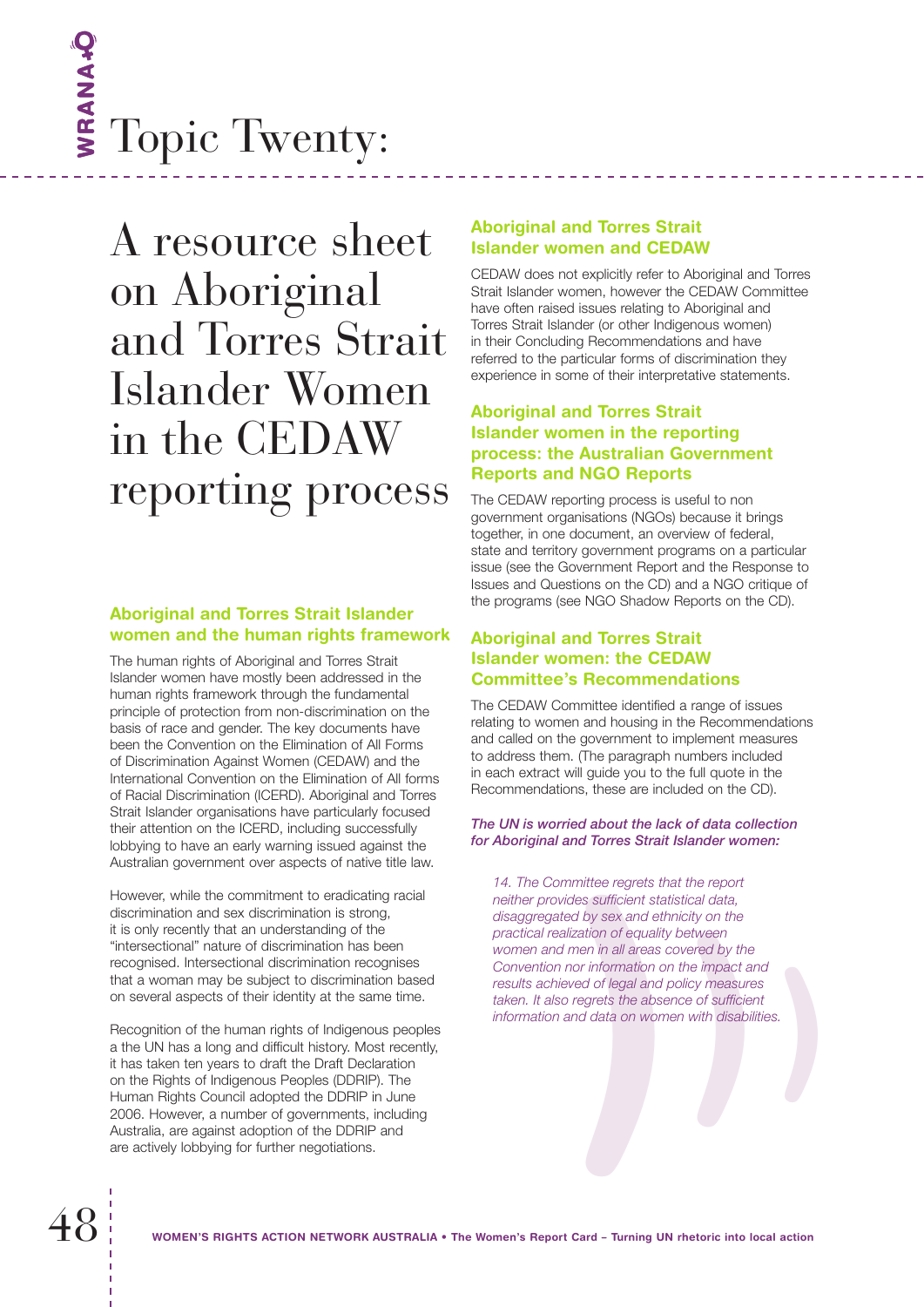*15. The Committee requests the State party to include adequate statistical data and analysis, disaggregated by sex, ethnicity and disability, in its next report so as to provide a full picture of the implementation of all the provisions of the Convention. It also recommends that the State party regularly conduct impact assessments of its legislative reforms, policies and programmes to ensure that measures taken lead to the desired goals and that it inform the Committee about the results of these assessments in its next report.*

*The UN is worried about discrimination against Aboriginal and Torres Strait Islander women in relation to employment, education, health and political participation:*

*30. The Committee is concerned about the ongoing inequalities suffered by Aboriginal and Torres Strait Islander women, whose enjoyment of human rights remains unsatisfactory in many areas, particularly with regard to employment, education, health and political participation. The Committee is particularly concerned about the lower life expectancy among indigenous women. It is also concerned about the disproportionately large number of indigenous women in prisons.*

*31. The Committee recommends that the State party adopt and implement targeted measures, including temporary special measures in accordance with article 4, paragraph 1, of the Convention, to improve indigenous women's enjoyment of their human rights in all sectors, taking into account their linguistic and cultural interests. It recommends that the State party increase indigenous women's access and awareness of the availability of targeted social services in all sectors. It further recommends that the State party take steps to increase indigenous women's legal literacy and improve their access to remedies for claims of discrimination. … It calls on the State party to continue to review and monitor the fulfilment of the provisions of the Convention in respect of indigenous women in all sectors and provide in its next report specific and analytical information and disaggregated data on these issues.*

*The UN is worried about the overrepresentation of Aboriginal and Torres Strait Islander women in prison:*

*30. The Committee … is also concerned about the disproportionately large number of indigenous women in prisons.*

*31. …. The Committee urges the State party to examine the reasons for the high rate of incarceration of indigenous women and take steps to address its root causes. It calls on the State party to continue to review and monitor the fulfilment of the provisions of the Convention in respect of indigenous women in all sectors and provide in its next report specific and analytical information and disaggregated data on these issues.*

#### *The UN is worried by the high levels of violence against women, particularly domestic violence, in Indigenous communities*

*18. It is also concerned about the high levels of violence against women, particularly domestic violence, in indigenous, refugee and migrant communities.*

*19. The Committee calls on the State party to take steps to fully and consistently implement and enforce laws on violence against women and to ensure that all women victims of violence, including indigenous, refugee and migrant women, are able to benefit from the legislative framework and support systems in place. It calls upon the State party to ensure that all violence against women is effectively prosecuted and adequately punished. It requests that adequate statistics be collected in a consistent manner. It requests that the State party provide information in its next report on the number of cases of violence reported to the police and other relevant authorities, and on the number of convictions.* 

#### **Documents referred to in THIS RESOURCE SHEET**

- CEDAW Concluding Comments on Australia (Available on the CD)
- Draft Declaration on the Rights of Indigenous Peoples http://www.ohchr.org/english/ issues/indigenous/docs/declaration.doc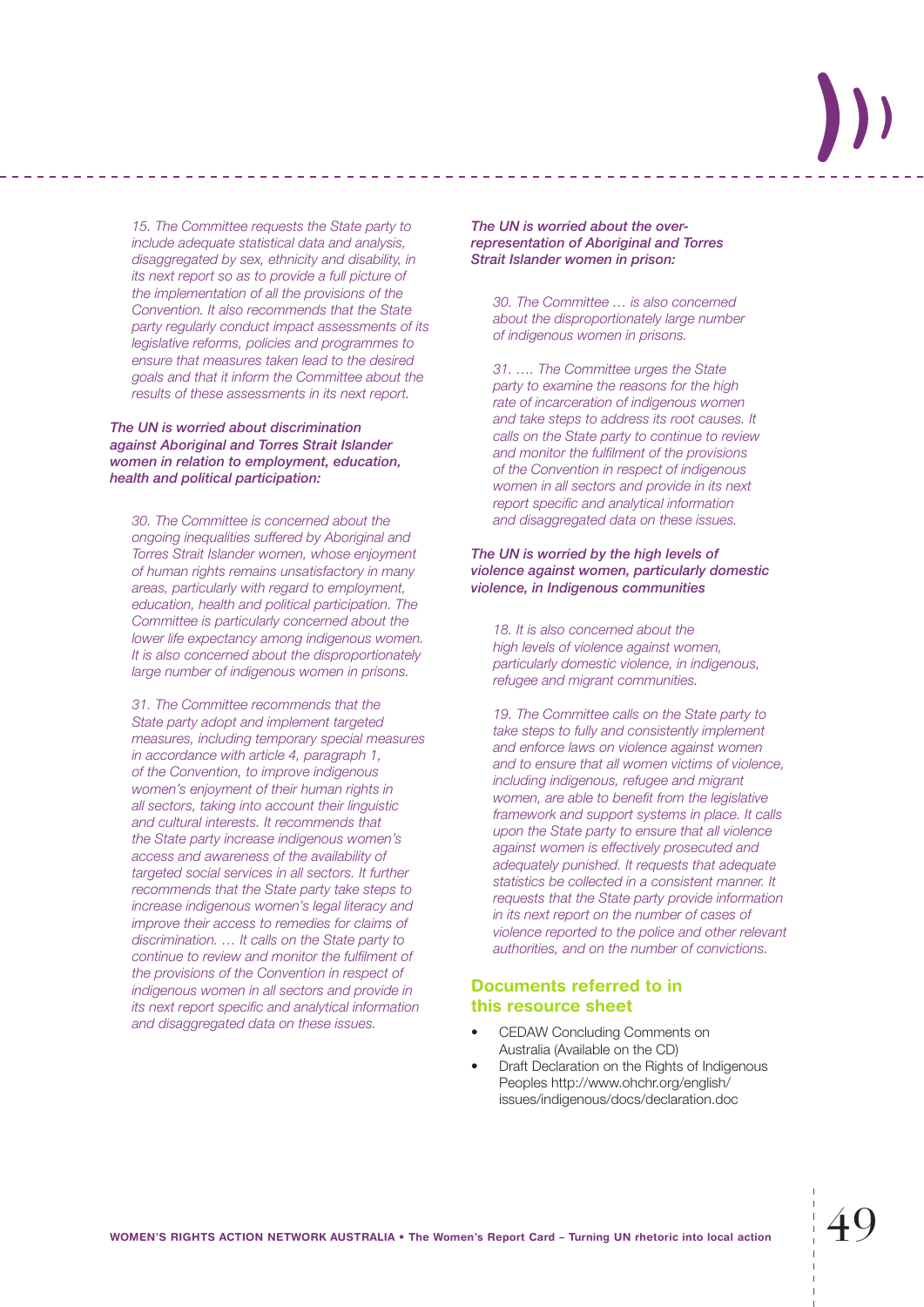# WRANA+O Topic Twenty One:

### A resource sheet on Women with Disability in the CEDAW reporting process

#### **Women with disability and the human** rights framework

The Convention on the Rights of Persons with Disabilities (CRPD) is the most comprehensive statement on the human rights of people with disability. The Convention uses a social model of disability (which identifies oppressive social structures rather than the individual's impairment or medical condition as the cause of disability). It establishes a series of general principles, including equality between women and men, and sets out a series of steps to ensure a broad range of human rights of people with disability.

The CRPD is groundbreaking in its approach to women with disability. It has both a specific focus on women with disability (in a separate article/ paragraph on women) and integrates gender concerns throughout the text. For example, the paragraphs on health and violence particularly address the gender dimensions of these issues.

#### **Women with disability and CEDAW**

The Convention on the Elimination of All forms of Discrimination Against Women (CEDAW) does not specifically mention women with disability. However, they have issued an interpretative statement, or General Recommendation, on women with disability and have addressed the accessibility of health services to women with disability in their interpretative statement on women and health.

General Recommendation 18 identifies that governments should take particular actions to secure the rights of women with disability in the areas of employment, education, health services and social security. It also calls on governments to include information on women with disability in their reports.

The issues for women with disability have not been a major focus of recommendations issued by the Committee on the Elimination of Discrimination Against Women (CEDAW Committee) after reviewing government reports. However, they have asked for further information in their initial questions and the issue has been raised during the constructive dialogue. The next step is to consistently address recommendations to the subject.

#### **Women with disability in the reporting Process: the Australian Government Reports and NGO Reports**

**Australian Government**<br> **NGO Reports**<br>
primary process is useful to non<br>
misations (NGOs) because it brings<br>
document, an overview of federal,<br> *y* government programs on a particular<br>
wernment Report and the Response to<br> The CEDAW reporting process is useful to non government organisations (NGOs) because it brings together, in one document, an overview of federal, state and territory government programs on a particular issue (see the Government Report and the Response to Issues and Questions on the CD) and a NGO critique of the programs (see NGO Shadow Reports on the CD).

#### **Women with disability: the CEDAW Committee's Recommendations**

The CEDAW Committee identified a range of issues relating to women with disability in the Recommendations and called on the government to implement measures to address them. (The paragraph numbers included in each extract will guide you to the full quote in the Recommendations, these are included on the CD).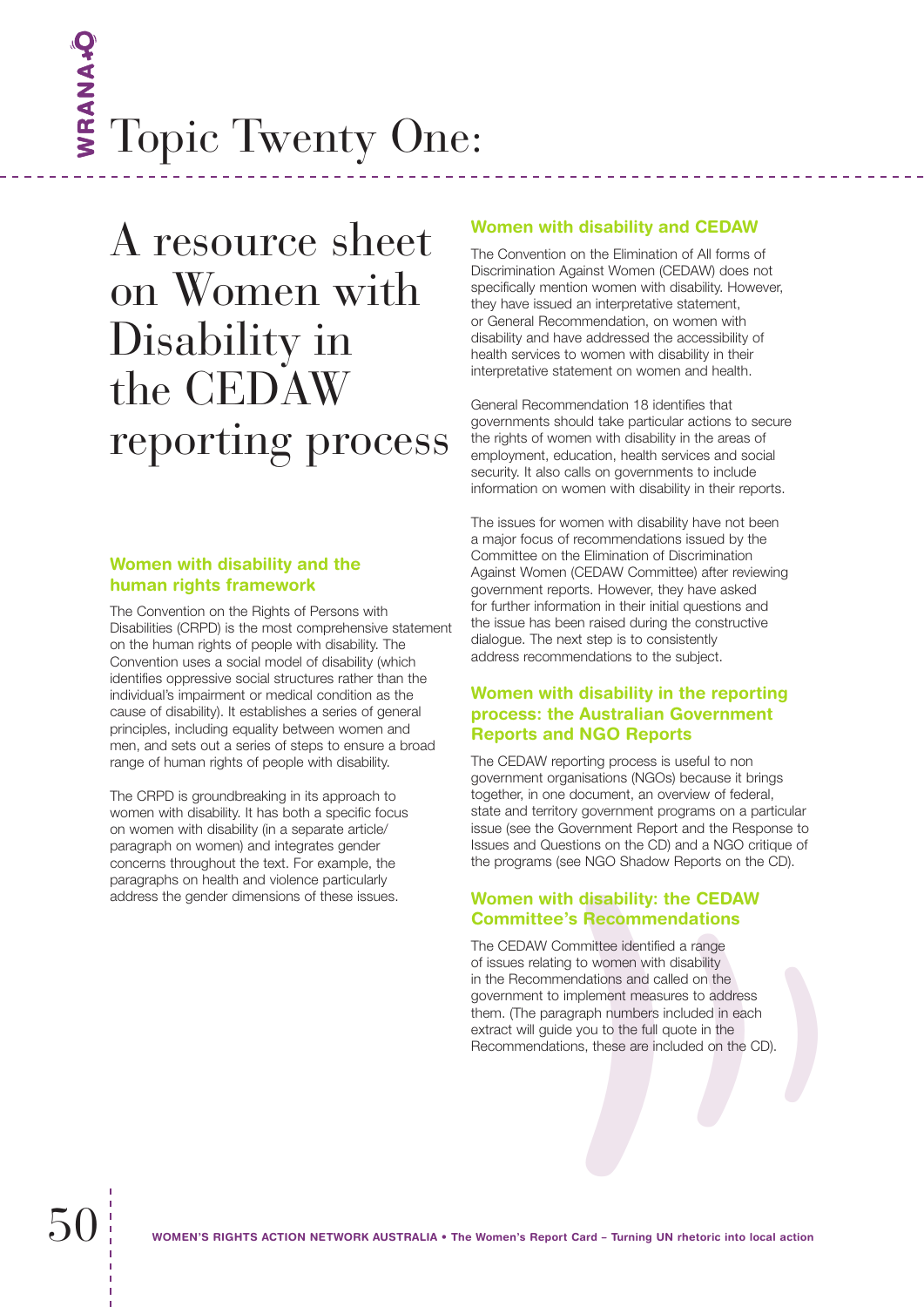#### *The UN is worried about the lack of data collection for women with disability:*

*14. The Committee regrets that the report neither provides sufficient statistical data, disaggregated by sex and ethnicity on the practical realization of equality between women and men in all areas covered by the Convention nor information on the impact and results achieved of legal and policy measures taken. It also regrets the absence of sufficient information and data on women with disabilities.*

*15. The Committee requests the State party to include adequate statistical data and analysis, disaggregated by sex, ethnicity and disability, in its next report so as to provide a full picture of the implementation of all the provisions of the Convention. It also recommends that the State party regularly conduct impact assessments of its legislative reforms, policies and programmes to ensure that measures taken lead to the desired goals and that it inform the Committee about the results of these assessments in its next report.*

#### *The UN is worried about women with disability's access to health services:*

*26. … The Committee is further concerned that the health needs of disabled women are inadequately met due to the lack of special equipment and other infrastructure.*

*27. … The Committee also recommends that the State party develop the necessary infrastructure to ensure that disabled women have access to all health services.*

*26. … The Committee is also concerned that there is no information on how the State party is addressing specific health needs of different groups of women in accordance with risk factors on the basis of biology and social conditioning.* 

*27. … The Committee recommends that the State party take account of general recommendation 24 on health and develop full competence to address the health needs of women in accordance with their specific risk factors.* 

*The UN were also worried, and asked questions during the Constructive Dialogue session, about the issue of sterilisation of women with disability:*

*34. Regarding violence against women and girls with disabilities, Ms Shin wished to know whether the State party was aware of the problem of the sterilization of disabled women and girls and, if so, what it was doing to address it.*

*The UN were also worried, and asked questions during the Constructive Dialogue session, about the over representation of women with disability in prison:*

*31. Lastly, with regard to the over representation of women — particularly disabled and indigenous women — in prisons, Ms Simms wished to know how the Government planned to ensure that the factors that pushed women towards criminality in the first place were addressed in a real way, rather than within an anthropological framework.*

#### **Documents referred to in THIS RESOURCE SHEET**

- CEDAW Concluding Comments on Australia (Available on the CD)
- CEDAW General Recommendation 18 on Women With Disabilities http://www.ohchr.org/english/ issues/indigenous/docs/declaration.doc
- CEDAW General Recommendation 24 on Women and Health http://www.un.org/womenwatch/daw/ cedaw/recommendations/recomm.htm#recom24
- UN Convention on the Rights of Persons with Disabilities http://www.ohchr.org/ english/law/disabilities-convention.htm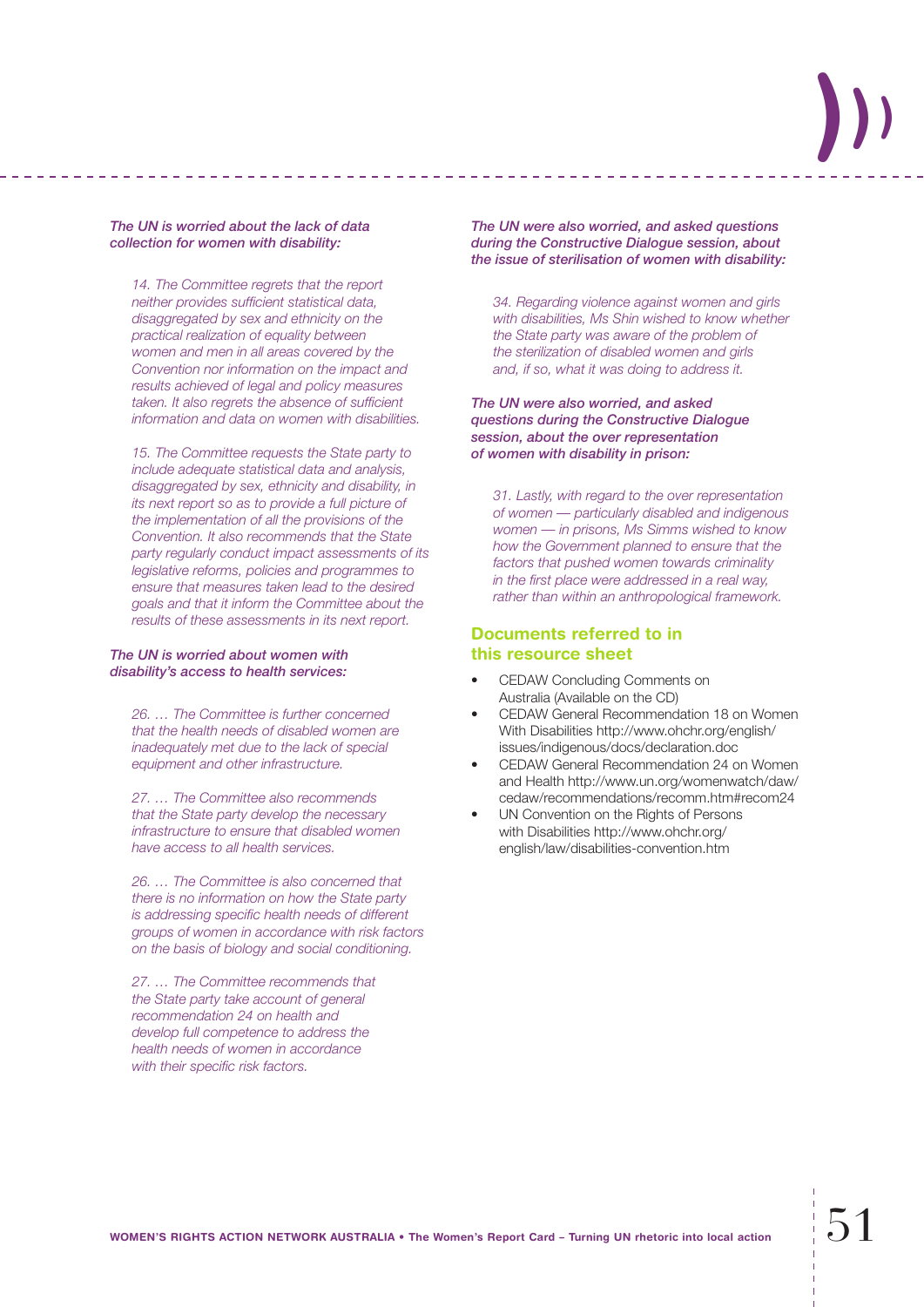# WRANA+O Topic Twenty Two:

### A resource sheet on same sex attracted women in the CEDAW reporting process

#### **Same sex attracted women and the human rights framework**

Human rights law has been slow to address the human rights of same sex attracted people, however, in the past ten fifteen years much progress has been made. The human rights of lesbian, gay, bi sexual, transgender and intersex (LGBTI) people have generally been framed as an issue of sexual orientation and more recently gender identity.

Many of the UN human rights treaty bodies have explored how the human rights system can be used to protect and promote the human rights of LGBTI people. For example, the Human Rights Committee found that Australia was discriminating against gay men in 1994, and argued that discrimination on the basis of sex included discrimination on the basis of sexual orientation.

Efforts have been made to adopt a resolution on LGBTI human rights at the UN Human Rights Council, however, there has been strong resistance from countries with strong religious lobbies.

An alternative strategy has been pursued by international experts who have adopted the Yogyakarta Principles on the Application of International Human Rights Law in relation to Sexual Orientation and Gender Identity. Though these principles have not been adopted by states, the Yogyakarta Principles are an important step in developing international human rights law in this area.

#### **Same sex attracted women and CEDAW**

The Convention on the Elimination of All forms of Discriminating Against Women (CEDAW) does not explicitly mention discrimination against same sex attracted women. However, the Committee on the Elimination of Discrimination Against Women (CEDAW Committee) have called for the decriminalisation of lesbianism. And, the CEDAW definition of discrimination includes that women shall not be discriminated against on the basis of their marital status. Because lesbians and gay men are almost universally prohibited from marrying the CEDAW definition of discrimination can be used in advocacy strategies.

#### **Same sex attracted women in the reporting process: the Australian Government Reports and NGO Reports**

The CEDAW reporting process is useful to non government organisations (NGOs) because it brings together, in one document, an overview of federal, state and territory government programs on a particular issue (see the Government Report and the Response to Issues and Questions on the CD) and a NGO critique of the programs (see NGO Shadow Reports on the CD).

#### **Same sex attracted women: the CEDAW Committee's Recommendations**

The CEDAW Committee did not make any specific recommendations about same sex attracted women in their recommendations. However, they certainly raised questions during the constructive dialogue process:

*54. Mr. Flinterman … said it would also be useful to have an overview of how the exemptions to the Act were applied and to know if there were any plans to amend the provisions of the Act regarding access to in vitro fertilization (IVF).* 

nmittee did not make any specific<br>s about same sex attracted women in<br>ations. However, they certainly raised<br>the constructive dialogue process:<br>man ... said it would also be useful<br>erview of how the exemptions to<br>applied a *55. Ms. Pimentel said that the Sex Discrimination Act notwithstanding, several states and territories discriminated against same sex couples by denying them access to IVF and adoption. She asked if there were any plans to eliminate that discrimination.* 

*48. Ms. Šimonovi asked whether the Sex Discrimination Act covered access to health services and whether or not the Government saw the need to unify states' laws on medically assisted procreation in order to prevent discrimination.*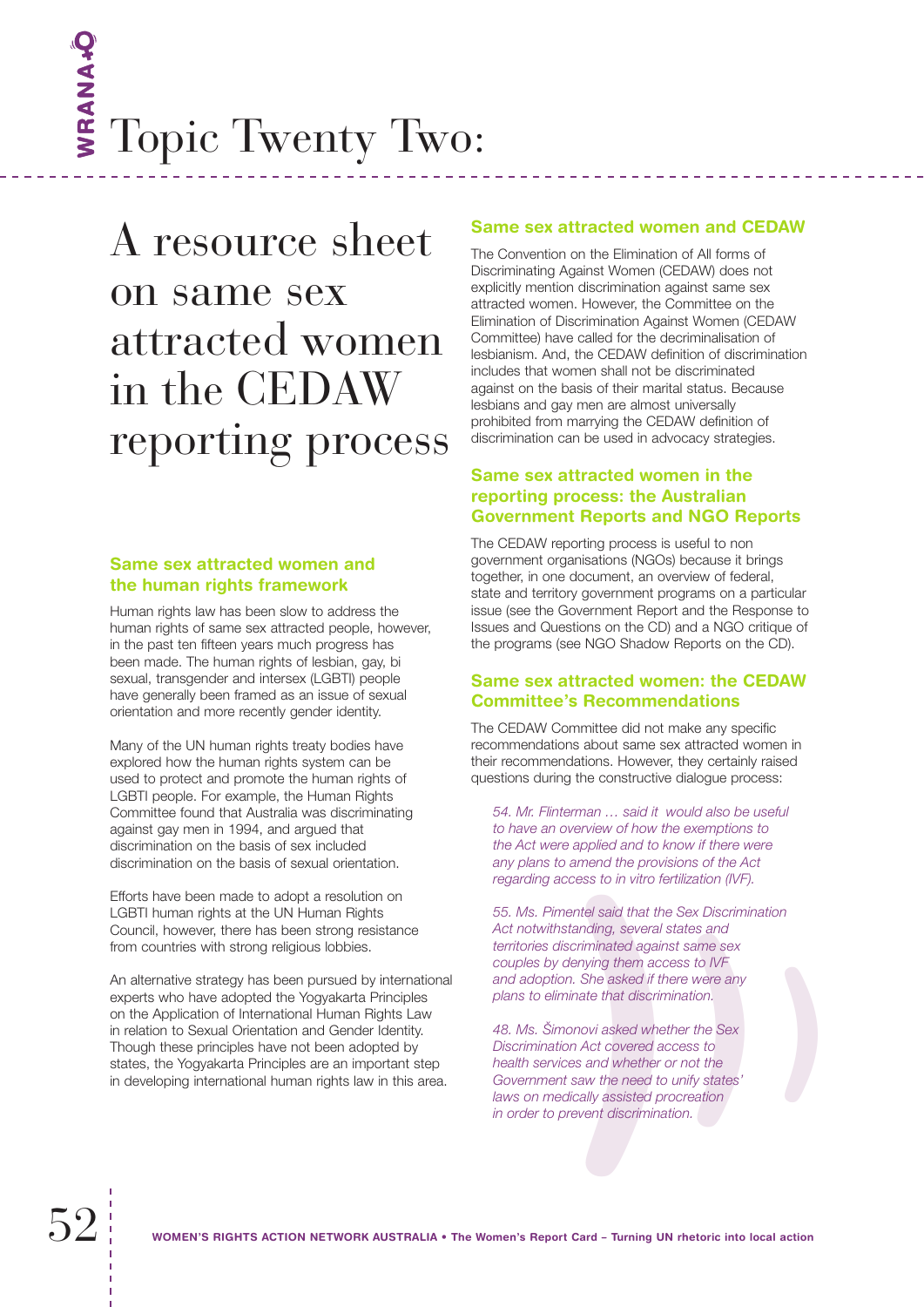#### **Documents referred to in this resource sheet**

- CEDAW Concluding Comments on Australia (Available on the CD)
- HRC Recommendations on the Toonen case on sexual orientation http://www.austlii.edu.au/au/ other/liac/hot\_topic/hottopic/1998/2/1.html#casea

• Yogyakarta Principles on the Application of International Human Rights Law in relation to Sexual Orientation and Gender Identity http://yogyakartaprinciples.org/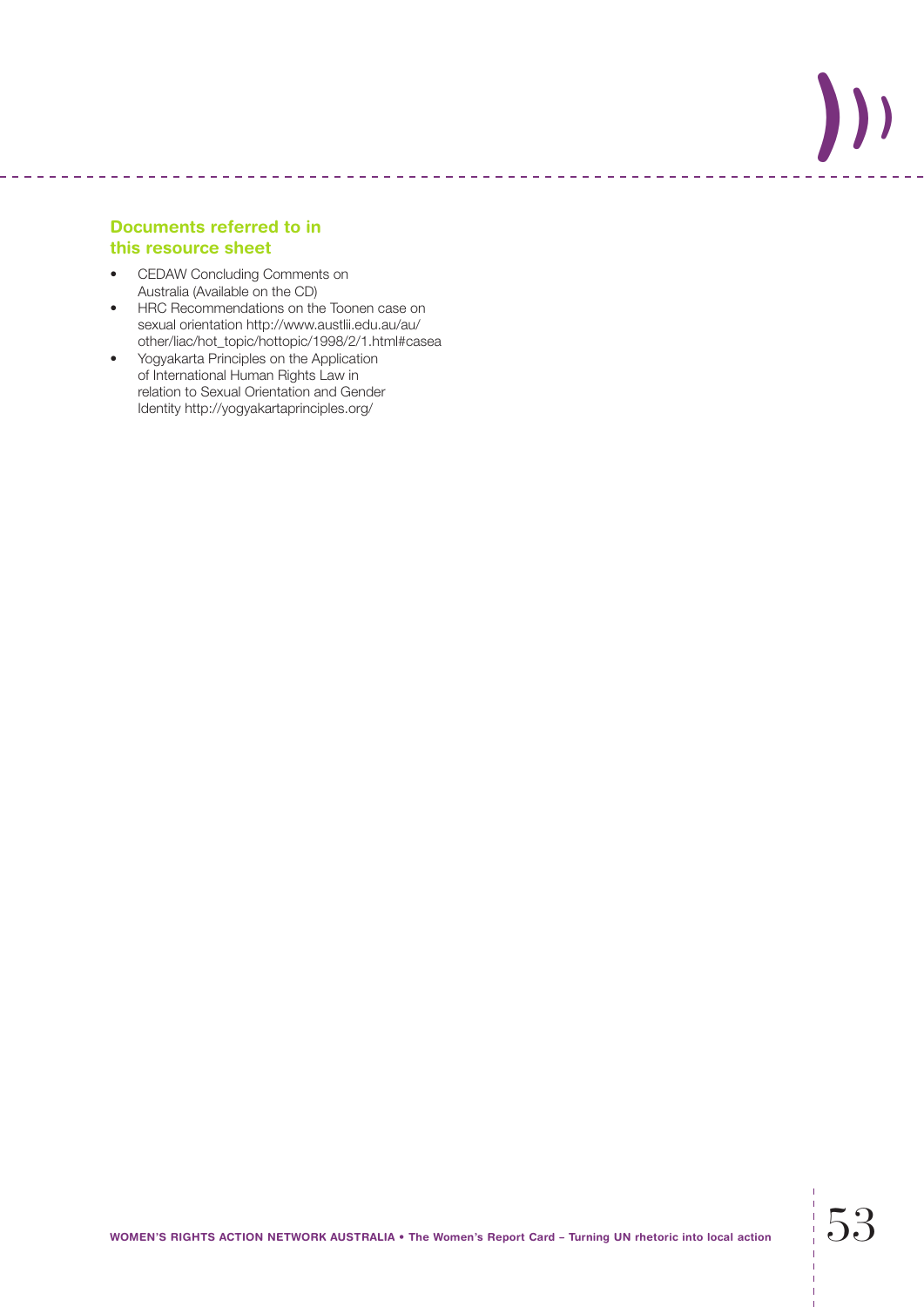Integrating the CEDAW Concluding Comments and a general human rights framework into advocacy reports

In this exercise, the focus is on how to integrate a human rights perspective into advocacy exercises, using the example of access to health services for women with disability.

#### **Background information**

The Committee on the Elimination of Discrimination Against Women (CEDAW Committee) Concluding Comments particularly addressed the challenges women with disability have in accessing health services:

*27. ... The Committee also recommends that the State party develop the necessary infrastructure to ensure that disabled women have access to all health services.*

 The CEDAW Committee General Recommendation on health addresses women with disability in paragraph 25:

*25. Women with disabilities, of all ages, often have difficulty with physical access to health services. Women with mental disabilities are particularly vulnerable, while there is limited understanding, in general, of the broad range of risks to mental health to which women are disproportionately susceptible as a result of gender discrimination, violence, poverty, armed conflict, dislocation and other forms of social deprivation. States parties should take appropriate measures to ensure that health services are sensitive to the needs of women with disabilities and are respectful of their human rights and dignity.*

And the Committee on Economic, Social and Cultural Rights (CESCR) addresses women at paragraph 21 and people with disability at paragraph 26. In this paragraph the CESCR refer to an earlier General Comment The relevant paragraph is reproduced below:

cal and mental health also implies<br>we access to, and to benefit from,<br>I and social services including<br>levices which enable persons with<br>become independent, prevent<br>tities and support their social<br>limilarly, such persons sh *34. According to the Standard Rules, "States should ensure that persons with disabilities, particularly infants and children, are provided with the same level of medical care within the same system as other members of society". The right to physical and mental health also implies the right to have access to, and to benefit from, those medical and social services including orthopaedic devices which enable persons with disabilities to become independent, prevent further disabilities and support their social integration. Similarly, such persons should be provided with rehabilitation services which would enable them "to reach and sustain their optimum level of independence and functioning". All such services should be provided in such a way that the persons concerned are able to maintain full respect for their rights and dignity.*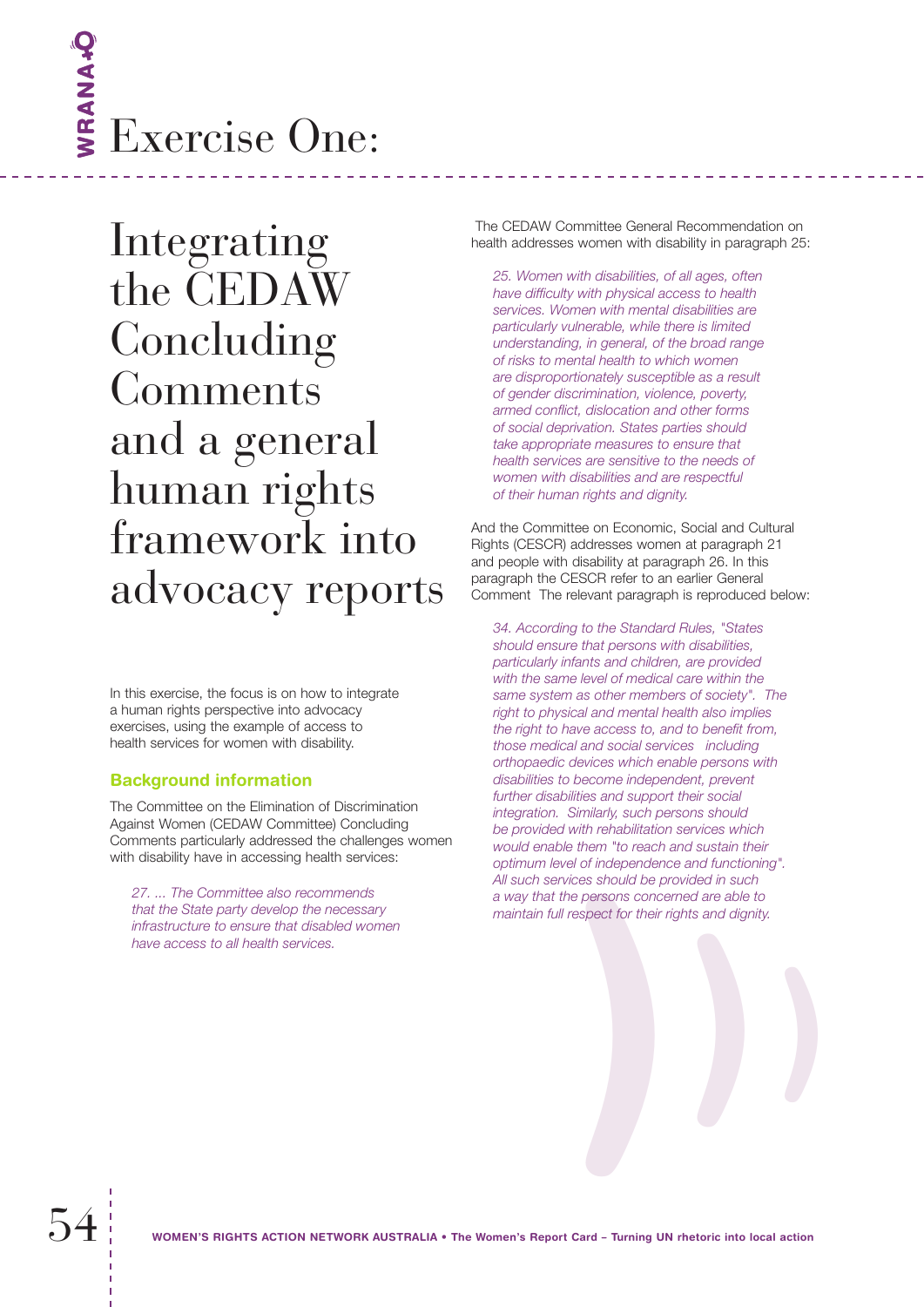Another useful source of information is the newly adopted Convention on the Rights of Persons with Disabilities. This treaty has a particular focus on health (at article 25) and accessibility (at article 9):

#### *Article 25*

*(a) Provide persons with disabilities with the same range, quality and standard of free or affordable health care and programmes as provided to other persons, including in the area of sexual and reproductive health and population-based public health programmes; …*

*(d) Require health professionals to provide care of the same quality to persons with disabilities as to others, including on the basis of free and informed consent by, inter alia, raising awareness of the human rights, dignity, autonomy and needs of persons with disabilities through training and the promulgation of ethical standards for public and private health care;* 

*(f) Prevent discriminatory denial of health care or health services or food and fluids on the basis of disability.* 

#### *Article 9*

*…*

*1. To enable persons with disabilities to live independently and participate fully in all aspects of life, States Parties shall take appropriate measures to ensure to persons with disabilities access, on an equal basis with others, to the physical environment, to transportation, to information and communications, including information and communications technologies and systems, and to other facilities and services open or provided to the public, both in urban and in rural areas. These measures, which shall include the identification and elimination of obstacles and barriers to accessibility, shall apply to, inter alia: (a) Buildings, roads, transportation and other indoor and outdoor facilities, including schools, housing, medical facilities and workplaces; (b) Information, communications and other services, including electronic services and emergency services.* 

#### **Exercise**

Women With Disabilities Australia (WWDA), the peak body for women with disability, have produced a number of informative and comprehensive reports on women with disability and their access to health services.

*The following is an extract from a report by Sue Salthouse.1 How would you amend it to incorporate a human rights analysis, with particular reference to the CEDAW Committee Concluding Comments?*

#### *3.4 Physical Access to Services*

*All health facilities need to be accessible for people with disabilities. They are not. WWDA is aware of some improvements but on the whole there is an abysmal lack of accessible surgeries and health facilities. This applies in particular to private practices. There needs to be changes at the accreditation stage of approval of all types of practices, and at all health facilities, so that accessibility is ensured. Accessibility features should include accessible parking, accessible toilet and an accessible examination table. A national survey undertaken in 2003 of 3,553 surgeries to check for the presence of the latter (King 2003) showed that there were 14,008 fixed height beds, compared to only 719 adjustable height examination beds. This represents just 4.9% of the total examination beds in the surgeries surveyed. The actual availability of adjustable height beds in surgeries may be much lower, with the statistics skewed because some clinics have a number of such tables. GPs may use cost to justify the lack of adjustable height examination tables in their surgeries. However, their counterparts in sports medicine already have almost 100% availability (Victorian Network on Recreation and Disability 2005).*

*For women with disabilities the concept of 'doctor shopping' takes on new meaning, as we seek to find a doctor who meets our health needs located in a surgery which meets our access needs.*

*Use the space below to list four dot points you would incorporate into this section of the report*

1 Our thanks to Sue Salthouse and Women With Disabilities Australia for allowing us use their work in this exercise. The extract comes from a presentation made by Sue Salthouse, "The Sick State of Health for Women with Disabilities" at the Australian Women's Health Network (AWHN)5th Australian Women's Health Conference, 20 - 22 April, 2005, Carlton Crest Hotel, Melbourne.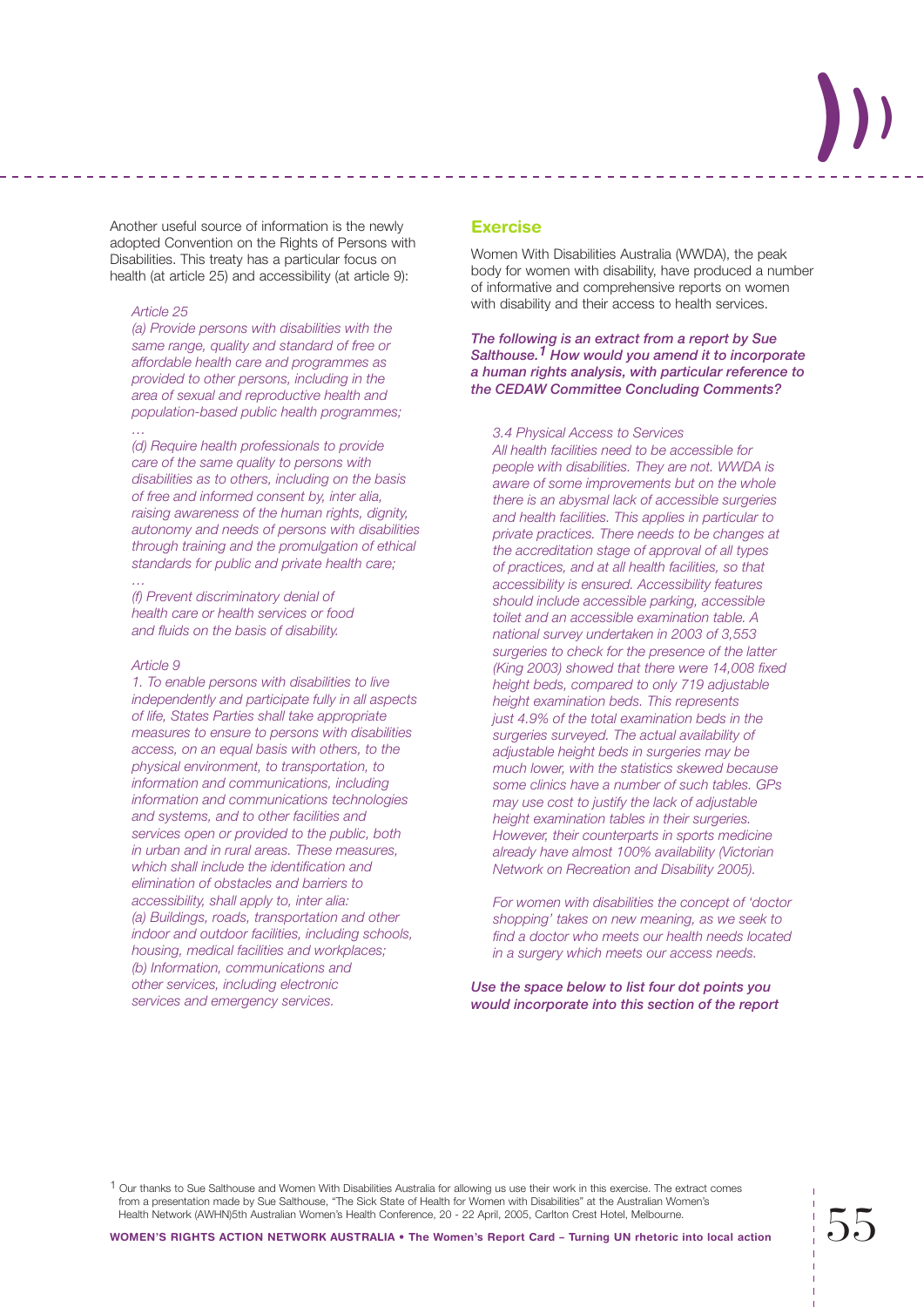# VRANA+O Exercise Two:

Integrating the CEDAW Concluding Comments and a general human rights framework into media strategies

In this exercise, the focus is on how to integrate a human rights framework, particularly the Committee on the Elimination of Discrimination Against Women (CEDAW Committee) Concluding Comments, into media work, using the example of violence against women.

#### **Background information**

The CEDAW Concluding Comments include two paragraphs that relate to violence against women and health, they are reproduced below:

*27. The Committee recommends that the State party monitor bulk billing for health services, particularly in the rural areas, and take necessary action to ensure that it is fully applied. The Committee recommends that the State party take account of general recommendation 24 on health and develop full competence to address the health needs of women in accordance with their specific risk factors. The Committee also recommends that the State party develop the necessary infrastructure to ensure that disabled women have access to all health services.*

the State party provide information: *it*<br>the State party provide information<br>ort on the number of cases of<br>rted to the police and other relevant<br>ind on the number of convictions.<br>mmends that public officials,<br>enforcement *19. The Committee calls on the State party to take steps to fully and consistently implement and enforce laws on violence against women and to ensure that all women victims of violence, including indigenous, refugee and migrant women, are able to benefit from the legislative framework and support systems in place. It calls upon the State party to ensure that all violence against women is effectively prosecuted and adequately punished. It requests that adequate statistics be collected in a consistent manner. It requests that the State party provide information in its next report on the number of cases of violence reported to the police and other relevant authorities, and on the number of convictions. It further recommends that public officials, especially law enforcement officials, the judiciary, health care providers and social workers, upon the State party to create public awareness of violence against women as an infringement of women's human rights that has grave social and financial costs for the whole community.*

You might also want to refer to the resource sheets on violence against women and health for further information on the human rights framework.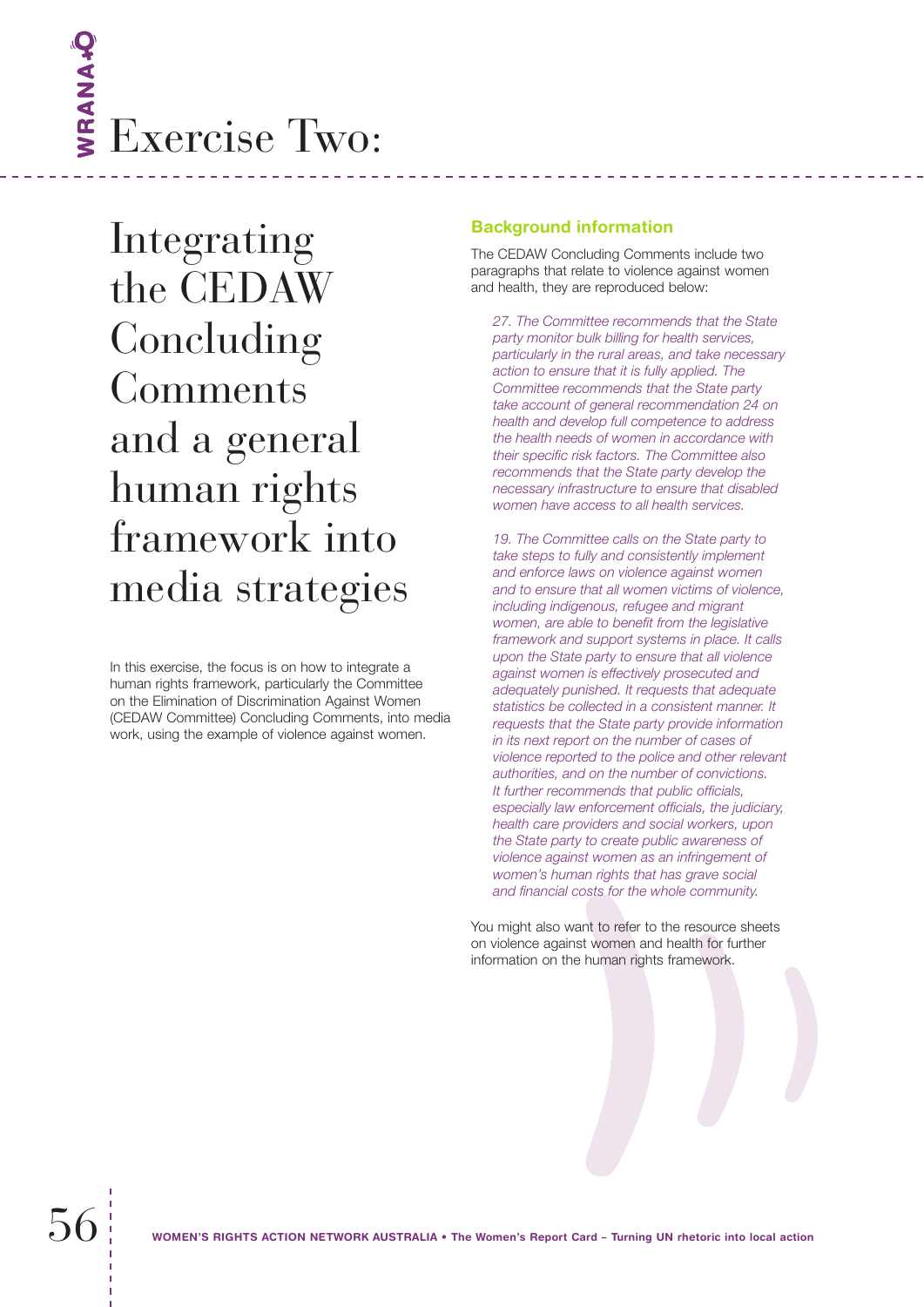#### Exercise A

Local newspapers are an important source of information for many women in the community. How could you use the Concluding Comments to highlight issues of violence against women for women in your local community? In this exercise, we want you to frame a 250 word letter to the editor of the your local paper or develop four dot points that would build into a short article of 500 words that could be submitted to the local paper.

#### **Exercise B**

The YWCA Australia toured an exhibition, Seventy7 Pairs of Shoes, which draws attention to the (on average) 77 domestic homicides perpetrated each year, predominantly men killing their female partners. How could you incorporate reference to the violence against women Concluding Comments in the media release?<sup>2</sup> We have left space around the media release for you to make amendments.

#### *77 Prominent Australians Standing Up Against Domestic Violence*

*Tara Moss, supermodel turned crime writer, will launch the YWCA's Seventy7 Pairs of Shoes Exhibition at Melbourne's iconic Federation Square on Monday the 2nd of October.*

*This fantastic exhibition features 77 pairs of shoes donated by high profile Australians, accompanied by personal messages standing up against domestic violence.*

*The 77 pairs of shoes are in recognition of the number of Australians who tragically die as a result of domestic violence annually.*

*"Each year, on average, 77 Australians dies as a result of domestic violence, the majority of whom are women," Victorian YWCA President, Shannon Rees, said today.*

*"In Victoria alone domestic violence is responsible for more premature deaths of women aged 15 44 than any other well known risk factors, including high blood pressure, obesity and smoking."*

*"The Seventy7 Pairs of Shoes Exhibition aims to generate awareness of the devastating impact domestic violence has on families and our community."*

*"The daily tragedy of violence against women should be of great concern to all Australians."*

*Minister for Housing and Local Government, Candy Broad MLC, will also be speaking at the launch.*

*The exhibition features shoes from Cathy Freeman, Rove McManus, Bert Newton, Livinia Nixon, James Hird, Missy Higgins, Steve Waugh, Eric Bana, Andrew Denton, Germaine Greer, Kim Beazley, Steve Bracks and John So, just to name a few.*

2 Our thanks to the YWCA Victoria for allowing us use their media release in this exercise.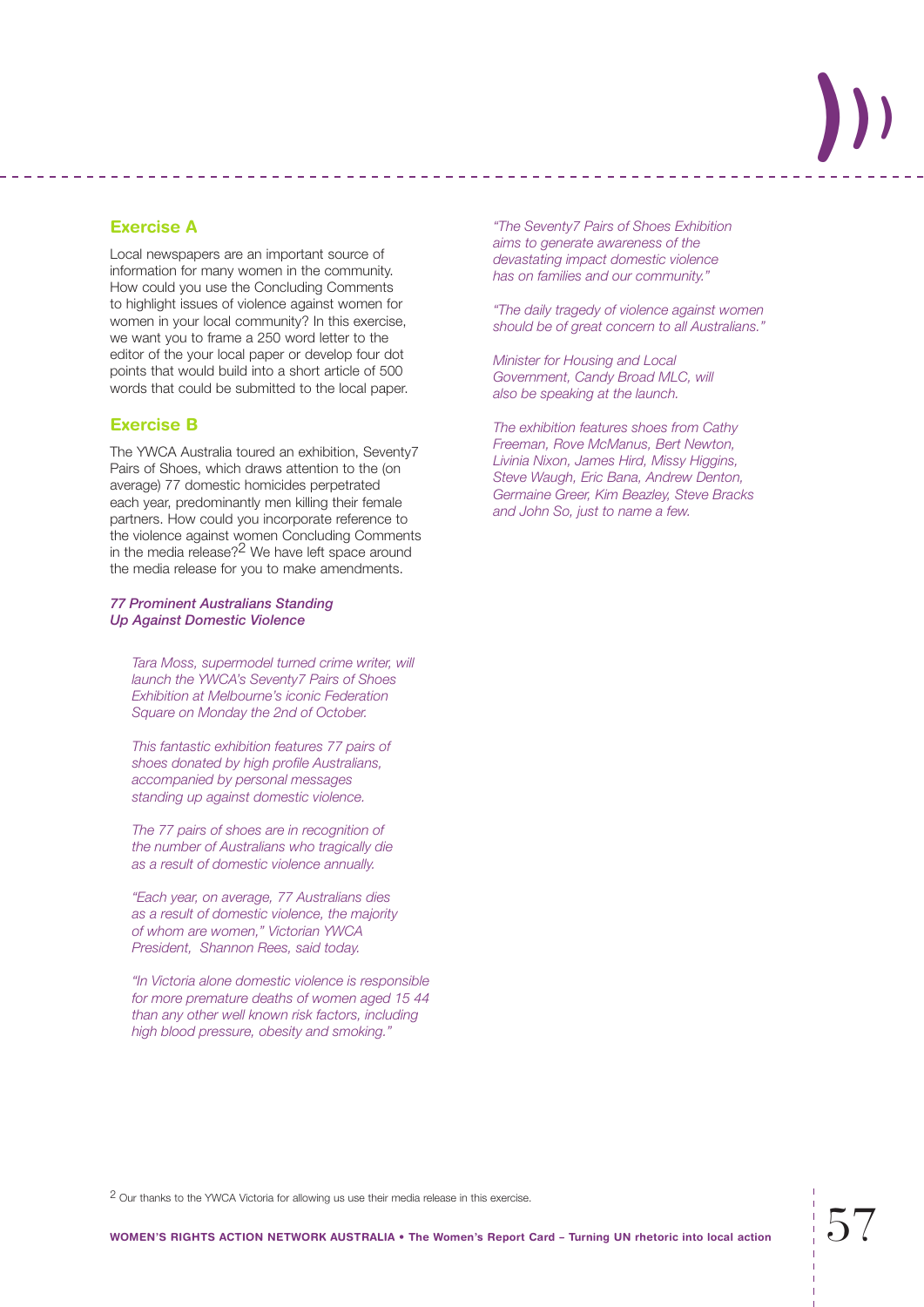Integrating the CEDAW Concluding Comments and a general human rights framework into peer based advocacy

In this exercise, the focus is on how to integrate the Committee on the Elimination of Discrimination Against Women (CEDAW Committee) Concluding Comments into peer based advocacy, using issues related to Aboriginal and Torres Strait Islander women.

#### **Background information**

The CEDAW Concluding Comments particularly addressed the challenges that Aboriginal and Torres Strait Islander women faced

*31. The Committee recommends that the State party adopt and implement targeted measures, including temporary special measures in accordance with article 4, paragraph 1, of the Convention, to improve indigenous women's enjoyment of their human rights in all sectors, taking into account their linguistic and cultural interests. It recommends that the State party increase indigenous women's access and awareness of the availability of targeted social services in all sectors. It further recommends that the State party take steps to increase indigenous women's legal literacy and improve their access to remedies for claims of discrimination. The Committee urges the State party to examine the reasons for the high rate of incarceration of indigenous women and take steps to address* 

*its root causes. It calls on the State party to continue to review and monitor the fulfillment of the provisions of the Convention in respect of indigenous women in all sectors and provide in its next report specific and analytical information and disaggregated data on these issues.*

The CEDAW Concluding Comments also addressed the provision of paid maternity leave and ratification of the Optional Protocol to CEDAW.

#### **Exercise**

In the lead up to a federal election a group of women's organisations come together to develop an election platform. The platform identifies eight key areas for government action:

- 1. The introduction of a government funded paid maternity leave scheme
- 2. Changes to the industrial relations system to protect women workers
- 3. Changes to the welfare system to support women's education
- 4. Transparency in advertising of pregnancy counselling services
- 5. Affordable housing solutions for women
- 6. Affordable childcare solutions
- 7. Ratification of the Optional Protocol to CEDAW
- 8. Changes to the Family Law Act to address harmful impacts of the shared parenting agreements for women and children leaving violent partners.

re shared parenting agreements for<br>children leaving violent partners.<br>W Recommendations, develop three<br>could be included in a letter to the<br>en's organisations to encourage<br>one or a range of Aboriginal<br>Islander women's issu Using the CEDAW Recommendations, develop three dot points which could be included in a letter to the coalition of women's organisations to encourage them to address one or a range of Aboriginal and Torres Strait Islander women's issues.

#### *Use the space below to list the three dot points:*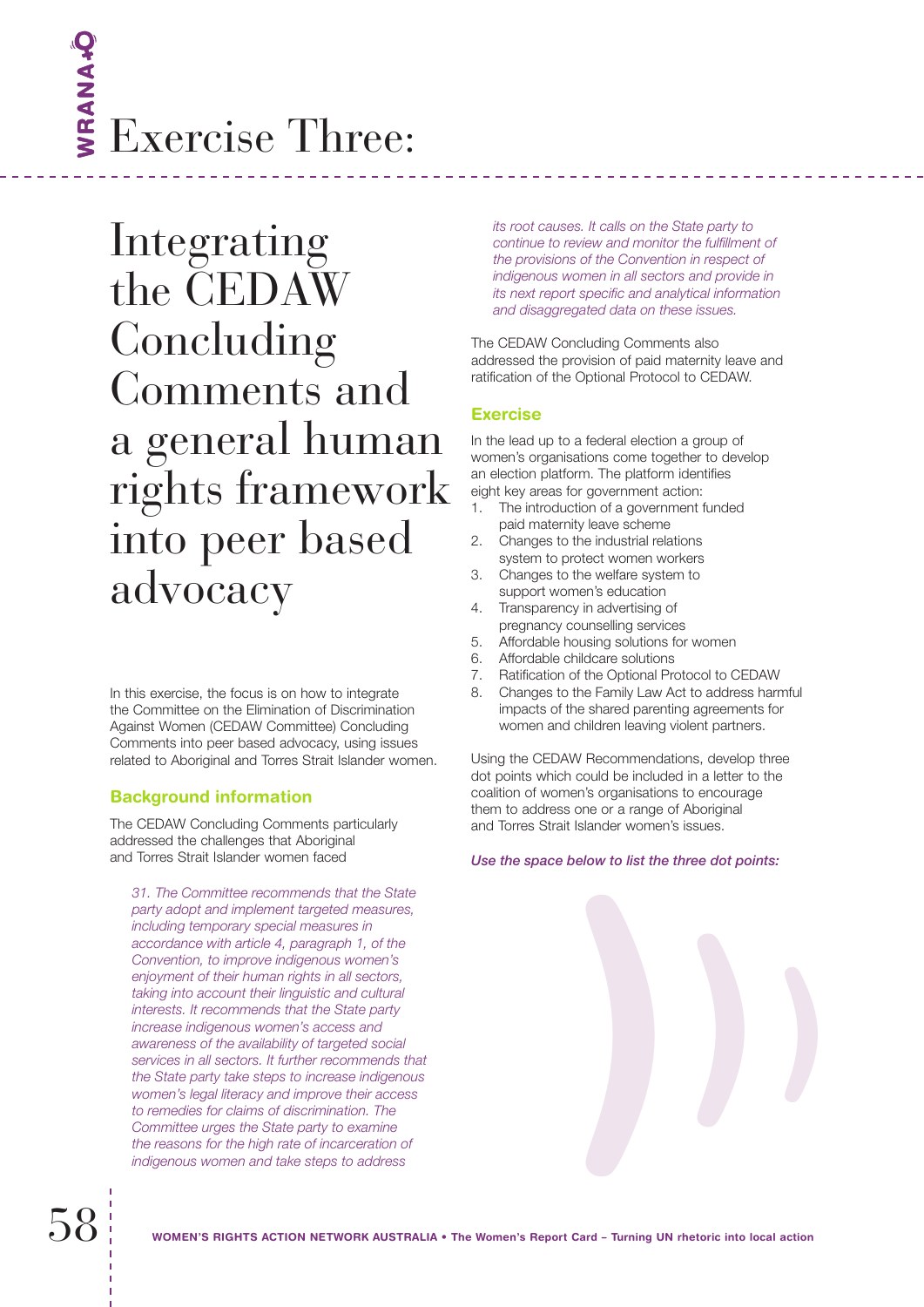### Exercise Four:

Integrating the CEDAW Concluding Comments and a general human rights framework into political advocacy strategies

In this exercise, the focus is on how to integrate the Committee on the Elimination of Discrimination Against Women (CEDAW Committee) Concluding Comments in political advocacy, using the example of paid parental leave.

#### **Background information**

The CEDAW Concluding Comments include three paragraphs that relate to paid parental leave, which are reproduced below:

#### *7. The Committee notes with satisfaction the introduction of the maternity payment in 2004 …*

*24. While welcoming the introduction of the maternity payment in 2004 and the existence of paid maternity leave for female government employees in some states and territories as well as some paid maternity leave schemes in private sector employment, the Committee remains concerned about the lack of uniformity in work related paid maternity leave schemes. It is also concerned that there is no national system of paid maternity leave and that, as a consequence, the State* 

*party continues to maintain its reservation to article 11, paragraph 2, of the Convention.*

*25. The Committee urges the State party to take further appropriate measures to introduce maternity leave with pay or with comparable social benefits. It also recommends that the State party evaluate its maternity payment introduced in 2004 in the light of article 11, paragraph 2 (b), of the Convention and to expedite the steps necessary for the withdrawal of its reservation to this article.*

You may also wish to refer to the resource sheet on women and economic security.

#### Exercise

The Good Shepherd Sisters are part of a network of nuns working on the issue of trafficking of women and girls - Australian Catholic Religious Against Trafficking in Humans (ACRATH).<sup>3</sup> ACRATH produced a report for the CEDAW Committee focusing exclusively on this issue. As a result of their lobbying the Concluding Comments contain a really useful paragraph on the issue of trafficking and recommendations on steps the government might take.

ACRATH has used this paragraph as the basis of a concerted lobbying campaign. Their first step was to write a letter to every parliamentarian outlining the Concluding Comments and requesting the opportunity to meet with them. They were invited to meet with about 35 federal members of parliament, including several ministers and shadow ministers.

Using the Concluding Comments on paid parental leave draft a three paragraph letter to the Minister for Employment and Workplace Relations and the Minister for Women or your local member, bringing their attention to the issue and request either their response on how they will respond to the Concluding Comments or a meeting to take the issue further.

*Use the space below to list the key points for each paragraph:*

3 Our thanks to the Good Shepherd Sisters and ACRATH for sharing their information with us and allowing us to use it in this exercise.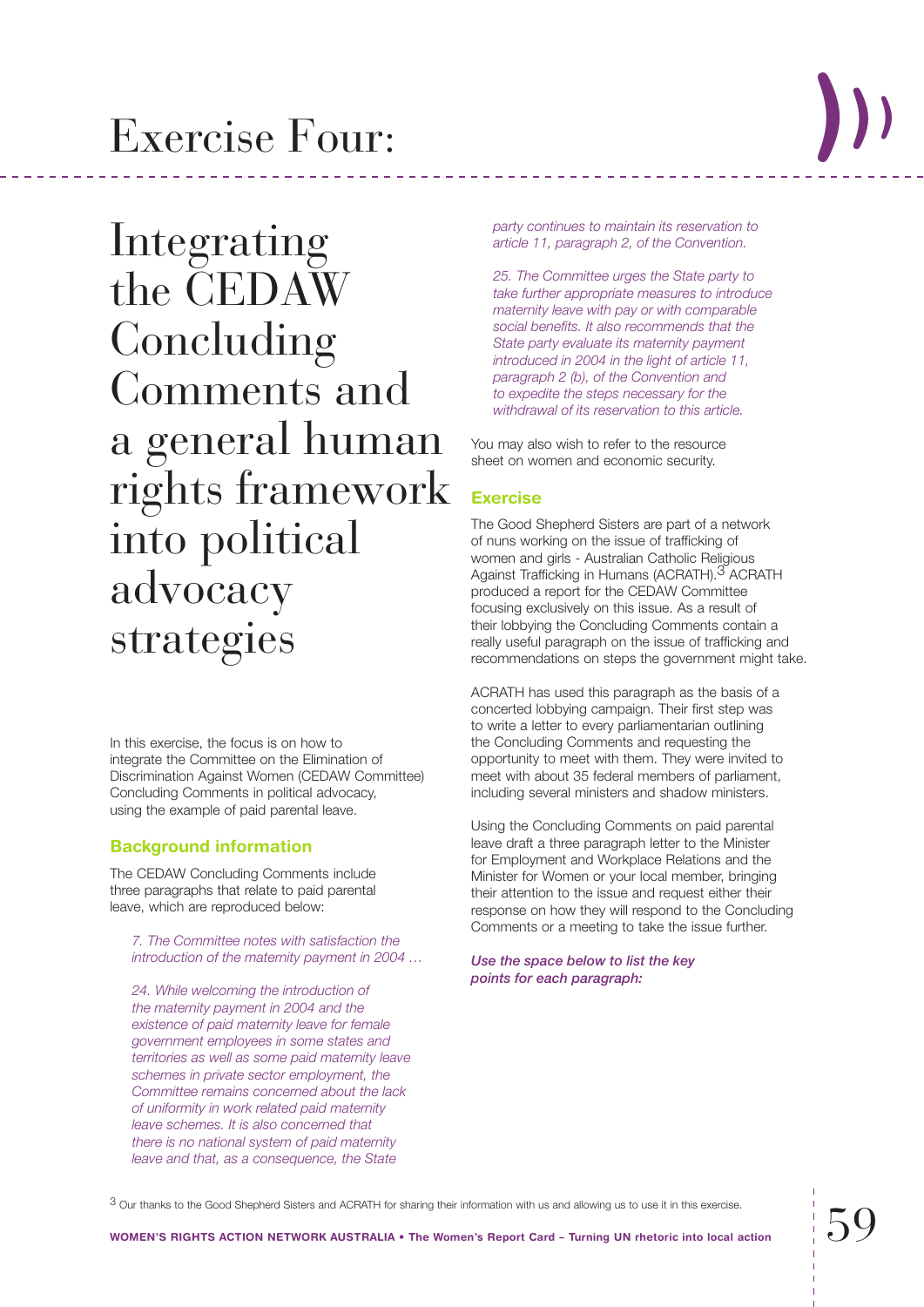Integrating the CEDAW Concluding Comments and a general human rights framework into budget analysis

In this exercise, the focus is on how to integrate the Committee on the Elimination of Discrimination Against Women (CEDAW Committee) and a general human rights framework into budget analysis work, using the example of women's health.

#### **Background information**

In the 2006 review of Australia the CEDAW Committee recommended that legislative reforms, policies and programs, which includes budget allocations, be reviewed to ensure they meet the aims of the Convention on the Elimination of All forms of Discrimination Against Women (CEDAW):

*14. The Committee regrets that the report neither provides sufficient statistical data, disaggregated by sex and ethnicity on the practical realization of equality between women and men in all areas covered by the Convention nor information on the impact and results achieved of legal and policy measures taken.* 

*15. The Committee … recommends that the State party regularly conduct impact assessments of its legislative reforms, policies and programmes to ensure that measures taken lead to the desired goals and that it inform the Committee about the results of these assessments in its next report.*

These recommendations provide the basis for incorporating CEDAW into budget analysis work.

becommasing internal in the assessing<br>
s and policies for women were<br>
nancial support. Federal government<br>
iative has waned under the Howard<br>
nent. However, other countries<br>
have adopted and adapted the<br>
ncludes adding CED Australia led the way in developing "women's budgets" – an accountability mechanism for assessing whether programs and policies for women were given adequate financial support. Federal government interest in this initiative has waned under the Howard Coalition Government. However, other countries around the world have adopted and adapted the framework. This includes adding CEDAW, and other human rights treaties, to the framework.

The UN Women's Development Fund (UNIFEM) have published a guide to integrating CEDAW and budget analysis: *Budgeting for Women's Rights* by Diane Elson, http://www.unifem.org/attachments/products/Monitor ingGovernmentBudgetsComplianceCEDAW\_eng.pdf

This excellent guide suggests four

- different types of analysis:
- Analysing public expenditure programs from a CEDAW perspective
- Analysing public revenue from a CEDAW perspective
- Analysing the macroeconomics of the budget from a CEDAW perspective
- Analysing budget decision making from a CEDAW perspective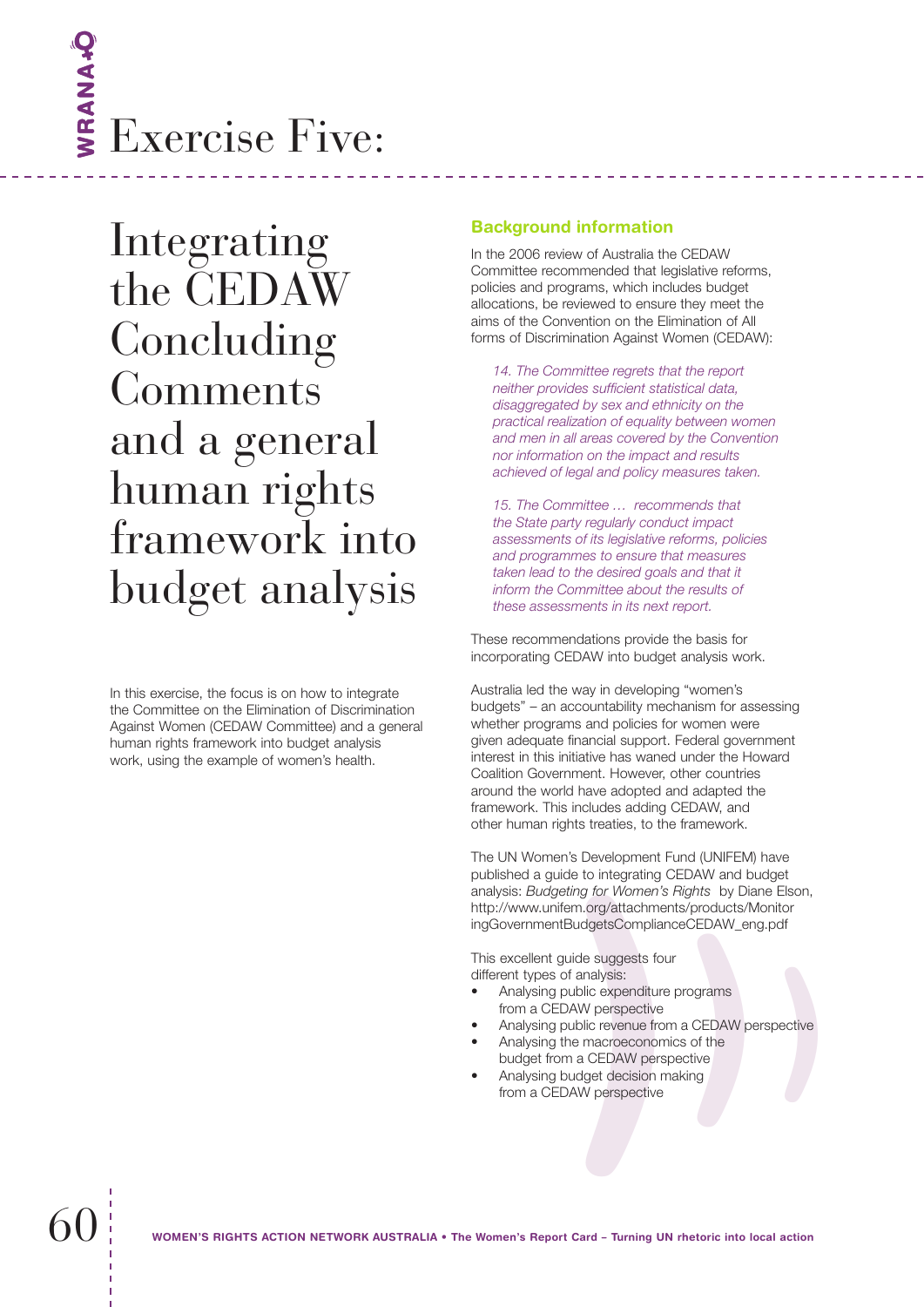In this exercise we focus on analysing public expenditure programs from a CEDAW and ICESCR perspective. That is, we will explore how CEDAW and ICESCR can be used to analyse the adequacy of federal and state/territory budget allocations.

The UNIFEM guide suggests four different ways of assessing budget allocations:

- 1. Examining the priority given to gender equality and the advancement of women in budget allocations. *For example, tracking expenditures targeted towards women or that are pro women and assessing that as a proportion of total budget expenditure.*
- 2. Assessing whether there is any discrimination against women and girls in budget allocations. *For example, assessing whether changes to the welfare payment system for sole parents have a disproportionate impact on sole mothers.*
- 3. Assessing whether the budget allocations are adequate to enable governments to meet their gender equality obligations. *For example, whether state/territory women's safety strategies have been adequately funded.*
- 4. Examining gender equality in the impact of the budget allocations. *For example, investigating whether budget measures actually result in change on the ground.*

This exercise focuses on the third option, assessing whether the budget allocations are adequate to enable governments to meet their gender equality obligations. Three key questions need to be asked

- 1. What steps are necessary to implement CEDAW and other human rights treaty obligations?
- 2. What is the estimated cost of funding these obligations to an adequate level?
- 3. What is the actual allocation?

The easiest way to identify the necessary steps is to look at the treaties and also the interpretative statements of the treaty bodies and see what steps they identify.

#### Exercise

This exercise focuses on the example of health expenditure. However, using the resource guides, particularly the information on how human rights treaty bodies have identified important components of each right, you could apply the analysis to other areas.

The exercise follows the steps of how to integrate CEDAW budget analysis into existing budget analysis processes. The Victorian Council of Social Service .<br>(VCOSS) produce an annual budget submission.<sup>4</sup> In this extract VCOSS is identifying the health expenditures necessary to address violence against women.

#### *Violence against women*

*The Royal Women's Hospital has recently looked at the evidence of the health impacts of all forms of violence against women using the United Nations definition, which includes physical, sexual or psychological harm or suffering, threats, coercion or arbitrary deprivation of liberty and violence which occurs in public and private life. The evidence suggests that routine screening is ineffective and possibly dangerous. An approach is required which is based on the premise that good health care for women should recognise that one in two women will have experienced some form of violence over their lifetime, and that this will impact on the way they access health care. The basis of good practice therefore is to provide women with as much control as possible over their health care by creating a safe environment, good communication, respect and information.*

*There is currently no statewide policy that guides public health responses to violence against women. A framework is required to guide the health system's response to all forms of violence against women. Funds need to be allocated to allow for consideration of the available evidence and development of guidelines for all health care providers, from primary and community health through to acute services. These guidelines should include provisions for training for providers and health professional students, partnerships between health care providers and public health systems and service providers, funding for federal health programs that target women and young children as well as community health centres and research on effective interventions. VCOSS calls on the Government to resource the development and implementation of a statewide policy to guide public health responses to violence against women.*

*4 Our thanks to VCOSS for allowing us to use Sustaining a Fairer Victoria: VCOSS State Budget Submission 2006-07as the basis for this exercise.* 

#### *The CEDAW and ICESCR framework*

The first question to ask what steps are necessary to implement CEDAW and the International Covenant on Economic, Social and Cultural Rights (ICESCR) treaty obligations in the context of health services for women experiencing violence?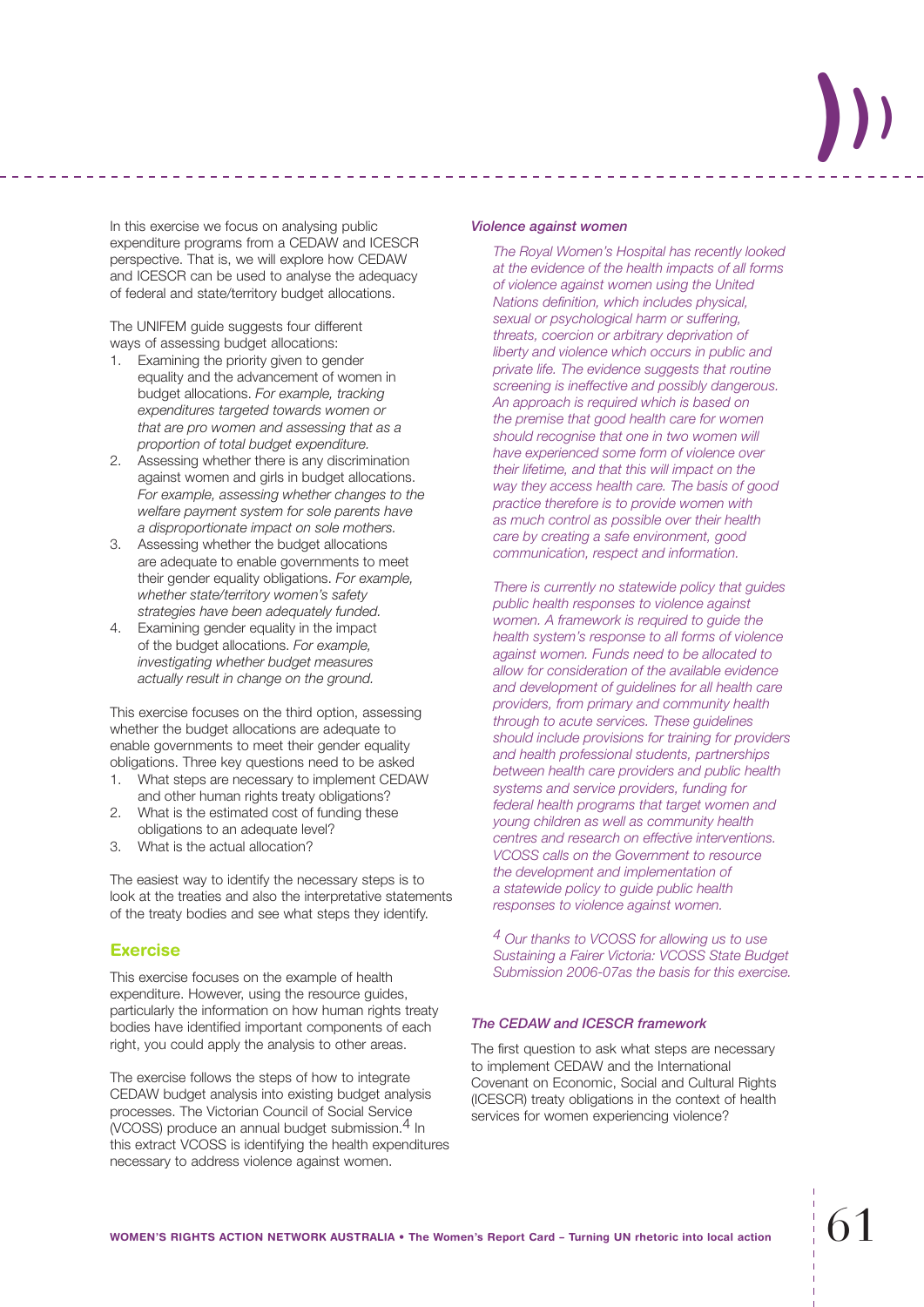CEDAW and ICESCR both have treaty obligations on health and both have interpretative statements on the right to health. CEDAW also has an interpretative statement on violence against women.

The interpretative statement on the right to health in the ICESCR identifies that:

- health services must be available: they must be available in sufficient quantity
- health services must be accessible: factors such as cost or discrimination shouldn't inhibit accessibility and services should be physically accessible
- health services must be acceptable to the users: for example, they must be culturally appropriate
- health services are to be quality services

The interpretative statement on the right to health in CEDAW identifies four key factors in the realisation of women's right to health:

- different biological factors which influence women's experiences of health and ill health
- the impact of socio economic factors and harmful cultural practices on women's health
- psychosocial factors, including the impact of depression, post partum depression and other psychological conditions which can be related to social expectations towards women's body image
- the different consequences for women if a health service doesn't respect confidentiality of the patient

Using the eight different elements identified in the interpretative statements how would you amend the VCOSS budget submission to include a CEDAW and ICESCR perspective in assessing budget allocations?

*Use the space below to list up to three key points you might make:*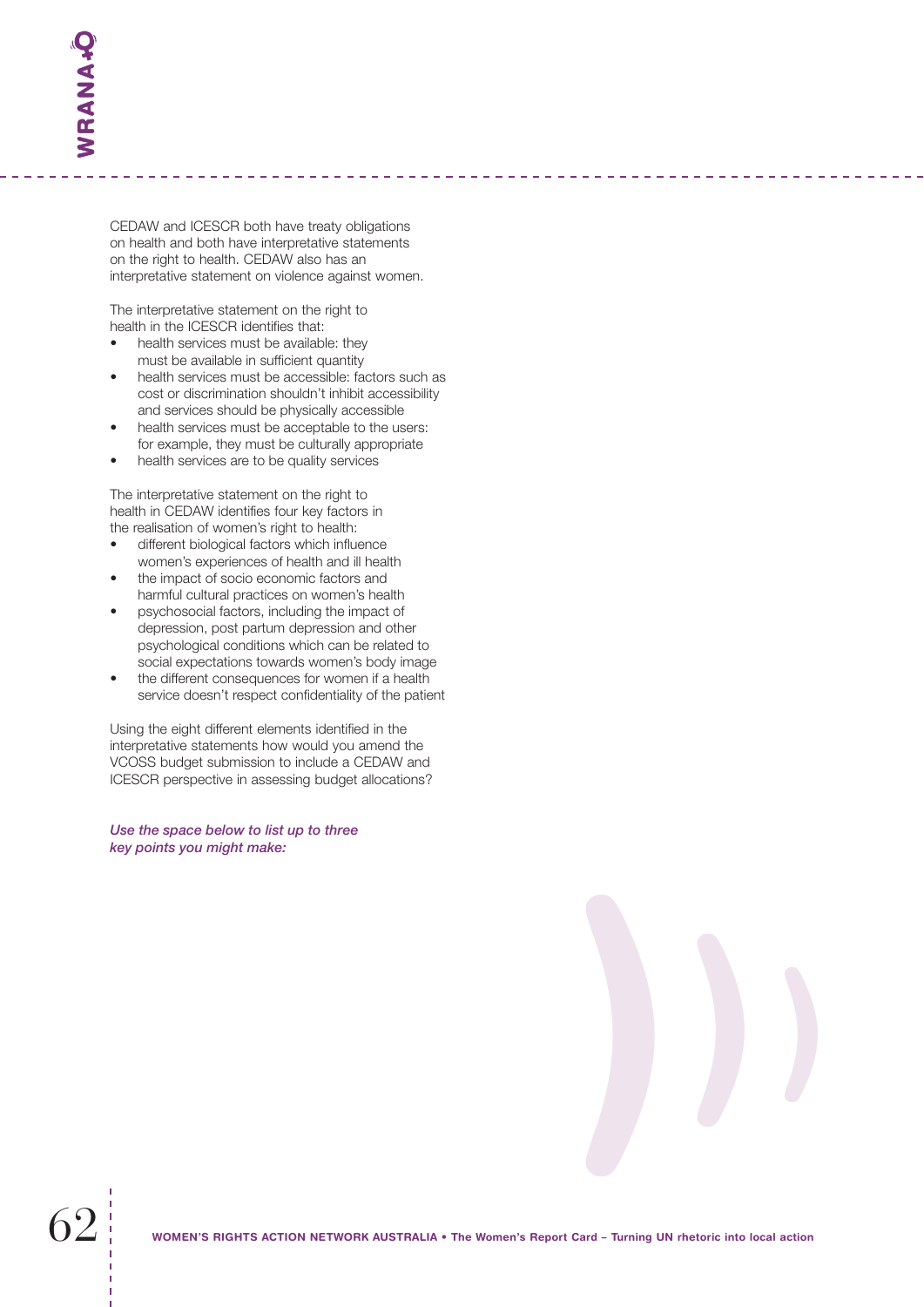### Exercise Six:

Integrating the CEDAW Concluding Comments and a general human rights framework into a funding submission

In this exercise, the focus is on how to integrate the Committee on the Elimination of Discrimination Against Women (CEDAW Committee) Concluding Comments in funding submissions, using the example of programs to address racism against women from Non English Speaking Backgrounds.

#### **Background information**

The CEDAW Concluding Comments identify the gender related impacts of racism and call for "more proactive measures".

*29. The Committee urges the State party to take more effective measures to eliminate discrimination against refugee, migrant and minority women and girls and to strengthen its efforts to combat and eliminate xenophobia and racism in Australia, particularly its impact on women and girls. It also encourages the State party to be more proactive in its measures to prevent and eliminate discrimination against these women and girls within their communities and in society at large and to report on the steps taken in this regard in its next report.*

They also highlight inadequate funding for women's programming:

*32. The Committee recommends that the State party increase its funding to non-governmental organizations involved in the provision of services for the promotion of women's rights…*

The Reichstein Foundation provides philanthropic funding to community organisations. Their current priorities for projects are indigenous people, people with a disability (in particular, mental illness), newly arrived communities. They also support projects that address: human rights, justice and corrections issues, the environment and the western metropolitan region of Melbourne, in recognition of Lance Reichstein's involvement in this area.

The Department of Immigration and Citizenship provide government funding to not for profit organisation under the Living in Harmony program. The projects "aim to promote Australian values and mutual obligation, engage the whole community and address understanding and intolerance at the community level."

#### Exercise

You are writing funding proposals for a peer support project that brings together newly arrived women from Non English Speaking Backgrounds with other women in the Australian community. You are writing one proposal for the Reichstein Foundation and one for Department of Immigration and Citizenship Living in Harmony program. How would you integrate the CEDAW Concluding Comments in each proposal? Would you take the same approach for government as for a philanthropic?

*Use the space below to write a short paragraph on the CEDAW Concluding Comments for each proposal:*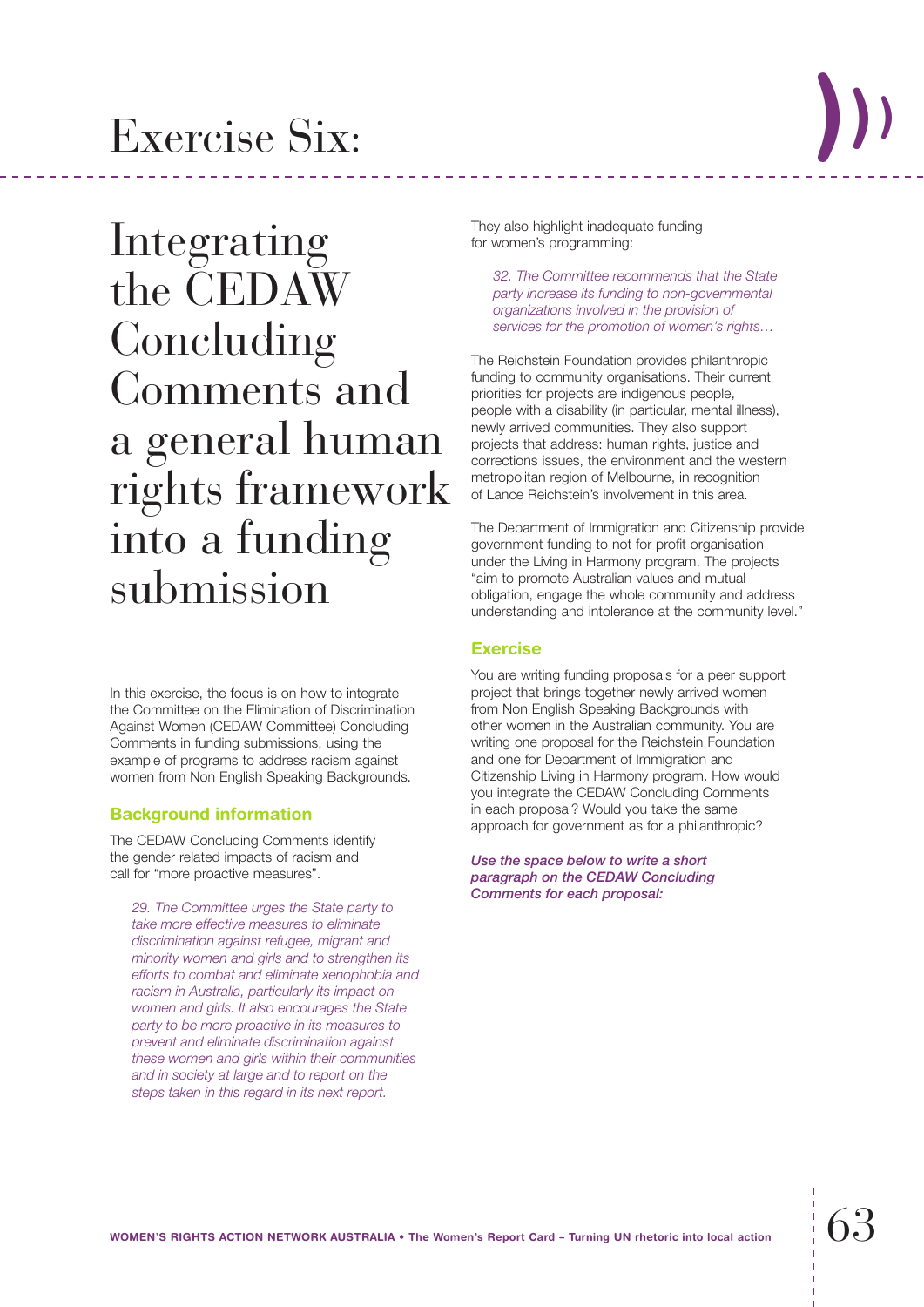Integrating the CEDAW Concluding Comments and a general human rights framework into the development of a public meeting agenda

In this exercise, the focus is on how to integrate the Committee on the Elimination of Discrimination Against Women (CEDAW Committee) Concluding Comments in the development of a public meeting agenda, using the example of discrimination against same sex attracted women and their access to invitro fertilisation (IVF).

#### **Background information**

The CEDAW Concluding Comments did not address discrimination against same sex attracted women. However, the issue was raised twice during the "constructive dialogue" process in relation to discrimination against single women and lesbians in their access to IVF. CEDAW prohibits discrimination on the basis of marital status.

*54. Mr. Flinterman … said it would also be useful to have an overview of how the exemptions to the Act were applied and to know if there were any plans to amend the provisions of the Act regarding access to in vitro fertilization (IVF).* 

*55. Ms. Pimentel said that the Sex Discrimination Act notwithstanding, several states and territories discriminated against same sex couples by denying them access to IVF and adoption. She asked if there were any plans to eliminate that discrimination.* 

*48. Ms. Šimonovi asked whether the Sex Discrimination Act covered access to health services and whether or not the Government saw the need to unify states' laws on medically assisted procreation in order to prevent discrimination.*

Experts have adopted the Yogyakarta Principles on on the Application of International Human Rights Law in relation to Sexual Orientation and Gender Identity. Though these principles have not been adopted by states, the Yogyakarta Principles are an important step in developing international human rights law in this area. The Yogyakarta Principles include rights related to founding a family, including calling on states to take:

*… all necessary legislative, administrative and other measures to ensure the right to found a family, including through access to adoption or assisted procreation (including donor insemination), without discrimination on the basis of sexual orientation or gender identity;*

#### **Exercise**

milies Council (http://www.<br>rg.au/) are planning a public<br>mination against lesbians who<br>F. How might the questions asked<br>committee and the Yogyakarta<br>prorated into the agenda?<br>**elow to jot notes**<br>**genda:** The Rainbow Families Council (http://www. rainbowfamilies.org.au/) are planning a public meeting on discrimination against lesbians who wish to access IVF. How might the questions asked by the CEDAW Committee and the Yogyakarta Principles be incorporated into the agenda?

*Use the space below to jot notes for a possible agenda:*

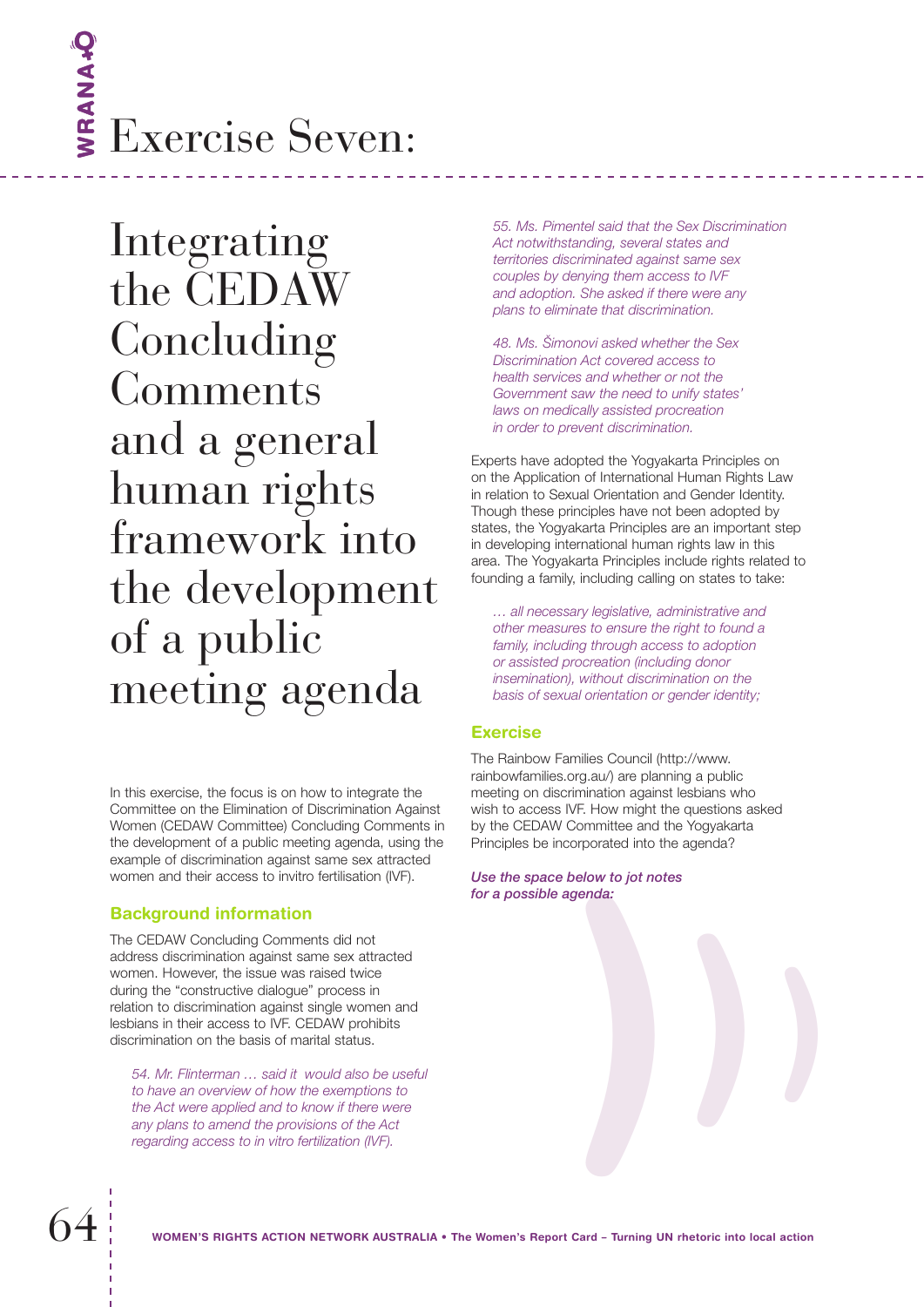### A few reflections on answering the exercises

#### **Exercise One:**

#### **Integrating the CEDAW Concluding Comments and a general human rights framework into advocacy reports**

In this exercise, the focus is on how to integrate a human rights perspective into advocacy reports, using the example of access to health services for women with disability.

In integrating human rights into the report you might consider revising the opening sentence to frame the access issue from a human rights perspective. You might develop a couple of sentences which establish what human rights law has said about access to health services for people with disability. You could use the following documents to put forward some minimum standards:

- the Concluding Comments from the CEDAW Committee
- the CEDAW Committee General Recommendation on Health
- the CFDAW Committee General Recommendation on women with disability
- the CESCR General Recommendation on Health
- $the C$ RPD

You might then weave this framework through the analysis showing how the current situation fails to meet the human rights standards.

Alternatively, you may wish to focus on one treaty alone. If that were the case you might go back and read the Concluding Comments issued the last time Australia appeared before that Committee and see if they said anything useful. You could then point to the fact that the Committee is concerned at lack of access and demonstrate that their concern still exists and the government has not taken adequate steps to address the inaccessible services. Alternatively, they may have taken some steps but not enough!

#### **Exercise Two:**

#### **Integrating the CEDAW Concluding Comments and a general human rights framework into media strategies**

In this exercise, the focus is on how to integrate a human rights framework, particularly the CEDAW Concluding Comments, into media work, using the example of violence against women.

In Exercise A the goal is to frame a 250 word letter to the editor to highlight the VAW and health Concluding Comments. The impetus for writing the letter could emerge from many different quarters. For example, if your community has struggled with jury trials achieving convictions in sexual assault cases you may wish to write to the paper if another trial fails to deliver a guilty verdict, pointing out that the CEDAW Committee is concerned about the lack of successful sexual assault prosecutions in Australia. If you are launching a report on domestic violence you may wish to write to the editor drawing their attention to the report and making the link to your findings and recommendations and the CEDAW Committee's findings and recommendations. If you are launching a campaign to improve access for women with disability to health services, you may wish to write to the editor highlighting the campaign and linking your campaign to the recommendations of the CEDAW Committee. If you are writing an article for submission you may wish to take one of the points raised by the CEDAW Committee and focus on local examples of both the problem and solutions/strategies your agency has put in place. Alternatively, you might want to go back to the resource sheets on health and violence and look at the interpretative statements of the Committees. For example, the CESCR identifies four key elements that need to be met for the right to health to be realised. You may wish to use these four key elements to frame your article, linking each element to problems in the local community and recommendations your organisation has developed to remedy the situation.

In Exercise B the challenge is to develop a short, pithy sentence that you can insert into the media release, raising the alarm that the UN is worried about domestic violence in Australia.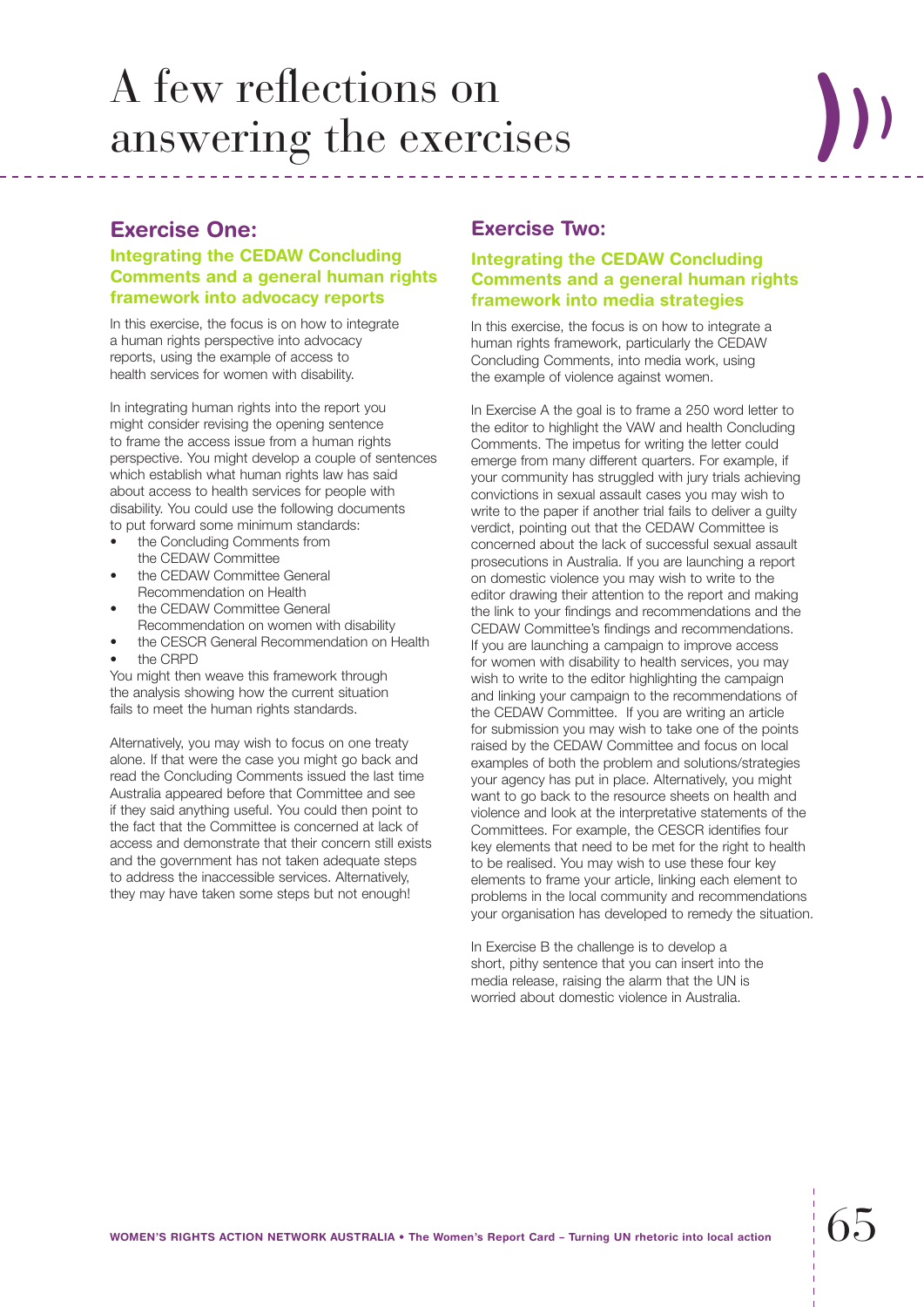#### **Exercise Three:**

#### **Integrating the CEDAW Concluding Comments and a general human rights framework into peer based advocacy**

In this exercise, the focus is on how to integrate the CEDAW Concluding Comments into peer based advocacy, using issues related to Aboriginal and Torres Strait Islander women.

Your letter might want to start by congratulating them for the initiative of developing a platform for the election and for including a number of issues that the CEDAW Committee had identified in their recommendations (for example, ratification of the OP to CEDAW and paid maternity leave) or asked questions about (for example, changes to the IR system, accessibility of reproductive health services and changes to the *Family Law Act*). You may then wish to draw their attention to the priority placed by the CEDAW Committee on addressing issues faced by Aboriginal and Torres Strait Islander women and provide a summary of the issues they raised, encouraging them to incorporate these issues into the election platform.

#### Exercise Four:

#### **Integrating the CEDAW Concluding Comments and a general HUMAN RIGHTS FRAMEWORK INTO POLITICAL ADVOCACY STRATEGIES**

In this exercise, the focus is on how to integrate the CEDAW Concluding Comments in political advocacy, using the example of paid maternity leave.

In preparing a letter for the Ministers/local members you may wish to focus on both the positive and the negative elements of the CEDAW Committee's Concluding Comments. For example, the CEDAW Committee notes with satisfaction the maternity payment, but expresses concern about the lack of uniformity. It would be important to note in the letter that Australia does have a reservation to the paid maternity leave provisions of CEDAW. You may wish to express a view on the reservation and encourage them to take steps which would enable them to remove the reservation. It is up to you to decide whether you want to ask them a question (to elicit a response) or request a meeting (to discuss the issue further).

#### **Exercise Five:**

#### **Integrating the CEDAW Concluding Comments and a general human rights framework into budget analysis**

In this exercise, the focus is on how to integrate the CEDAW Concluding Comments and a general human rights framework into budget analysis work, using the example of women's health. NB It is likely that this exercise may take longer than others to work through as there is a greater amount of background information.

Integrating the ICESCR and CEDAW framework into budget advocacy requires some work to identify what you think are the key components of women's right to health, established by the Committee's interpretative statements (outlined in the exercise). Once you have established your framework, you might then want to consider whether the government programs and budget allocations enable these key components to be realised. An alternative approach could be to explore the due diligence framework put forward in the VAW sheet, and consider whether the government programs do prevent violence, support investigation, punishment and compensation.

elements of the violence and health<br>s and assess whether government<br>licies have comprehensively<br>EDAW Committee's concerns. You<br>orate the CEDAW Committee's<br>s for change into your calls for<br>probably valuable to find out<br>rrnm Simply integrating the CEDAW recommendations into the analysis may be a little easier as you can draw out the key elements of the violence and health recommendations and assess whether government programs and policies have comprehensively addressed the CEDAW Committee's concerns. You could then incorporate the CEDAW Committee's recommendations for change into your calls for change. It is also probably valuable to find out whether the government has incorporated human rights standards into any of their framework plans on violence/health and reference those if relevant.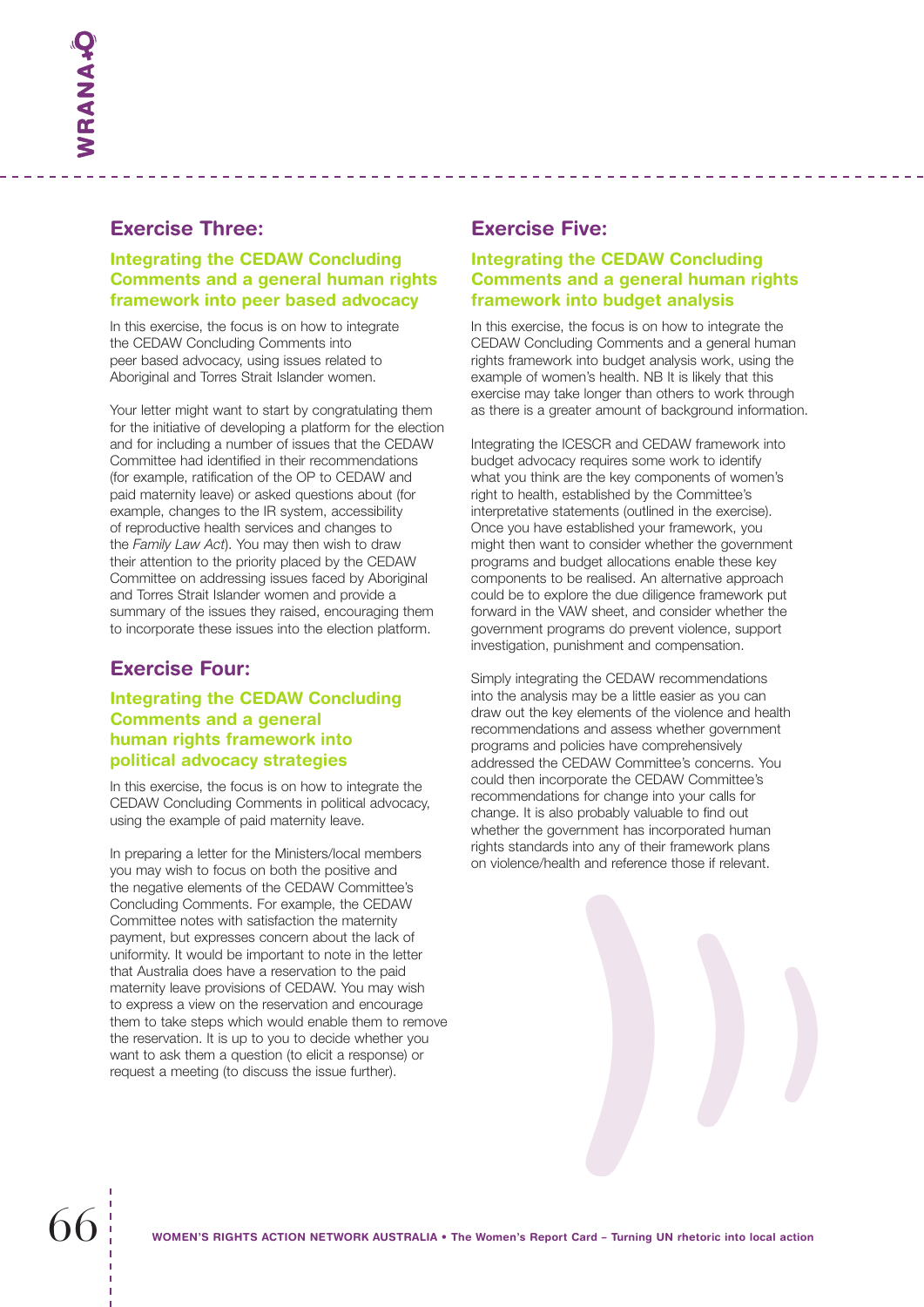#### **Exercise Six:**

#### **Integrating the CEDAW Concluding Comments and a general human rights framework** into a funding submission

In this exercise, the focus is on how to integrate the CEDAW Concluding Comments in funding submissions, using the example of programs to address racism against women from Non English Speaking Backgrounds.

The key to this exercise is recognising the different approaches that each funder takes to the UN human rights treaty system. The Federal Government has been quite dismissive of the human rights treaty system recommendations in the recent past. It may be that you choose to frame your inclusion of the CEDAW Committee's recommendations in a positive fashion: funding of this project will assist the government in demonstrating that they have addressed concerns raised by the CEDAW Committee and could be reported on in the next Periodic Report submitted by the Australian government.

The Reichstein Foundation is much clearer in its support for projects which promote human rights. This means that you might wish to incorporate the recommendations from the CEDAW Committee right up front. You might document the need for the project and then note that the human rights dimension of this problem in our community has been the focus of international concern, quoting the Concluding Comments.

#### **Exercise Seven:**

#### **Integrating the CEDAW Concluding Comments and a general human Rights framework into the development Of** a public meeting agenda

In this exercise, the focus is on how to integrate the CEDAW Concluding Comments in the development of a public meeting agenda, using the example of discrimination against same sex attracted women and their access to invitro fertilisation (IVF).

A range of different strategies could be adopted, ranging from putting a statement like "the UN is concerned, are you?" into a flyer, to inviting a speaker to talk about the human-rights dimensions, to putting together a one-pager with extracts from the CEDAW Shadow Report and the questions from the CEDAW Committee along with information on the Yogyakarta Principles.